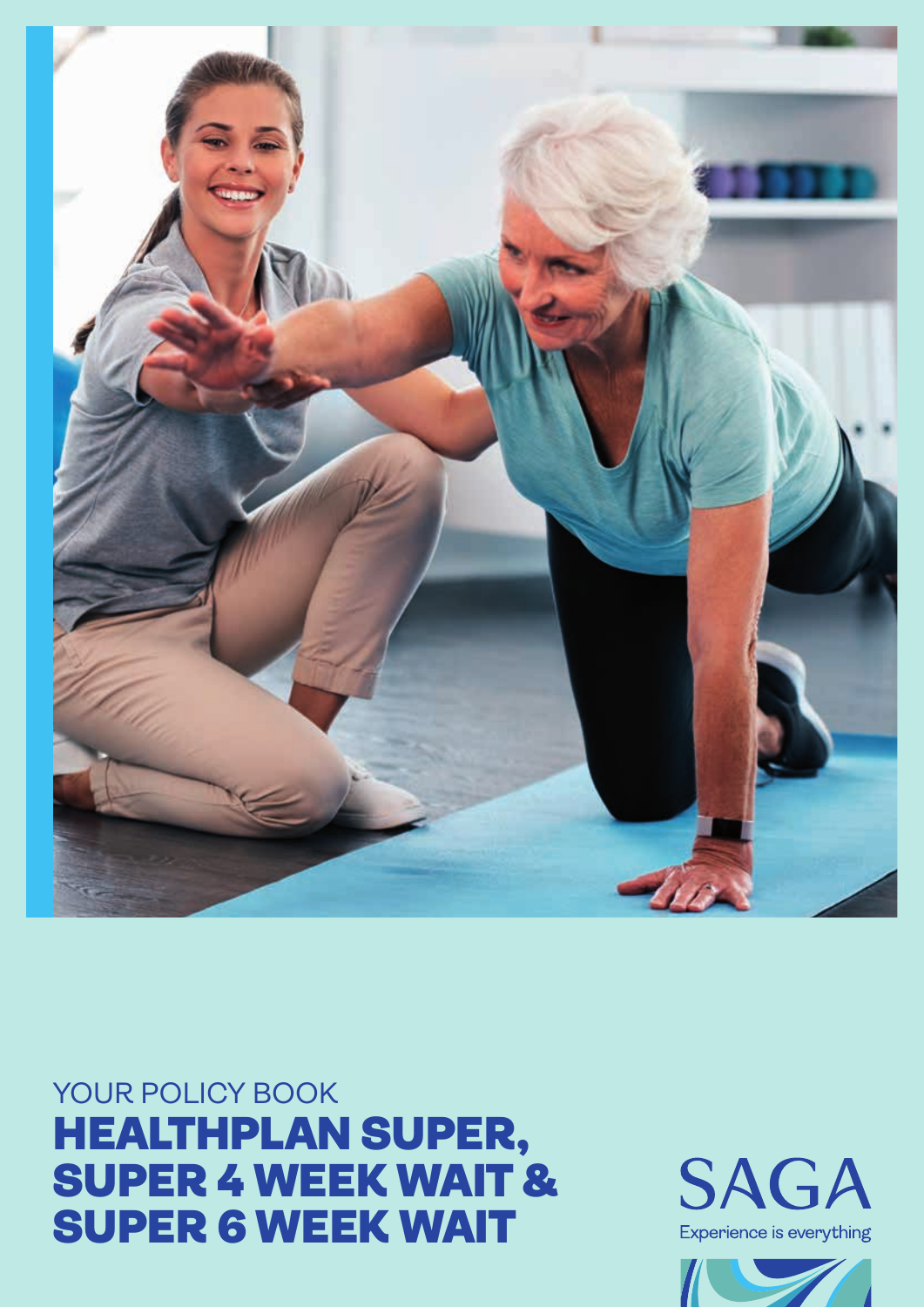# **CONTENTS**

### **Section**

| 1 | <b>Introduction</b>                                                            | 3               |
|---|--------------------------------------------------------------------------------|-----------------|
| 2 | <b>Your cover</b>                                                              | 4               |
| 3 | <b>Benefits table</b>                                                          | $\overline{5}$  |
| 4 | Arranging treatment and making a claim                                         | 9               |
|   | If you have chosen the Saga Countrywide Hospital List<br>or our London Upgrade | 9               |
|   | If you have chosen Fixed Fast Track                                            | 11              |
| 5 | <b>Existing medical conditions</b>                                             | 14              |
| 6 | Your cover for certain types of treatment                                      | 16              |
| 7 | <b>Recurrent, continuing and long-term treatment</b>                           | 20              |
|   | Your cover for cancer treatment                                                | 21              |
|   | <b>Extended Cancer Cover</b>                                                   | 24              |
| 8 | Who we pay for treatment and where you can<br>be treated                       | 26              |
|   | If you have chosen the Saga Countrywide Hospital List<br>or our London Upgrade | 26              |
|   | If you have chosen Fixed Fast Track                                            | 28              |
| 9 | Major dental cash benefits and optional<br><b>Health Cash Benefits Cover</b>   | 29              |
|   | 10 Additional information                                                      | 32              |
|   | When can I add other family members or change<br>my cover?                     | 32              |
|   | How can I pay my premium?                                                      | 32              |
|   | Why do you make changes to my premium?                                         | 32              |
|   | How does the No Claim Discount scale operate?                                  | 32              |
|   | How can an excess help to reduce my premium?                                   | 33              |
|   | I have an excess on my policy - how does this work?                            | 33              |
|   | <b>11 Advice and support lines</b>                                             | 34              |
|   | 12 Complaint and regulatory information                                        | 35              |
|   | Not happy with our service?                                                    | 35              |
|   | Financial Ombudsman Service                                                    | $\overline{35}$ |
|   | What regulatory protection do I have?                                          | 35              |
|   | What we do with your personal data                                             | 35              |
|   | Legal rights and responsibilities                                              | 36              |
|   | <b>13 Glossary</b>                                                             | 38              |
|   | 14 Appendix                                                                    | 40              |

# **Quick reference guide for important information**

Saga HealthPlan Super, Saga HealthPlan Super 4 and Saga HealthPlan Super 6 are underwritten by AXA PPP healthcare Limited, therefore any reference to 'we, us, our' in this document means AXA PPP healthcare.

### **Contacting us**

While it is important that you read and understand your Policy Book, we understand that it is often easier to call us to obtain information. So we have a team of Claims Personal Advisers to help you. You should always call our Claims Personal Advisers on the number provided before starting **treatment**. Please be aware that if you do not obtain authorisation from us before starting **treatment** then we may be unable to pay for the **treatment** you receive in full or in part.

### **To speak to a healthcare professional**

#### **Saga GP Service 0800 027 1333**

(operated by HealthHero Solutions Limited)

Available day or night, 365 days a year. You can book an

appointment online via www.saga.co.uk/GPService

# **Saga Health Information Line**

**0800 17 40 17**

Available day or night, 365 days a year.

For more information on access to these advice and support lines, please see section 11.

# **To make a new claim or for help with an existing claim**

### **Claims Personal Advisory Team 0800 027 1331**

If calling from outside the UK

+44 1892 503016 – international call rates apply.

Available: Monday to Friday 8am-8pm, Saturday 9am-5pm. Fax: 01179 726100

Please remember that you should obtain authorisation for your claim from us before starting any **treatment**.

# **Manage your claim online**

You can make a claim or pre-authorise **treatment** online at www.axappphealthcare.co.uk/saga-login

You can also message us regarding a claim or view your claims documentation securely online.

# **To discuss or make changes to your Saga HealthPlan Customer Care Team 0800 056 9273 Or call +44 2082 822946 from abroad**

Available: Monday to Friday 8.30am-7pm, Saturday 9am-1pm.

We are committed to giving customers different ways to access products. To contact us by Next Generation Text on any of the numbers listed in this Policy Book just prefix the number listed with **18001**.

For example, our Claims Personal Advisory Team can be contacted by Next Generation Text on **18001 0800 027 1331** and the Saga Health Information Line can be contacted on **18001 0800 17 40 17**.

*Calls to all the telephone numbers above may be recorded in case of subsequent query.*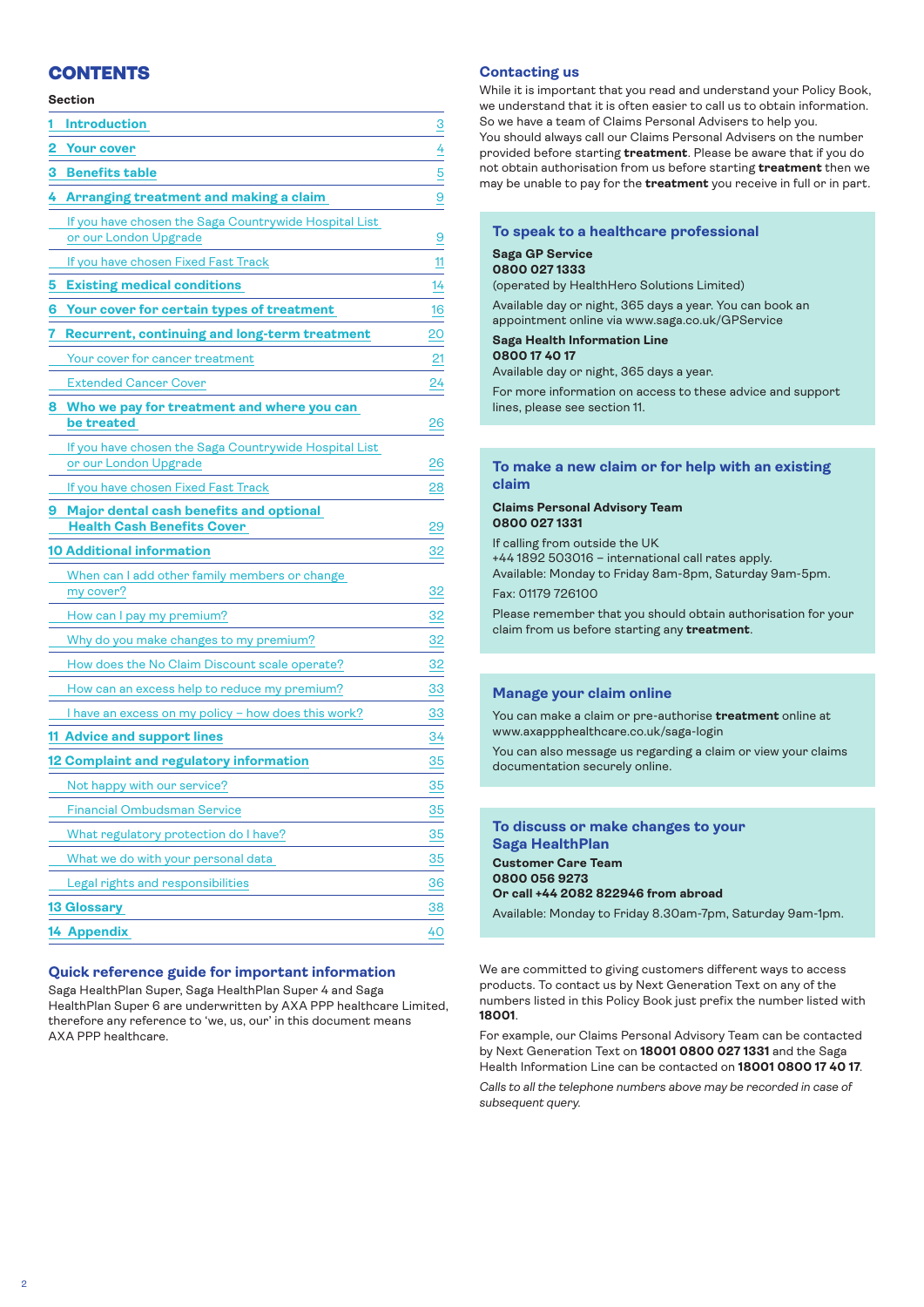# <span id="page-2-0"></span>WELCOME TO SAGA HEALTHPLAN SUPER

Thank you for choosing a Saga HealthPlan underwritten by AXA PPP healthcare Limited. Saga aims to provide the highest level of care and service possible, so this policy has been designed with your needs in mind.

This Policy Book describes your cover in detail and should provide you with all you need to know about your policy, including how to make a claim. It is organised into sections to help you quickly find the information you need and to make it as straightforward and easy to understand as possible.

Please take the time to read this booklet carefully to make sure you fully understand what you are covered for, that your policy gives you the cover you want and that you are aware of the additional advice and support lines available to you as a Saga Health Insurance customer.

If you have any questions at all, feel free to call Saga's Customer Care Team on the relevant telephone number opposite and one of the team will be happy to help.

# 1 INTRODUCTION

### **The purpose of this Policy Book and how to use it**

This Policy Book sets out the terms of cover for Saga HealthPlan Super, Super 4 and Super 6. If you are unsure of which particular policy you have, please refer to your Policy Schedule. (Please note that Saga HealthPlan Super is not available if you live in the Channel Islands (unless you are an existing customer), and Super 4 and Super 6 are not available if you live in the Channel Islands or Isle of Man.)

Your **policy** is an annual insurance contract which means that prior to the end of any **policy year** Saga will write to the **policyholder** to advise on what terms the **policy** will continue, provided that the **policy** you are on is still available. This will include an 'endorsement' which contains details of any amendments that will apply to this **policy**.

This Policy Book and any endorsements which amend it are important documents as they detail:

- the cover you have (both benefits and limitations);
- how to make a claim;
- how your **policy** is administered; and
- **•** other services provided by your **policy**.

Throughout your Policy Book certain words and phrases appear in **bold type** to indicate they have a special medical or legal meaning. You will find a glossary of these words in section 13 or, if they apply to a specific section, they will be defined there.

Additionally, when we refer to 'you' or 'your' throughout this document, we mean the **policyholder** and any **family members** named on the **policyholder's** Policy Schedule.

#### **Please note:**

This Policy Book contains information on more than one policy within the Saga HealthPlan range. Most of the information is relevant to all policies. However, there are instances where information is not relevant to all policies. Where this occurs, we have drawn your attention to which particular policy we are referring to as follows:

When a sentence or paragraph starts with a policy name and is in italics, it means that the information given relates only to the policy name stated.

This Policy Book includes wording for both Saga HealthPlan Super 4 and Saga HealthPlan Super 6. If you have chosen one of these options this will be detailed on your Policy Schedule. Saga HealthPlan Super 6 is only available from the second **policy year** onwards.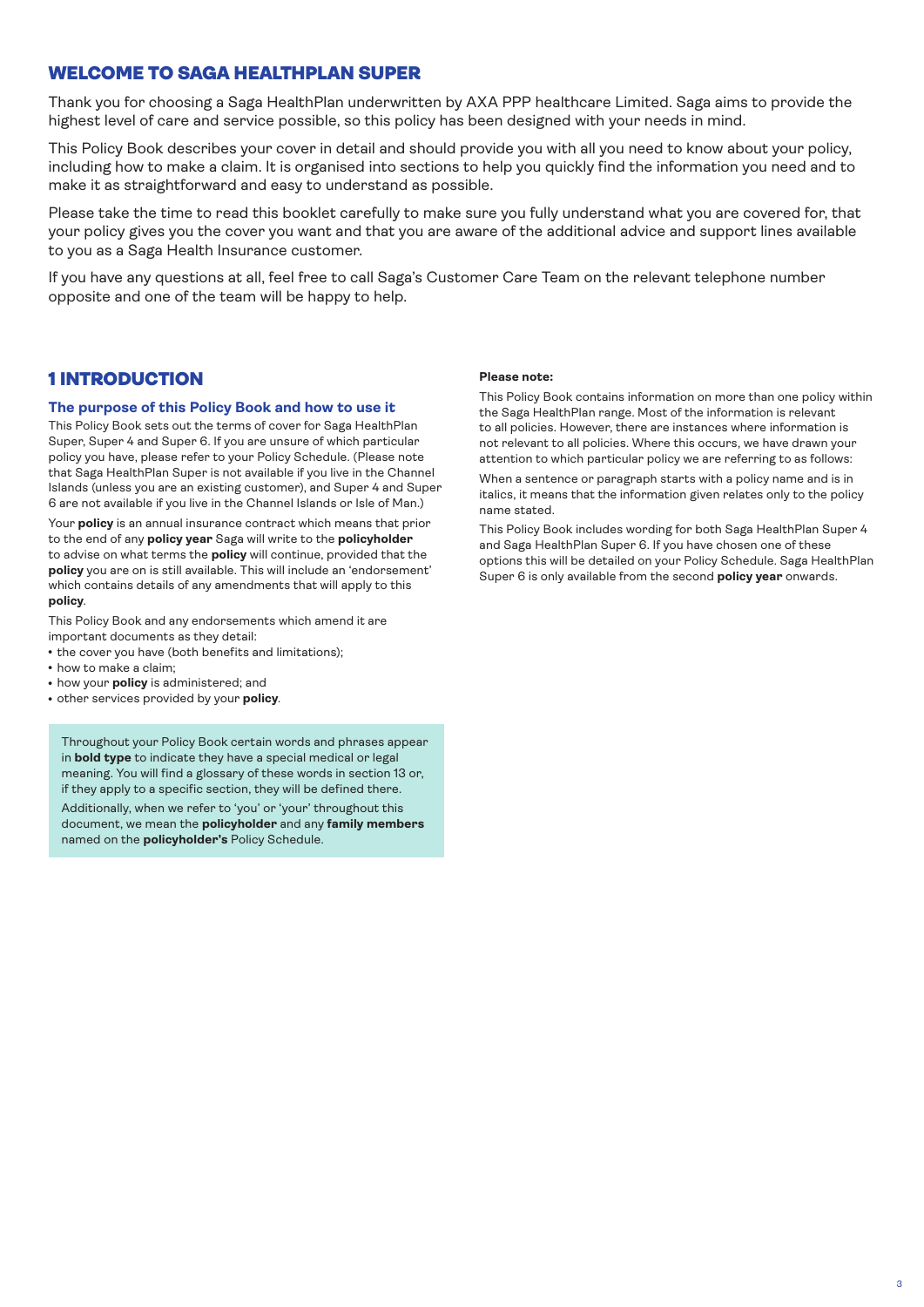# <span id="page-3-0"></span>2 YOUR COVER

Please remember that our policies are not intended to cover all eventualities and are designed to complement rather than replace all the services provided by the NHS.

In return for payment of the premium we agree to provide cover as set out in the terms of this **policy**. Please refer to the definition of '**policy**' in the glossary for details of the documents that make up your **policy**.

### **Summary of Saga HealthPlan Super, Saga HealthPlan Super 4 and Saga HealthPlan Super 6**

The Saga HealthPlan Super, Super 4 and Super 6 policies offer you cover for necessary **treatment** of new **medical conditions** that arise after you join. They do not cover you for **treatment** of **medical conditions** that existed, or you had symptoms of, before joining. However, in some circumstances you may have joined on a different basis, please refer to section 5 'Existing medical conditions' for further information.

There is also no cover for ongoing, recurrent and long-term conditions (also known as **chronic conditions**).

Your cover includes:

- <sup>l</sup> **in-patient** and **day-patient treatment** and associated **specialists'** charges
- **out-patient** consultations (including post-operative consultations), **surgical procedures**, **diagnostic tests**, and **practitioners**' and **physiotherapists**' charges
- radiotherapy and chemotherapy
- computerised tomography (CT), magnetic resonance imaging (MRI) and positron emission tomography (PET) scans
- <sup>l</sup> up to £2,000 a **year** for **therapists**', **acupuncturists**' and **homeopaths**' charges
- <sup>l</sup> up to 28 days a **year** for **in-patient** mental health **treatment**
- up to £2,500 of benefits a **year** for **out-patient** mental health **treatment**.

*Saga HealthPlan Super 4 and Saga HealthPlan Super 6: With a '4 Week Wait' or '6 Week Wait' plan, if the NHS can give you the hospital treatment you need within four/six weeks of the specialist who would oversee the private treatment confirming that it is needed, then you must use the NHS. For more information, please see the 'Benefits table' section starting on [page 5](#page-4-0) and the 'Your cover for cancer treatment' section starting on [page 21](#page-20-0).*

*Please note: Saga HealthPlan Super 4 and Super 6 are not available if you live in the Channel Islands or Isle of Man.*

This **policy** has a No Claim Discount scheme, which entitles you to a No Claim Discount provided you don't make a claim. Please see section 10 'Additional information' for details of how your No Claim Discount is calculated.

#### **Be aware:**

| Your policy will not cover you<br>for:                                                                                                                                       | <b>Where can I find more</b><br>information? |
|------------------------------------------------------------------------------------------------------------------------------------------------------------------------------|----------------------------------------------|
| <b>Treatment of medical conditions</b><br>that existed, or you had symptoms<br>of, before joining (in some<br>circumstances you may have joined<br>on a different basis)     | Section 5                                    |
| <b>Treatment</b> of ongoing, recurrent<br>and long-term conditions (chronic<br>conditions)                                                                                   | Section 7                                    |
| Dental procedures other than the<br>major dental cash benefit or the<br>dental injuries benefit or those<br>included under the optional Health<br>Cash Benefits Cover        | Section 6                                    |
| Routine pregnancy and childbirth                                                                                                                                             | Section 6                                    |
| Saga HealthPlan Super 4 and Saga<br>HealthPlan Super 6:<br>Urgent or emergency treatment                                                                                     | Section 4                                    |
| Charges when <b>treatment</b> is<br>received outside of the Saga<br><b>Countrywide Hospital List (unless)</b><br>the <b>treatment</b> has been approved<br>by us in advance) | Section 8                                    |
| <b>Treatment</b> that we have not first<br>authorised as <b>eligible</b> for payment                                                                                         | Section 4                                    |

These are just some of the key limitations that relate to your **policy**, please read this Policy Book for full details.

#### **Please note:**

You can be reassured that the vast majority of **specialists** we recognise are **fee-approved specialists** and we routinely pay their **eligible treatment** charges in full. We also pay **eligible treatment** fees in full with a **therapist** or **physiotherapist** and charges for an **acupuncturist**, **homeopath** or **practitioner** up to the level shown within the Schedule of Procedures and Fees.

We support you in identifying a suitable **treatment** provider. However, if you choose to receive **treatment** under the direction of a **fee-limited specialist** you may have to make a contribution to your **treatment** costs.

Please see section 8 'Who we pay for treatment and where you can be treated' ([page 26\)](#page-25-0) for full details.

### **If you have chosen Fixed Fast Track (not available if you live in the Channel Islands or Isle of Man):**

This **policy** offers you cover for necessary **treatment** of **medical conditions** when **treatment** is received from a **selected provider**. By '**selected provider**' we mean 'a **hospital**, **day-patient unit**, **out-patient facility**, **scanning centre**, **specialist**, **practitioner**, **therapist**, **physiotherapist**, **acupuncturist** or **homeopath** that we have helped you choose to provide your **treatment**'.

Please see section 8 'Who we pay for treatment and where you can be treated' ([page 28\)](#page-27-0) for full details.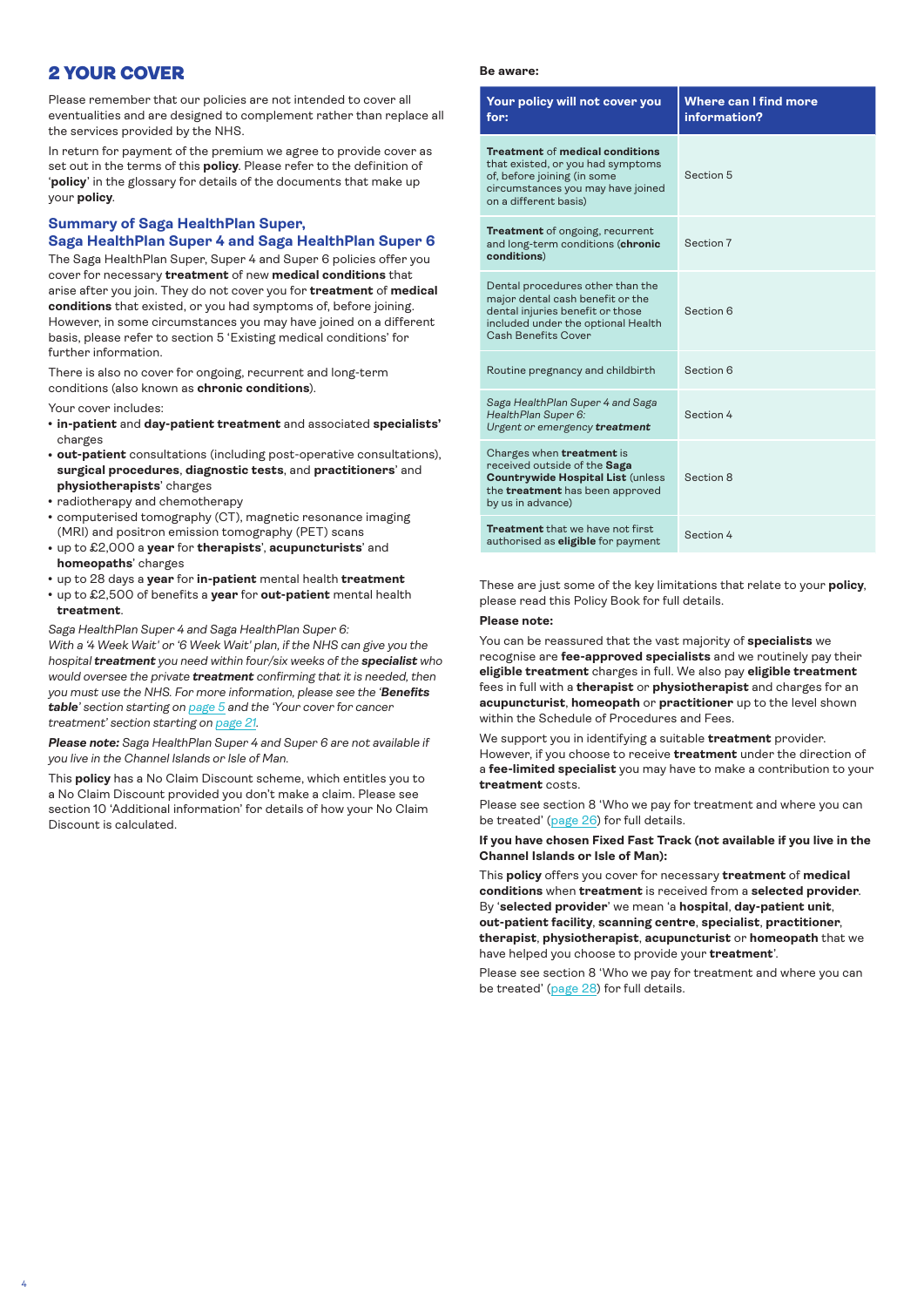# <span id="page-4-0"></span>3 BENEFITS TABLE

The **benefits table** on [page 6](#page-5-0) shows the benefits available to you together with the monetary limits of your **policy**. These benefits are explained fully in this Policy Book. You must read this table in conjunction with the rest of your Policy Book.

Please make sure you call us on 0800 027 1331 prior to **treatment** so that we can confirm the extent of your cover and any limitations that may apply.

### **Please note:**

You should obtain authorisation for your claim from us before starting **treatment**. If we ask you to complete a claim form, you must send it to us for confirmation of your cover. If you do not, we may be unable to pay for the **treatment** you receive in full or in part. All **in-patient treatment** and **day-patient treatment** must also take place at a **hospital** listed in the **Saga Countrywide Hospital List**.

Alternatively, if you have chosen Fixed Fast Track, you must call us in advance of booking any **treatment** so that we can choose the **hospital** with you.

*If you have Saga HealthPlan Super 4 or Saga HealthPlan Super 6: This policy will cover the cost of in-patient or day-patient treatment, or a surgical procedure performed as out-patient treatment, if the NHS could not provide that treatment within four/six weeks of the specialist who would oversee the private treatment confirming that it is needed. The only exceptions to this provision are shown in the following paragraph (Immediate cover) and radiotherapy or chemotherapy performed as day-patient treatment or out-patient treatment.*

*Immediate cover: We will pay as per benefit 1 in the benefits table for the surgical procedures shown below, whether or not the patient could obtain treatment as an NHS patient within four/six weeks of the specialist who would oversee the private treatment confirming that it is needed.*

- <sup>l</sup> *varicose veins surgery*
- tonsillectomy
- <sup>l</sup> *insertion of grommets*
- <sup>l</sup> *removal of bunions (hallux valgus)*
- <sup>l</sup> *removal of gall bladder (laparoscopic cholecystectomy)*
- <sup>l</sup> *haemorrhoidectomy*
- <sup>l</sup> *adenoidectomy*
- **correction of squint.**

*There is no benefit available for urgent or emergency treatment.*

#### **Optional excess information**

Excess for each person covered by these **policies** each **year**  (as shown in your Policy Schedule):

| <b>Option 1:</b> | £100   |
|------------------|--------|
| Option 2:        | £250   |
| Option 3:        | £500   |
| <b>Option 4:</b> | £750   |
| Option 5:        | £1,000 |

Excesses do not apply to the NHS cash benefit, the major dental cash benefits, the **external prosthesis** benefit, counselling arranged through Stronger Minds, consultations through the Saga GP Service, or the optional Health Cash Benefits Cover.

If you have chosen the optional Extended Cancer Cover, the excess does not apply to the hospital expenses cash benefit, purchase of wigs or other temporary head coverings or hospice donation.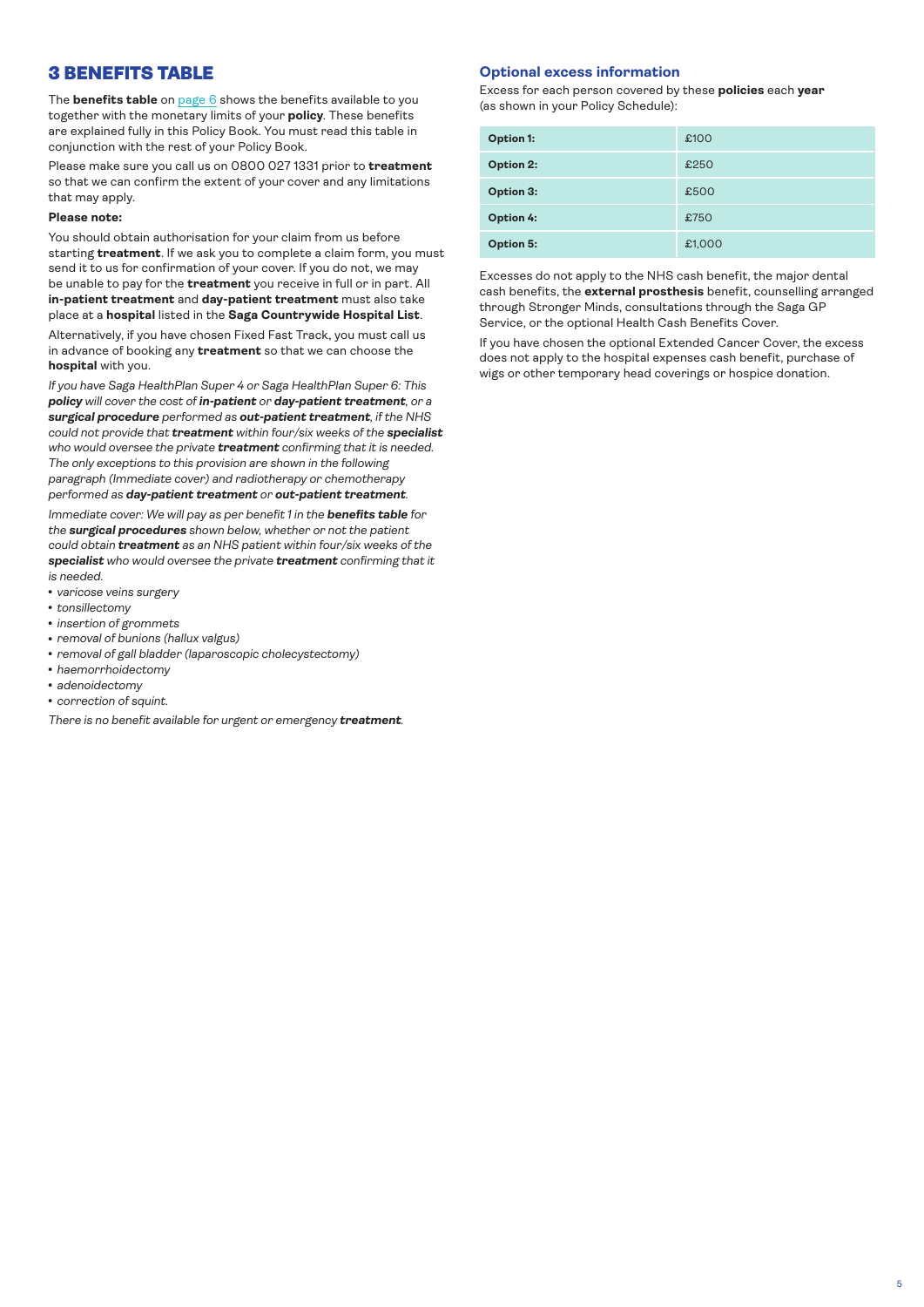<span id="page-5-0"></span>

| <b>Benefits</b>                                                                                                                                                                                                                                                                                                                                                                                                                                                                                                                                                                                                                       | <b>Amount payable</b>                                                                                                                                                                                                                                                                                                                                                                                                                                            | For more<br>information |
|---------------------------------------------------------------------------------------------------------------------------------------------------------------------------------------------------------------------------------------------------------------------------------------------------------------------------------------------------------------------------------------------------------------------------------------------------------------------------------------------------------------------------------------------------------------------------------------------------------------------------------------|------------------------------------------------------------------------------------------------------------------------------------------------------------------------------------------------------------------------------------------------------------------------------------------------------------------------------------------------------------------------------------------------------------------------------------------------------------------|-------------------------|
| In-patient and day-patient treatment                                                                                                                                                                                                                                                                                                                                                                                                                                                                                                                                                                                                  |                                                                                                                                                                                                                                                                                                                                                                                                                                                                  |                         |
| 1. Hospital charges: including charges for accommodation, diagnostic tests,<br>operating theatre charges, nursing care, drugs and dressings, physiotherapy,<br>and surgical appliances used by the specialist during surgery.                                                                                                                                                                                                                                                                                                                                                                                                         | No annual maximum at a <b>hospital</b> listed in the Saga<br>Countrywide Hospital List or a hospital we have<br>chosen with you                                                                                                                                                                                                                                                                                                                                  | 8                       |
| 2. Specialists' fees (surgeons, anaesthetists and physicians).                                                                                                                                                                                                                                                                                                                                                                                                                                                                                                                                                                        | No annual maximum                                                                                                                                                                                                                                                                                                                                                                                                                                                | 8                       |
| 3. In-patient consultations - benefit for a consultation with a second specialist<br>arranged by the treating specialist.                                                                                                                                                                                                                                                                                                                                                                                                                                                                                                             | No annual maximum                                                                                                                                                                                                                                                                                                                                                                                                                                                | 8                       |
| 4. Hospital charges for mental health treatment, including charges for<br>accommodation, diagnostic tests and drugs.                                                                                                                                                                                                                                                                                                                                                                                                                                                                                                                  | No annual maximum when such treatment is received<br>at a hospital listed in the Saga Countrywide Hospital<br>List or a hospital we have chosen with you, up to a total<br>of 28 days a year                                                                                                                                                                                                                                                                     | $\overline{7}$          |
| <b>Out-patient treatment</b>                                                                                                                                                                                                                                                                                                                                                                                                                                                                                                                                                                                                          |                                                                                                                                                                                                                                                                                                                                                                                                                                                                  |                         |
| 5. Surgical procedures.                                                                                                                                                                                                                                                                                                                                                                                                                                                                                                                                                                                                               | No annual maximum                                                                                                                                                                                                                                                                                                                                                                                                                                                | 6                       |
| 6. Specialist consultations.                                                                                                                                                                                                                                                                                                                                                                                                                                                                                                                                                                                                          | No annual maximum                                                                                                                                                                                                                                                                                                                                                                                                                                                | 8                       |
| 7. Diagnostic tests performed by your specialist or on specialist referral.                                                                                                                                                                                                                                                                                                                                                                                                                                                                                                                                                           | No annual maximum                                                                                                                                                                                                                                                                                                                                                                                                                                                | 6                       |
| 8. Practitioner and physiotherapist charges.                                                                                                                                                                                                                                                                                                                                                                                                                                                                                                                                                                                          | No annual maximum                                                                                                                                                                                                                                                                                                                                                                                                                                                | 8                       |
| 9. Therapist, homeopath and acupuncturist charges.                                                                                                                                                                                                                                                                                                                                                                                                                                                                                                                                                                                    | Up to $£2,000$ a year                                                                                                                                                                                                                                                                                                                                                                                                                                            | 8                       |
| 10. Cancer treatment. Including charges for radiotherapy (the use of radiation to<br>treat cancers) and chemotherapy (the use of drugs to treat cancers).<br>Please refer to 'Your cover for cancer treatment' in section 7.                                                                                                                                                                                                                                                                                                                                                                                                          | No overall annual maximum (any eligible<br>out-patient treatment that took place prior to or to<br>establish a cancer diagnosis would affect the monetary<br>limit detailed in benefit 9 above. However, any eligible<br>out-patient cancer treatment costs following a<br>cancer diagnosis are not subject to this monetary limit)                                                                                                                              | $\overline{7}$          |
| 11. Computerised tomography (CT), magnetic resonance imaging (MRI), positron<br>emission tomography (PET).                                                                                                                                                                                                                                                                                                                                                                                                                                                                                                                            | Paid in full in any scanning centre listed in the<br>Saga Countrywide Hospital List or a scanning centre<br>we have chosen with you                                                                                                                                                                                                                                                                                                                              | 8                       |
| 12. Specialist consultations for mental health treatment and diagnostic tests<br>performed by your specialist or on specialist referral.                                                                                                                                                                                                                                                                                                                                                                                                                                                                                              | Up to a maximum of £2,500 a year                                                                                                                                                                                                                                                                                                                                                                                                                                 | $\overline{7}$          |
| 13. Counselling sessions through Stronger Minds.<br>Sessions with a counsellor when this is directed by, and arranged through, the<br>Stronger Minds service.<br>This could be face-to-face or telephone counselling. The type and amount of<br>counselling will be arranged as clinically appropriate by the Stronger Minds<br>service.<br>Only counselling arranged through Stronger Minds is covered by your policy.<br>Over 18s only.                                                                                                                                                                                             | Counselling is not subject to the maximum limit allowed<br>for mental health <i>treatment</i> (shown in benefit 12<br>above)                                                                                                                                                                                                                                                                                                                                     | 4                       |
| <b>Other benefits</b>                                                                                                                                                                                                                                                                                                                                                                                                                                                                                                                                                                                                                 |                                                                                                                                                                                                                                                                                                                                                                                                                                                                  |                         |
| 14. Ambulance transport.<br>When it is medically necessary as recommended by a <b>specialist</b> to use a road<br>ambulance to transport you to and from a hospital or medical facility.                                                                                                                                                                                                                                                                                                                                                                                                                                              | No annual maximum                                                                                                                                                                                                                                                                                                                                                                                                                                                | 8                       |
| 15. Nursing at home.                                                                                                                                                                                                                                                                                                                                                                                                                                                                                                                                                                                                                  | Paid in full for up to a total of 13 weeks when all of the<br>following applies to treatment:<br>• it is provided immediately after a period of eligible<br>in-patient treatment<br>it is provided by a nurse under the direction of a<br>specialist<br>it is skilled nursing care provided at your home<br>$\bullet$<br>it is provided for at least 7 hours a day<br>Please note: this benefit is not available following<br>in-patient mental health treatment | 8                       |
| 16. NHS cash benefit.<br>This benefit is paid for each night you receive free treatment under the NHS<br>when all of the following applies:<br>(i) You are admitted for in-patient treatment before midnight<br>(ii) The <b>treatment</b> you receive under the NHS would have been <b>eligible</b> for<br>benefit privately under this policy.<br>Saga HealthPlan Super 4 and Saga HealthPlan Super 6:<br>The four/six weeks waiting period does not apply to NHS cash benefits.<br>There is no requirement for private <b>treatment</b> to have preceded any period<br>in an NHS intensive therapy unit or NHS intensive care unit. | £150 a night, up to £3,000 a year                                                                                                                                                                                                                                                                                                                                                                                                                                | 8                       |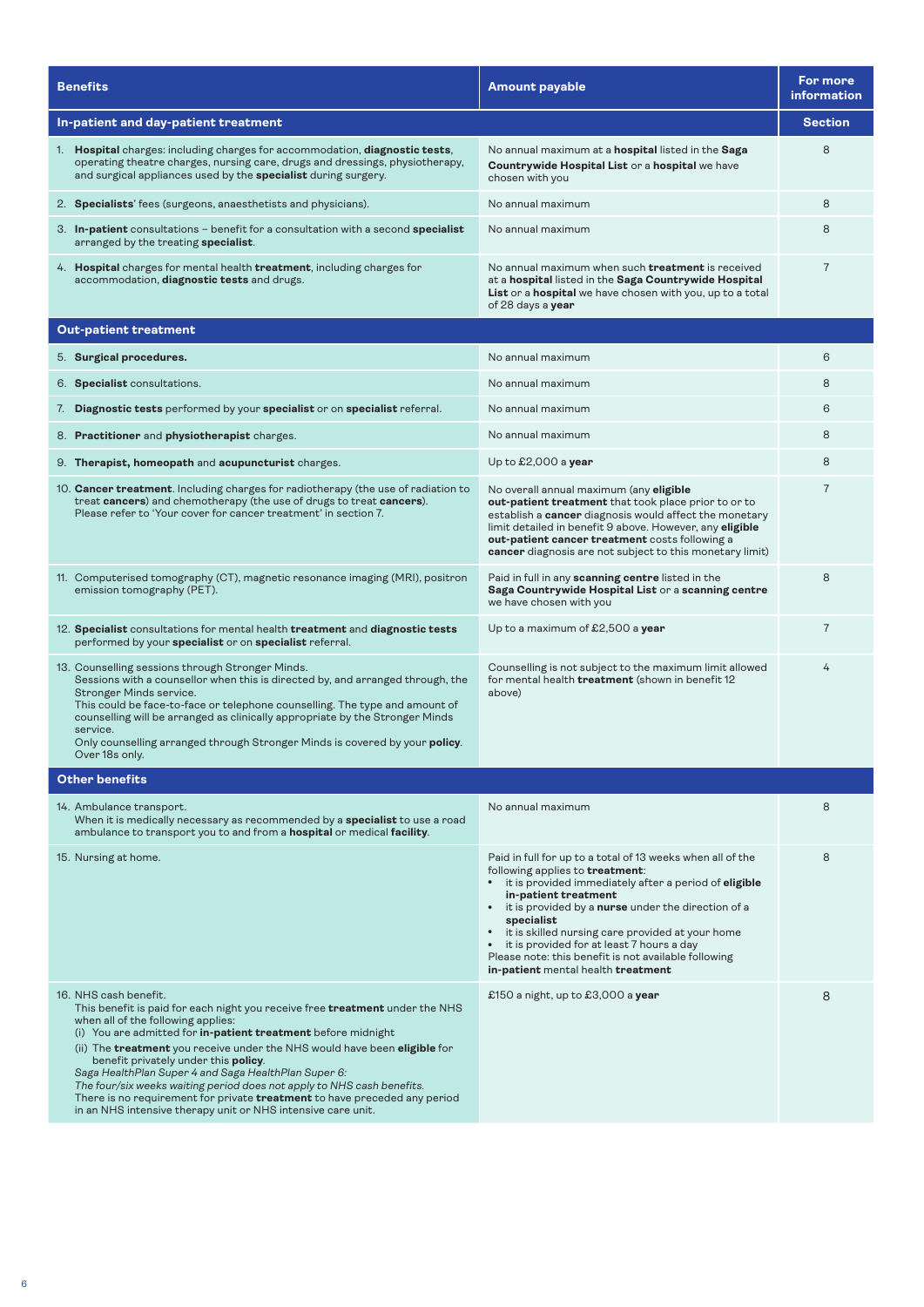| <b>Benefits</b>                                                                                                                                                                                                                                                                                                                                                                                                                                                                                                                                                                                                                                                                                                                                                                                                                                                                                                                              | <b>Amount payable</b>                                                                                                                                                                                                                                                                                                                                                                                                                                                                                                                                                      | For more<br><b>information</b> |
|----------------------------------------------------------------------------------------------------------------------------------------------------------------------------------------------------------------------------------------------------------------------------------------------------------------------------------------------------------------------------------------------------------------------------------------------------------------------------------------------------------------------------------------------------------------------------------------------------------------------------------------------------------------------------------------------------------------------------------------------------------------------------------------------------------------------------------------------------------------------------------------------------------------------------------------------|----------------------------------------------------------------------------------------------------------------------------------------------------------------------------------------------------------------------------------------------------------------------------------------------------------------------------------------------------------------------------------------------------------------------------------------------------------------------------------------------------------------------------------------------------------------------------|--------------------------------|
| 17. Recuperative care.<br>This is to cover the services of:<br>(i) a nurse for secondary nursing care; or<br>(ii) a care assistant for the following personal care services:<br><b>Household duties</b><br>$\bullet$<br>washing<br>cooking<br>$\bullet$<br>cleaning<br>$\bullet$<br>general household chores<br>$\bullet$<br>shopping<br>$\bullet$<br>$\bullet$<br>preparing meals.<br>Help with personal hygiene<br>washing and bathing<br>$\bullet$<br>eating and drinking<br>$\bullet$<br>dressing and undressing<br>$\bullet$<br>using the toilet.<br>$\bullet$<br>You should contact us for approval before arranging recuperative care if you<br>wish to ensure that the costs will be covered in full.                                                                                                                                                                                                                                | Up to $£2,000$ a year, for up to 30 days a year, when all<br>of the following applies to <b>treatment</b> :<br>• it is provided immediately after a period of eligible<br>in-patient treatment<br>• it is certified by the treating specialist or GP as<br>medically necessary and appropriate<br>it is for those domestic duties that would normally<br>$\bullet$<br>be carried out by the person claiming benefit                                                                                                                                                        | 8                              |
| 18. Major dental cash benefits.<br>(i) Dental cash benefit<br>root canal treatment<br>$\bullet$<br>apicectomy<br>new permanent crown*<br>$\bullet$<br>new bridgework*<br>$\bullet$<br>$\bullet$<br>extraction<br>surgical extraction<br>$\bullet$<br>inlays/onlays<br>$\bullet$<br>dental implants and all costs associated with the preparation and<br>fitting of device (including dental prosthesis i.e. crown)<br>new dentures if you have never worn dentures before:<br>- full upper<br>- full lower<br>- partial upper<br>- partial lower<br>denture repair.<br>$\bullet$<br>*Please note that benefit is only payable for new crowns or bridges, not<br>to replace or to repair existing crowns or bridges. There is no additional<br>benefit when required as part of an implant.<br>(ii) Dental injuries benefit.<br>Important - if you have chosen the optional Health Cash Benefits Cover,<br>please also see benefits 22 to 26. | Up to $£1,500$ a <b>year</b> , subject to the following limits:<br>Up to £200 per tooth<br>Up to £150 per tooth<br>Up to £300 per tooth<br>Up to £250 per tooth<br>Up to £75 per tooth<br>Up to £100 per tooth<br>Up to £200 per tooth<br>Up to £500 per course of treatment (no additional<br>payment will be made if the course of treatment<br>continues into a new policy year)<br>Up to £250<br>Up to £250<br>Up to $£175$<br>Up to $£175$<br>Up to £50 (up to 2 claims a year)<br>Up to $£5,000$ a year subject to the individual<br>treatment limits shown in 18(i) | 9                              |
| 19. External prosthesis benefit.                                                                                                                                                                                                                                                                                                                                                                                                                                                                                                                                                                                                                                                                                                                                                                                                                                                                                                             | Up to £5,000 for the lifetime of your policy.<br>We will pay this benefit towards the cost of providing an<br>external prosthesis.                                                                                                                                                                                                                                                                                                                                                                                                                                         | 6                              |
| 20. Saga Health Information Line. Confidential medical information.                                                                                                                                                                                                                                                                                                                                                                                                                                                                                                                                                                                                                                                                                                                                                                                                                                                                          | Immediate access 24 hours a day,<br>365 days a year                                                                                                                                                                                                                                                                                                                                                                                                                                                                                                                        | 11                             |
| 21. Saga GP Service. Access to the confidential GP helpline is available in addition<br>to your <b>policy</b> . You can book an appointment online via<br>www.saga.co.uk/GPService                                                                                                                                                                                                                                                                                                                                                                                                                                                                                                                                                                                                                                                                                                                                                           | Immediate access 24 hours a day,<br>365 days a year                                                                                                                                                                                                                                                                                                                                                                                                                                                                                                                        | 11                             |
| <b>Benefits</b>                                                                                                                                                                                                                                                                                                                                                                                                                                                                                                                                                                                                                                                                                                                                                                                                                                                                                                                              | <b>Amount payable</b>                                                                                                                                                                                                                                                                                                                                                                                                                                                                                                                                                      | For more<br>information        |
| <b>Health Cash Benefits Cover (optional cover)</b><br>The following benefits only apply if you have opted for the Health Cash Benefits Cover and they are available to the policyholder and their spouse/partner only.<br>(If you select this cover the benefits are in addition to benefit 18. Major dental cash benefits.)                                                                                                                                                                                                                                                                                                                                                                                                                                                                                                                                                                                                                 |                                                                                                                                                                                                                                                                                                                                                                                                                                                                                                                                                                            |                                |
| 22. Dental care (such as dental examinations and dental x-rays).                                                                                                                                                                                                                                                                                                                                                                                                                                                                                                                                                                                                                                                                                                                                                                                                                                                                             | Up to £200 per person covered a year                                                                                                                                                                                                                                                                                                                                                                                                                                                                                                                                       | 9                              |
| 23. Dental accident – this benefit is available in addition to the dental injuries<br>benefit outlined in 18(ii) (such as to provide further cover when a claim is made<br>in excess of the limits outlined in 18(i)).                                                                                                                                                                                                                                                                                                                                                                                                                                                                                                                                                                                                                                                                                                                       | Up to £200 per person covered a year                                                                                                                                                                                                                                                                                                                                                                                                                                                                                                                                       | 9                              |
| 24. Dental emergency (such as an infection of the tooth).                                                                                                                                                                                                                                                                                                                                                                                                                                                                                                                                                                                                                                                                                                                                                                                                                                                                                    | Up to £200 per person covered a year                                                                                                                                                                                                                                                                                                                                                                                                                                                                                                                                       | 9                              |
| 25. Optical care (such as eyesight test, prescribed spectacles).                                                                                                                                                                                                                                                                                                                                                                                                                                                                                                                                                                                                                                                                                                                                                                                                                                                                             | Up to £150 per person covered a year                                                                                                                                                                                                                                                                                                                                                                                                                                                                                                                                       | 9                              |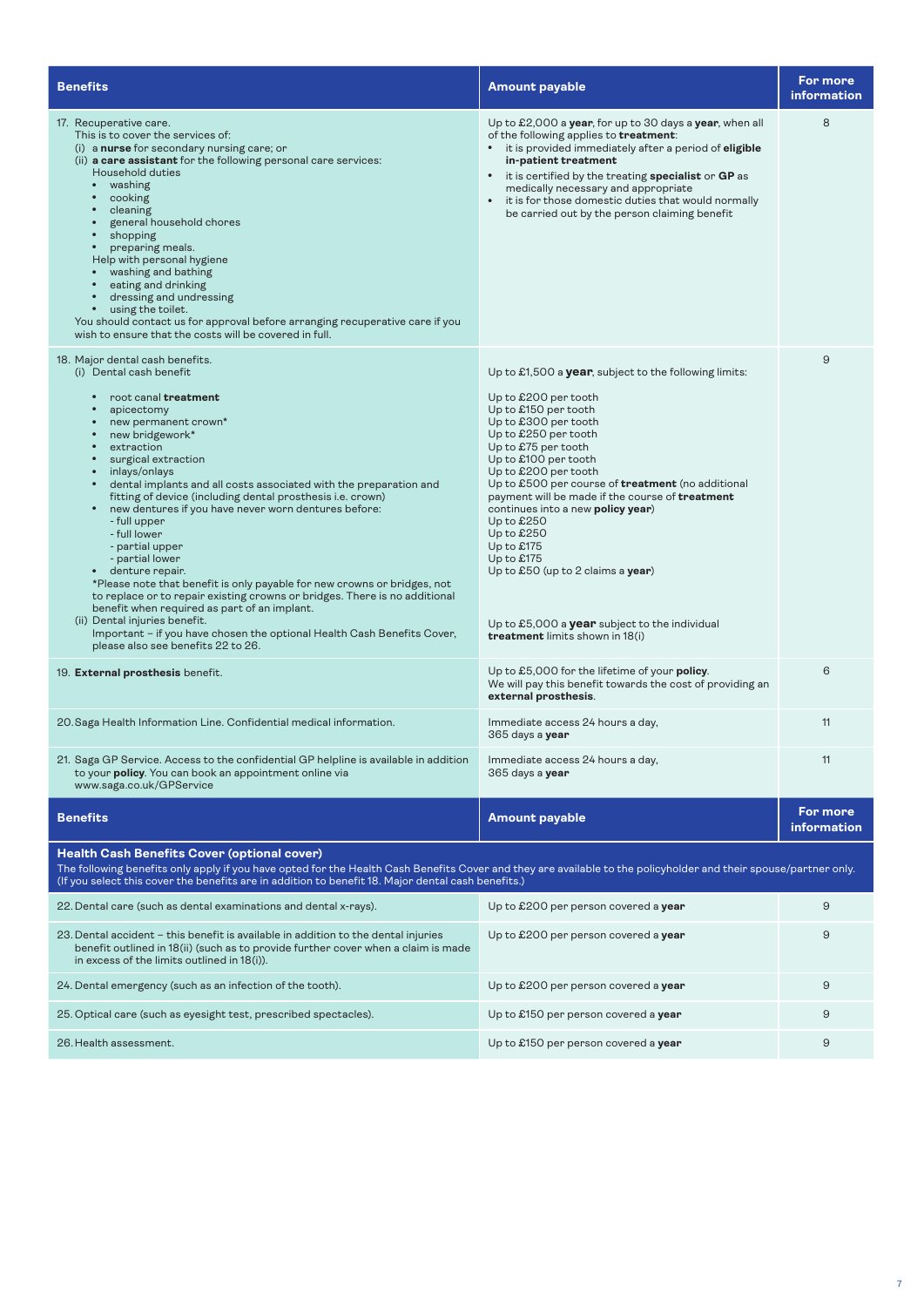<span id="page-7-0"></span>

| <b>Benefits</b>                                                                                                                                                                                                                                  | <b>Amount payable</b>                                                                                                                                                                                                                                                                                                                                                                                                                       | For more<br>information |
|--------------------------------------------------------------------------------------------------------------------------------------------------------------------------------------------------------------------------------------------------|---------------------------------------------------------------------------------------------------------------------------------------------------------------------------------------------------------------------------------------------------------------------------------------------------------------------------------------------------------------------------------------------------------------------------------------------|-------------------------|
| <b>Extended Cancer Cover (optional cover)</b><br>The following benefits are available if you have opted for the Extended Cancer Cover benefit, and they are in addition to those shown in the Extended Cancer<br>Cover table on page 24.         |                                                                                                                                                                                                                                                                                                                                                                                                                                             |                         |
| 27. Hospital expenses cash benefit.<br>This benefit is paid out upon diagnosis of cancer.                                                                                                                                                        | Maximum £100 a year                                                                                                                                                                                                                                                                                                                                                                                                                         |                         |
| 28. Additional expenses incurred to support you whilst you are undergoing <b>active</b><br>treatment of cancer:<br>(i) Purchase of wigs or other temporary head coverings<br>(ii) Provision of external prostheses following surgical treatment. | Up to $£400$ a year<br>Up to $£5,000$ a year                                                                                                                                                                                                                                                                                                                                                                                                |                         |
| 29. Hospice donation. This is a charitable donation to a registered hospice charity<br>that is providing you with end of life care related to <b>cancer</b> either in a hospice<br>or hospice at home.                                           | £100 a night up to a maximum of £2,000 a year.<br>This is a charitable donation paid direct to the<br>registered hospice charity when you are provided free<br>treatment in a hospice.<br>£100 per day up to a maximum of £2,000 a year.<br>This is a charitable donation paid direct to a registered<br>hospice charity when you are provided free hospice at<br>home care <i>treatment</i> in lieu of a residential hospice<br>admission. |                         |

**Please note:** if you have an excess on your **policy**, it will not be affected by the NHS cash benefit, the major dental cash benefits, the **external prosthesis** benefit, counselling arranged through Stronger Minds, consultations through the Saga GP Service, any benefit under the optional Health Cash Benefits Cover or the optional Extended Cancer Cover, including the hospital expenses cash benefit, purchase of wigs or other temporary head coverings, or hospice donation.

Your No Claim Discount (NCD) will not be affected by **eligible treatment** with a **therapist**, **homeopath**, **acupuncturist** or **physiotherapist**, the NHS cash benefit, the major dental cash benefits, the **external prosthesis** benefit, counselling arranged through Stronger Minds, consultations through the Saga GP Service, any benefit under the optional Health Cash Benefits Cover or the optional Extended Cancer Cover, including the hospital expenses cash benefit, purchase of wigs or other temporary head coverings, or hospice donation.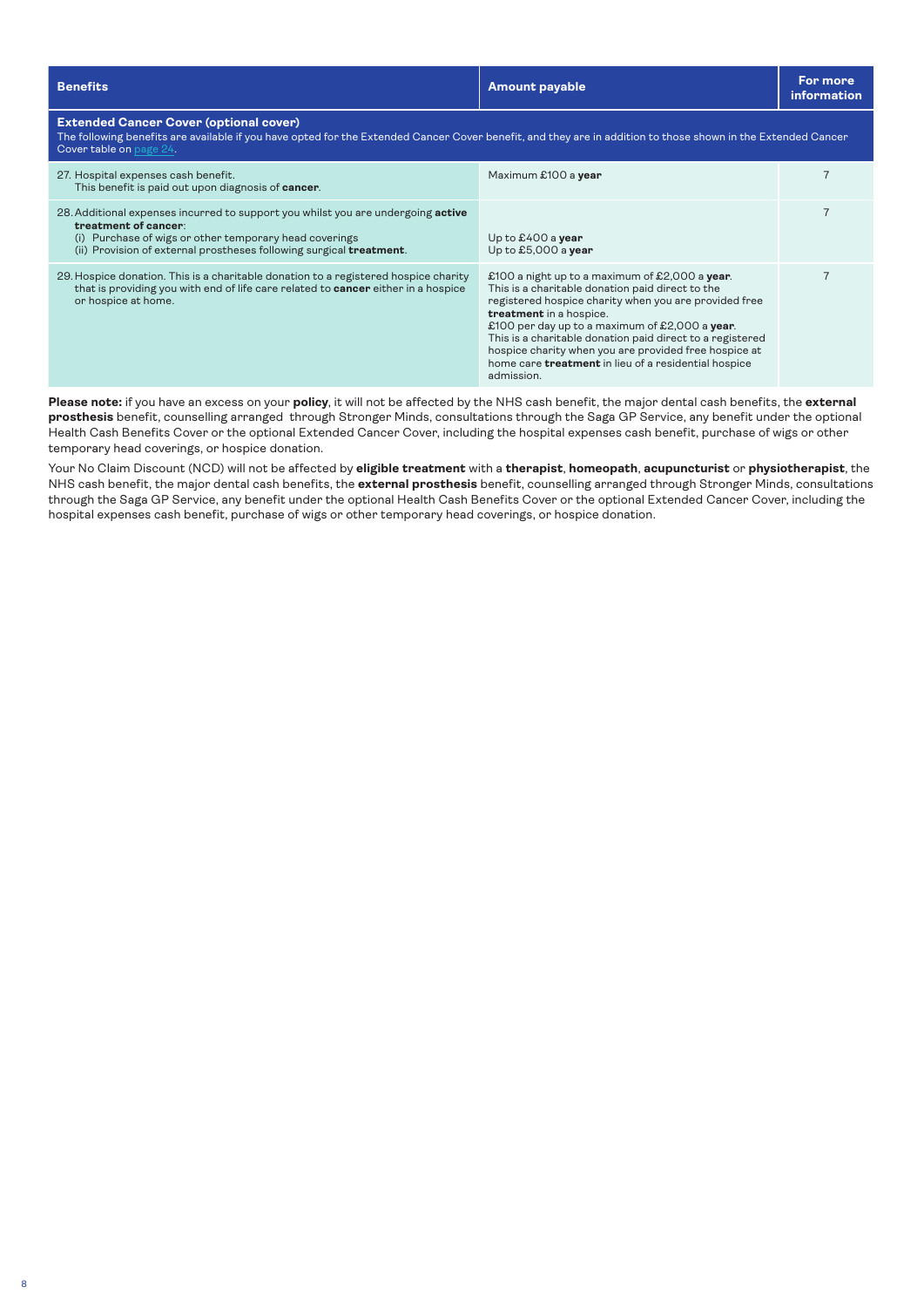# <span id="page-8-0"></span>4 ARRANGING TREATMENT AND MAKING A CLAIM

# **If you have chosen the Saga Countrywide Hospital List or our London Upgrade, or you live in the Channel Islands or Isle of Man, the following information and that on [page 13](#page-12-0) applies:**

(If you have chosen Fixed Fast Track, please see [pages 11-13](#page-10-0).)

Please remember that you should obtain authorisation for your claim from us before you start any **treatment** (see opposite for the steps to take). If we ask you to complete a claim form, you must send it to us for confirmation of your cover. If you do not, we may be unable to pay for the **treatment** you receive in full or in part. All **in-patient treatment** and **day-patient treatment** must also take place at a **hospital** listed in the **Saga Countrywide Hospital List**. **Please note:**

There may be occasions when you will not need to complete a claim form. Your Personal Adviser will be able to confirm this to you during your call.

### **Fast Track Appointments Service**

We have a team who can help you find a **fee-approved specialist**. This service is available if your **GP** has given you an **open referral**, meaning they do not specify the **specialist's** name. To get your claim underway, simply call the Claims Personal Advisory Team and tell them you have an **open referral**.

We can also support you if you would like an alternative to the **specialist** your **GP** has referred you to. In many cases we can book the appointment with the **specialist** for you.

You can also use our Fast Track Appointments Service if you would like a second opinion from another **specialist** as part of an **eligible** claim. Simply call us and we can discuss the options with you.

# *Please note:*

*Saga HealthPlan Super 4 and Saga HealthPlan Super 6:*

- *1. There is no cover for urgent or emergency treatment.*
- *2. If a surgical procedure or in-patient or day-patient treatment is necessary we will need to establish that treatment is not available on the NHS within four/six weeks of the specialist who would oversee the private treatment confirming that it is needed (unless the surgical procedure is one specified in the list in section 3 'Benefits table' or you are receiving radiotherapy or chemotherapy as day-patient treatment or out-patient treatment).*

### **Working Body**

When you experience muscle, bone or joint pain, it is important that you get the most appropriate support early. With 'Working Body' you can get access to advice and **treatment** without the need for a **GP** referral. As soon as you develop a problem, just call the Claims Personal Advisory Team, who will check your cover. Working Body will then call you back by the end of the next working day to arrange a free telephone assessment. If you use Working Body for advice this will not affect your existing benefits, as it works alongside these benefits. However, if a Working Body **physiotherapist** recommends **treatment**, then we may need to make some checks before any **treatment** can be authorised and claims are paid, subject to the terms of your **policy**.

### **Please note:**

**Family members** under the age of 18 will need to see their **GP** for a referral for these conditions as the Working Body service is not available to them.

**To ensure your claim proceeds smoothly, please follow these simple steps (If you have selected Health Cash Benefits Cover as detailed in the benefits table, please refer to section 9 for details of how to make a claim under this cover.)**

| Step One          | Your GP or dentist refers you to a specialist for private<br>treatment. (For muscle, bone or joint pain, see the<br>'Working Body' explanation on this page; for skin or<br>breast concerns, see the 'Skin or breast concerns'<br>explanation on page 10; or for mental health conditions,<br>see the 'Stronger Minds' explanation on page 10.)                                                                                                                                                                                                                                                                 |
|-------------------|-----------------------------------------------------------------------------------------------------------------------------------------------------------------------------------------------------------------------------------------------------------------------------------------------------------------------------------------------------------------------------------------------------------------------------------------------------------------------------------------------------------------------------------------------------------------------------------------------------------------|
| <b>Step Two</b>   | You need to call us on 0800 027 1331 or go through your<br>online account to check that treatment is eligible, but<br>please remember that cover for your claim can only be<br>confirmed once we have received the completed claim<br>form.<br>Please help us by having the following details available:<br>Specialist/Specialist type or group practice name<br><b>Hospital</b> name and any admission dates<br>A procedure code if you are having a surgical<br>٠<br>procedure<br>Details of your medical condition particularly if your<br>policy excludes cover for treatment of pre-existing<br>conditions |
| <b>Step Three</b> | We will then:<br>Check that we will pay the specialist's fees in full or<br>find a specialist for you<br>Confirm which hospitals are covered<br>Send you a partially completed claim form.                                                                                                                                                                                                                                                                                                                                                                                                                      |
| <b>Step Four</b>  | Complete your section of the claim form, answering<br>all the questions. Ensure you include the date you first<br>became aware of the condition you are claiming for, and<br>if you have experienced similar symptoms before, tell us<br>when.<br>Ask your GP to complete the remainder of the claim<br>form and return it to us at the address shown on the<br>form                                                                                                                                                                                                                                            |
| <b>Step Five</b>  | Once we have received your completed claim form we<br>will then:<br>Assess the claim and confirm whether we will cover<br>the <b>treatment</b><br>Remind you of any benefit restrictions that may<br>affect your claim.<br>(Note: in most of the cases - and provided that your<br>claim form has been completed correctly - we should be<br>able to give you an answer within two working days.)                                                                                                                                                                                                               |
| Step Six          | Send in any outstanding accounts for <b>treatment</b> to our<br>Claims Personal Advisory Team.                                                                                                                                                                                                                                                                                                                                                                                                                                                                                                                  |

Please send any correspondence to: Saga Claims Personal Advisory Team, Phillips House, Crescent Road, Tunbridge Wells, Kent TN1 2PL.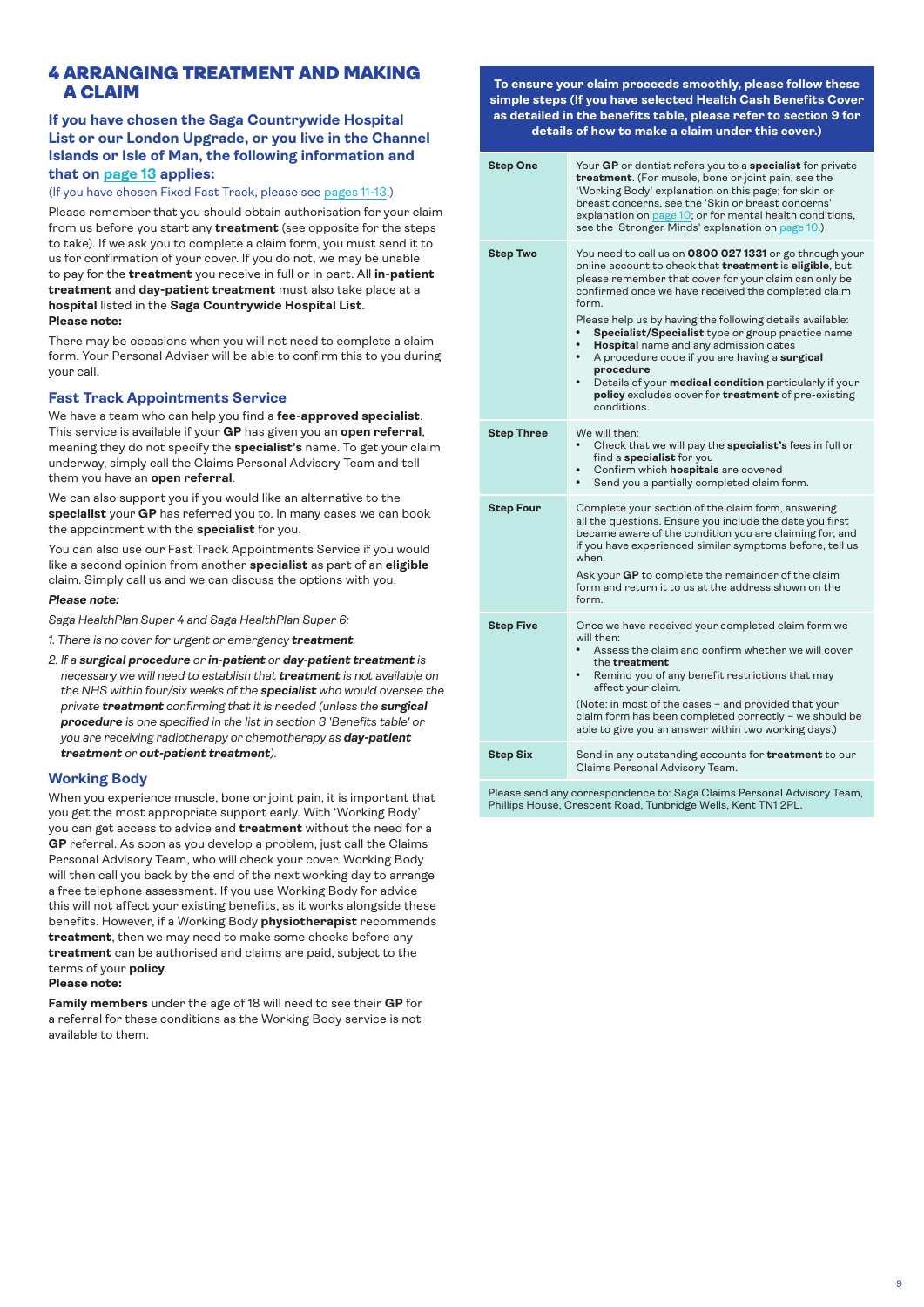### <span id="page-9-0"></span>**Skin or breast concerns**

If you are concerned about either any marks or moles on your skin or symptoms or changes in your breast(s), you can use our self-referral service without having to see your **GP** first.

Call the Claims Personal Advisory Team who will check your cover and ask you some questions to establish whether the service can help. If they believe it can and you consent to go ahead, the adviser will transfer you to the service, which will then be responsible for making a diagnosis.

If the service is not suitable, or if you prefer not to use it, you should make an appointment with your **GP** as soon as possible for further advice.

### **Please note:**

**Family members** under the age of 18 will need a **GP** referral.

### **Stronger Minds**

With 'Stronger Minds' you can get prompt access to mental healthcare and support.

If you experience stress, anxiety or any mental health concerns, call the Claims Personal Advisory Team. We may need to make some checks before we can transfer you through to our Stronger Minds team. Once cover is agreed they will arrange for you to speak to a trained counsellor.

The counsellor or, if necessary, a psychologist will carry out an initial clinical needs assessment then recommend a **treatment** plan which is clinically appropriate for you.

This could be telephone or face-to-face counselling, a psychiatrist or psychologist consultation or simply some self-help advice.

We will pay for counselling arranged by the Stronger Minds team. Any **treatment** provided by Stronger Minds will not affect your excess, NCD or out-patient limits. These payments will be made direct to the provider.

#### **Please note:**

This service is available to over 18s only.

### **What happens if I require emergency treatment?**

*Saga HealthPlan Super 4 and Saga HealthPlan Super 6: These policies will only provide benefit for in-patient treatment, day-patient treatment and out-patient surgical procedures if the NHS cannot provide that treatment within four/six weeks of the specialist who would oversee the private treatment confirming that it is needed.*

### *Be aware:*

*This means that conditions for which urgent or emergency treatment is needed are not covered by the policy. As you will appreciate, if you have a serious or life-threatening condition which needs urgent treatment the NHS will treat that condition within four/six weeks. Your policy therefore will not cover it because of its urgent or emergency nature.*

*Saga HealthPlan Super: Most private hospitals are not set up to receive emergency admissions. In an emergency you should call for an NHS ambulance or visit the accident and emergency department at the local NHS hospital.*

*However, if you are admitted as an in-patient at an NHS hospital, please ask somebody to telephone us as you may be able to claim for the NHS cash benefit shown on the benefits table.*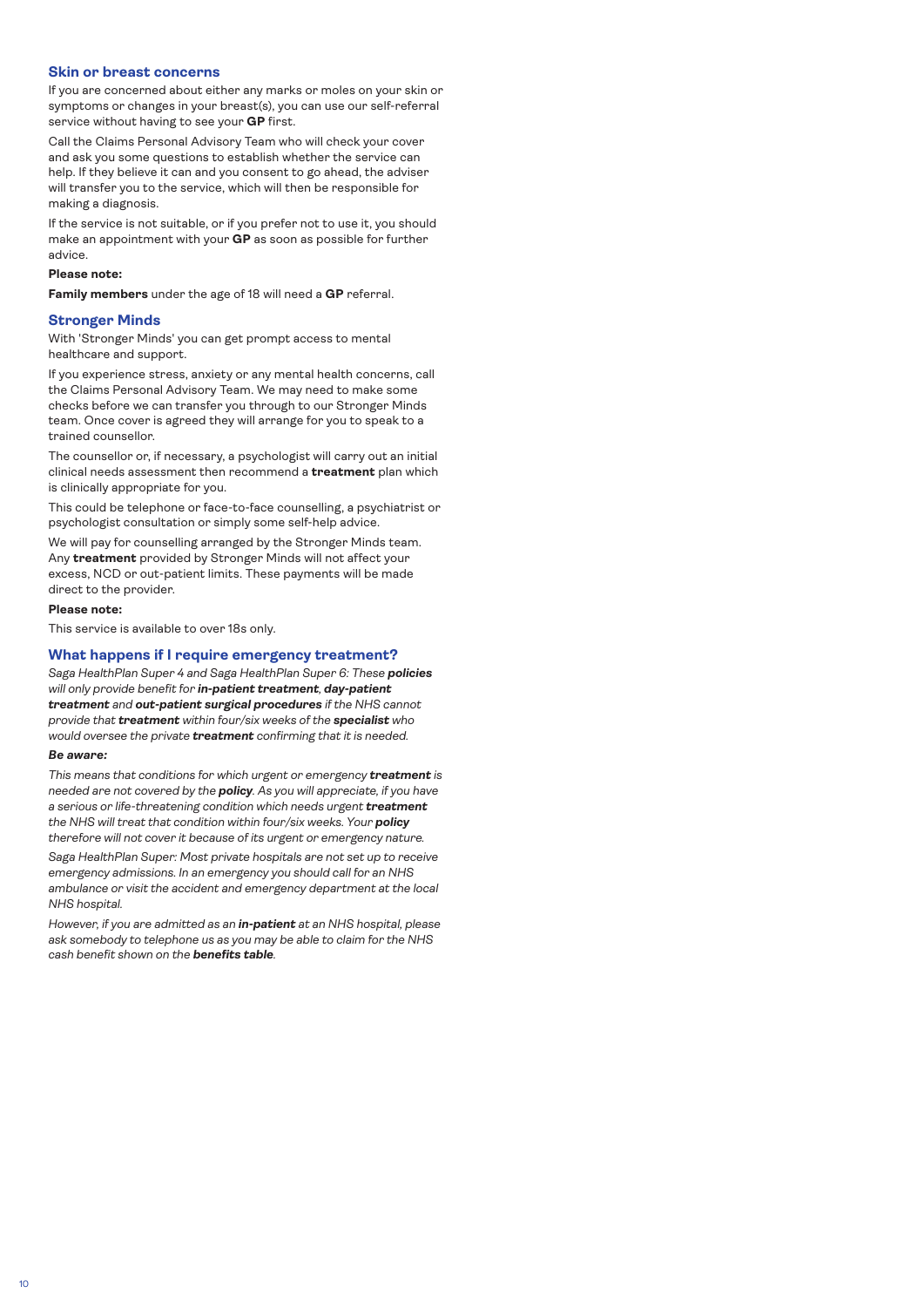# <span id="page-10-0"></span>**If you have chosen Fixed Fast Track (not available if you live in the Channel Islands or Isle of Man) the following information applies:**

(If you have chosen the Saga Countrywide Hospital List or our London Upgrade, or you live in the Channel Islands or Isle of Man, please see [pages 9-10](#page-8-0) and 13.)

When you require **treatment** we will support you by choosing a **selected provider** to treat you. To enable us to do this you should contact us before booking or receiving any **treatment**. We can book the appointment with a **specialist** for you.

Please remember that you should obtain authorisation for your claim from us before you start any **treatment** (see opposite for the steps to take). If we ask you to complete a claim form, you must send it to us for confirmation of your cover. If you do not, we may be unable to pay for the **treatment** you receive in full or in part.

### **Please note:**

There may be occasions when you will not need to complete a claim form. Your Personal Adviser will be able to confirm this to you during your call.

### **Be aware:**

Once you have started making a claim, unless we have advised you otherwise, you should contact us prior to each stage of **treatment**. If you do not do this or do not receive **treatment** with the provider we helped you choose, we may refuse payment for the **treatment** you receive and you could be liable for the whole cost of **treatment**.

### **GP open referral**

To use Fixed Fast Track you must ensure your **GP** provides an **open referral** letter for your **treatment** before you contact us. An **open referral** is where your **GP** states that **treatment** is necessary and which type of **specialist** you require that **treatment** from, but does not specify the **specialist's** name. For example, if you have a heart condition you will need an **open referral** for **treatment** with a cardiologist.

### **Be aware:**

If, when you call us, your **GP** has provided a referral to a named healthcare provider, we will still support you by finding a **selected provider** to treat you and assist you in arranging **treatment** with them. In some cases we may require additional information from your **GP** in order to do this.

If you have an appointment booked with a named provider prior to contacting us, we will let you know if you need to cancel this appointment. We will not be liable for any cancellation or missed appointment charges which are incurred.

# **Arranging your appointments**

We have a team who can help you find a **selected provider**. By '**selected provider**' we mean 'a **hospital**, **day-patient unit**, **out-patient facility**, **scanning centre**, **specialist**, **practitioner**, **therapist**, **physiotherapist**, **acupuncturist** or **homeopath** that we have helped you choose to provide your **treatment**'.

You can also use our Fast Track Appointments Service if you would like a second opinion from another **specialist** as part of an **eligible** claim. Simply call us and we can discuss the options with you.

#### **Please note:**

*Saga HealthPlan Super 4 and Saga HealthPlan Super 6:*

- *1. There is no cover for urgent or emergency treatment.*
- *2. If a surgical procedure or in-patient or day-patient treatment is necessary we will need to establish that treatment is not available on the NHS within four/six weeks of the specialist who would oversee the private treatment confirming that it is needed (unless the surgical procedure is one specified in the list in section 3 'Benefits table' or you are receiving radiotherapy or chemotherapy as day-patient treatment or out-patient treatment).*

**To ensure your claim proceeds smoothly, please follow these simple steps (If you have selected Health Cash Benefits Cover as detailed in the benefits table, please refer to section 9 for details of how to make a claim under this cover.)**

| <b>Step One</b>   | Your GP provides an open referral for private<br>treatment. (For muscle, bone or joint pain, see the<br>'Working Body' explanation on page 12; for skin or breast<br>concerns, see the 'Skin or breast concerns' explanation<br>on page 12; or for mental health conditions, see the<br>'Stronger Minds' explanation on page 12.)                                                                                                                                                                                                                                                                                                                                                                           |
|-------------------|-------------------------------------------------------------------------------------------------------------------------------------------------------------------------------------------------------------------------------------------------------------------------------------------------------------------------------------------------------------------------------------------------------------------------------------------------------------------------------------------------------------------------------------------------------------------------------------------------------------------------------------------------------------------------------------------------------------|
| <b>Step Two</b>   | You need to call us on 0800 027 1331 or go through your<br>online account to check that treatment is eligible, but<br>please remember that cover for your claim can only be<br>confirmed once we have received the completed claim<br>form.<br>Please help us by having the following details available:<br><b>Specialist type</b><br>A procedure code if you need a surgical procedure<br>Details of your medical condition particularly if your<br>$\bullet$<br>policy excludes cover for treatment of pre-existing<br>conditions.                                                                                                                                                                        |
| <b>Step Three</b> | We will then:<br>Check that the treatment is eligible based on the<br>information provided over the phone<br>Send you a claim form (if required)<br>Find up to three selected providers, who you are<br>allowed to receive eligible treatment from, for you<br>to choose between<br>Provide you with details of the chosen selected<br>provider. If you need to see a specialist, we can<br>book the appointment for you. In order to book your<br>appointment with the specialist we will need to share<br>some personal information with them, including<br>medical information. In some circumstances, it<br>may be necessary or you may prefer to make the<br>appointment with the specialist yourself. |
| <b>Step Four</b>  | Complete your section of the claim form, answering<br>all the questions. Ensure you include the date you first<br>became aware of the condition you are claiming for, and<br>if you have experienced similar symptoms before, tell us<br>when.<br>Ask your GP to complete the remainder of the claim<br>form and return it to us at the address shown on the<br>form.                                                                                                                                                                                                                                                                                                                                       |
| <b>Step Five</b>  | Once we have received your completed claim form we<br>will then:<br>Assess the claim and confirm whether we will cover<br>the treatment<br>Remind you of any benefit restrictions that may<br>affect your claim.<br>(Note: in most of the cases - and provided that your<br>claim form has been completed correctly - we should be<br>able to give you an answer within two working days.)                                                                                                                                                                                                                                                                                                                  |
| <b>Step Six</b>   | Send in any outstanding accounts for <b>treatment</b> to our<br>Claims Personal Advisory Team.                                                                                                                                                                                                                                                                                                                                                                                                                                                                                                                                                                                                              |

Please send any correspondence to: Saga Claims Personal Advisory Team, Phillips House, Crescent Road, Tunbridge Wells, Kent TN1 2PL.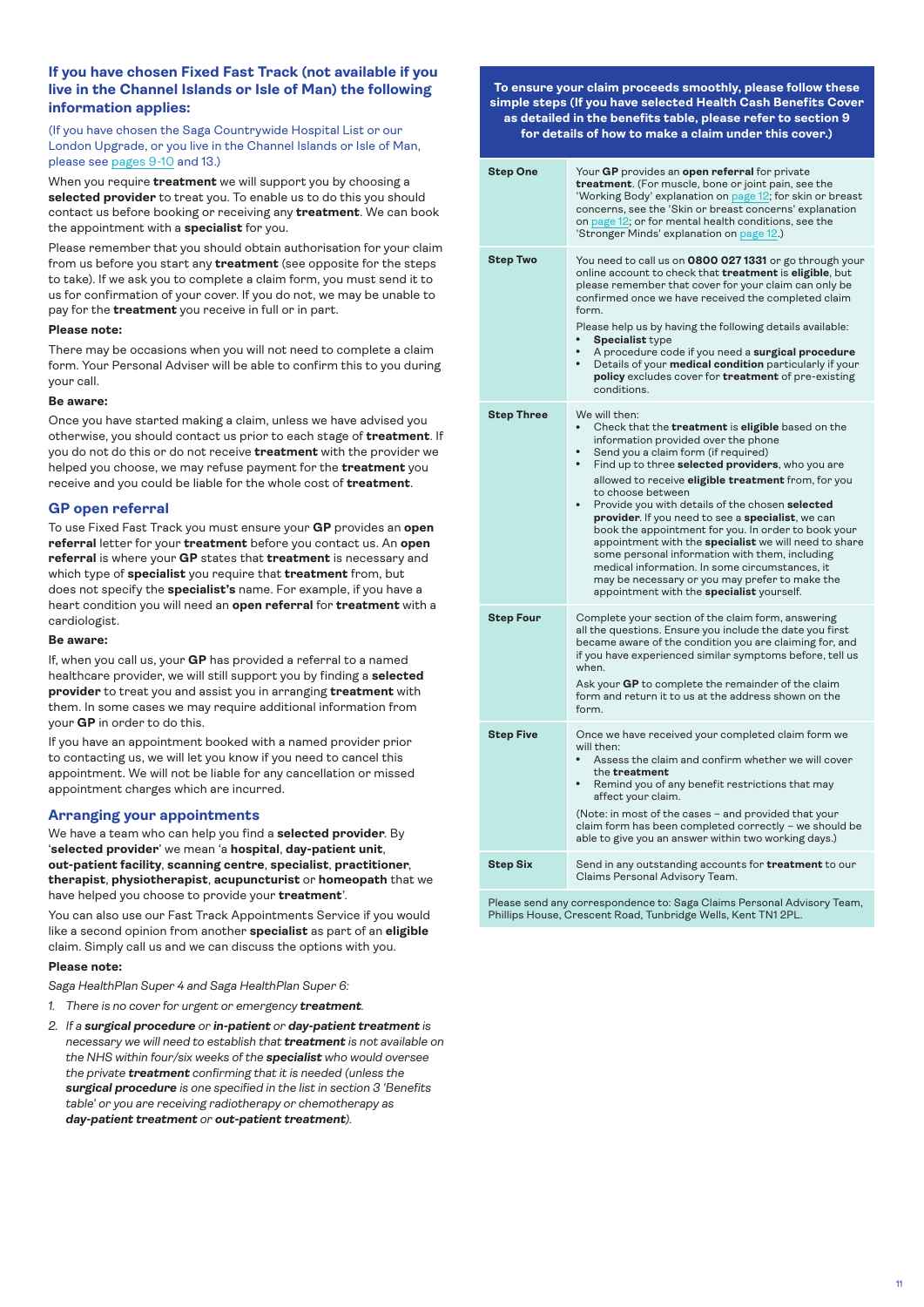# <span id="page-11-0"></span>**Working Body**

When you experience muscle, bone or joint pain, it is important that you get the most appropriate support early. With 'Working Body' you can get access to advice and **treatment** without the need for a **GP** referral. As soon as you develop a problem, just call the Claims Personal Advisory Team, who will check your cover. Working Body will then call you back by the end of the next working day to arrange a free telephone assessment. If you use Working Body for advice this will not affect your existing benefits, as it works alongside these benefits. However, if a Working Body **physiotherapist** recommends **treatment**, then we may need to make some checks before any **treatment** can be authorised and claims are paid, subject to the terms of your **policy**.

#### **Please note:**

**Family members** under the age of 18 will need to see their **GP** for a referral for these conditions as the Working Body service is not available to them.

#### **Skin or breast concerns**

If you are concerned about either any marks or moles on your skin or symptoms or changes in your breast(s), you can use our self-referral service without having to see your **GP** first. Call the Claims Personal Advisory Team who will check your cover and ask you some questions to establish whether the service can help. If they believe it can and you consent to go ahead, the adviser will transfer you to the service, which will then be responsible for making a diagnosis.

If the service is not suitable, or if you prefer not to use it, you should make an appointment with your **GP** as soon as possible for further advice.

#### **Please note:**

**Family members** under the age of 18 will need a **GP** referral.

### **Stronger Minds**

With 'Stronger Minds' you can get prompt access to mental healthcare and support.

If you experience stress, anxiety or any mental health concerns, call the Claims Personal Advisory Team. We may need to make some checks before we can transfer you through to our Stronger Minds team. Once cover is agreed they will arrange for you to speak to a trained counsellor.

The counsellor or, if necessary, a psychologist will carry out an initial clinical needs assessment then recommend a **treatment** plan which is clinically appropriate for you. This could be telephone or face-toface counselling, a psychiatrist or psychologist consultation or simply some self-help advice.

We will pay for counselling arranged by the Stronger Minds team. Any **treatment** provided by Stronger Minds will not affect your excess, NCD or out-patient limits. These payments will be made direct to the provider.

### **Please note:**

This service is available to over 18s only.

### **What happens if I require emergency treatment?**

*Saga HealthPlan Super 4 and Saga HealthPlan Super 6: These policies will only provide benefit for in-patient treatment, day-patient treatment and out-patient surgical procedures if the NHS cannot provide that treatment within four/six weeks of the specialist who would oversee the private treatment confirming that it is needed.*

### *Be aware:*

*This means that conditions for which urgent or emergency treatment is needed are not covered by the policy. As you will appreciate, if you have a serious or life-threatening condition which needs urgent treatment the NHS will treat that condition within four/six weeks. Your policy therefore will not cover it because of its urgent or emergency nature.*

*Saga HealthPlan Super: Most private hospitals are not set up to receive emergency admissions. In an emergency you should call for an NHS ambulance or visit the accident and emergency department at the local NHS hospital.*

*However, if you are admitted as an in-patient at an NHS hospital, please ask somebody to telephone us as you may be able to claim for the NHS cash benefit shown on the benefits table.*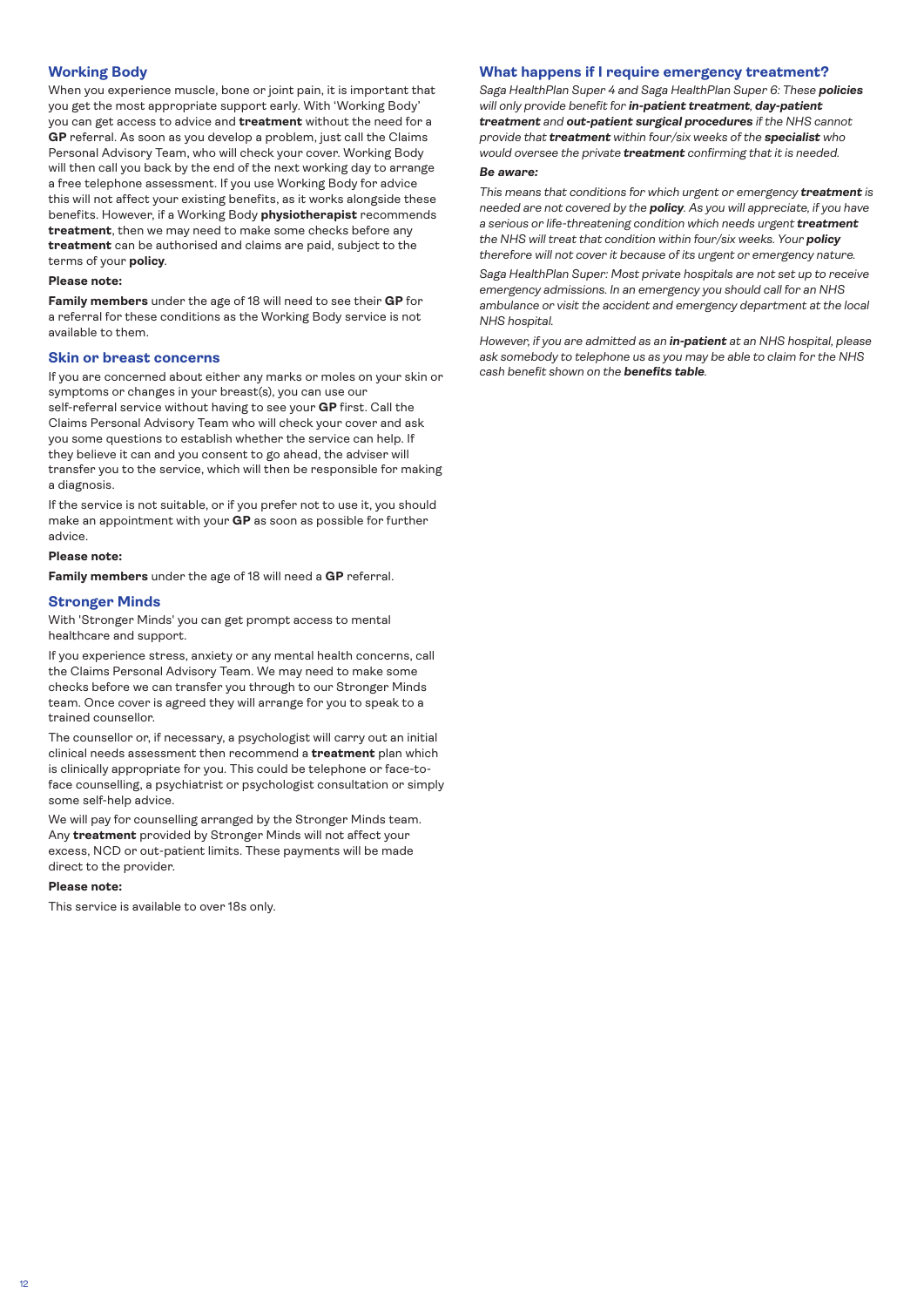# <span id="page-12-0"></span>**The following points are relevant for the Saga Countrywide Hospital List, London Upgrade and Fixed Fast Track:**

# **How are my medical bills settled?**

We normally receive bills for **treatment** directly from **specialists** or **hospitals**. However, if you receive a bill for payment, please forward it to us. We can settle **eligible** bills direct with the **hospital** or **specialist**, subject to any excess. If you have paid the bills, then we will reimburse you.

# **Do I need to tell the place where I have my treatment that I have private medical insurance with Saga?**

Yes, you must tell the place where you have your **treatment** that you have private medical insurance with Saga (which is underwritten by AXA PPP healthcare Limited). This will mean that the fees charged for your **treatment** are those AXA PPP healthcare have agreed with the **hospital** or centre.

### **What happens if I've paid the bills myself already or if I receive a bill?**

If you paid your medical bills yourself and your **treatment** is covered, we will refund you the rates we have agreed with the **hospital** or centre, minus any excess. Please send the original receipts from the **specialist** or **hospital** to AXA PPP healthcare, Phillips House, Crescent Road, Tunbridge Wells, Kent TN1 2PL. You should send us any receipts for **treatment** within 6 months after you've had your **treatment**, unless this is not reasonably possible.

If you receive a bill, please call us and we'll explain what to do next.

### **What must I provide when making a claim?**

4.1 Before we can consider a claim you must ensure that:

- you obtain and complete any form required by us in order to provide us with the necessary information and necessary legal permissions to handle your medical information and to assess your claim. You will need to do this before starting any **treatment** in order to obtain authorisation for your claim from us; and
- **we receive original invoices for treatment** costs either from you or directly from whoever has provided your **treatment**; and
- you give us all the information we request.

### **Do I need to provide any other information?**

4.2 It may not always be possible to assess the eligibility of your claim from the claim form alone. In such situations we will require additional information. Where we request that you provide additional information it is your responsibility to provide any reasonable additional information to enable us to assess your claim.

### **Be aware:**

 In order to establish the eligibility of any claim, we may request access to your medical records including medical referral letters. If you unreasonably refuse to agree to such access we will refuse your claim and will recoup any previous monies that we have paid in respect of that **medical condition**.

4.3 There may be instances where we are uncertain about the eligibility of a claim. If this is the case, we may at our own cost ask a **specialist**, chosen by us, to advise us about the medical facts relating to a claim or to examine you in connection with the claim. In choosing a **specialist** we will take into account your personal circumstances. You must co-operate with any **specialist** chosen by us or we will not pay your claim.

# **What should I do if another party is responsible for some of my claims costs?**

4.4 You must contact us if you are able to recover any part of your claims costs from any other party, for example if you have another insurance policy, cover through a state healthcare system or are legally entitled to recover costs from another third party. We will only pay our proper share (see also 12.2(d) in the section 'Complaint and regulatory information'). We do this so that we can keep the cost of premiums down. It also means that you can potentially be repaid for any costs you paid yourself, such as your excess or any private treatment that was not covered by your **policy**.

# **What should I do if the benefits I am claiming for relate to an injury or medical condition caused or contributed to by another person?**

4.5 You must tell us as quickly as possible if you believe something or someone else (i.e. a third party) contributed to or caused the need for your **treatment**, such as a road traffic accident, an injury or potential clinical negligence.

 This does not change the benefits you can claim under your **policy** (your 'Claim') and also means that you can potentially be repaid for any costs you paid yourself, such as your excess or any private treatment that wasn't covered by your **policy**. Where appropriate, we will pay our share of the Claim and recover it from the third party. We may use external legal, or other, advisors to help us to do this.

- 4.6 Where you bring a claim against a third party (a 'Third Party Claim'), you (or your representatives) must:
	- **include all amounts paid by us for treatment** relating to your Third Party Claim (our 'Outlay');
	- include interest on our Outlay at 8% p.a;
	- keep us fully informed on the progress of your Third Party Claim and any action against the third party or any preaction matters;
	- agree any proposed reduction to our Outlay and interest with us prior to settlement. If no such agreement has been sought we retain the right to recover 100% of our Outlay and interest directly from you;
	- repay any recovery of our Outlay and interest from the third party directly to us within 21 days of settlement;
	- provide us with details of any settlement in full.

 If you recover our Outlay and interest and do not repay us this recovered amount in full, we will be entitled to recover from you what you owe us and your **policy** may be cancelled in accordance with 12.2(e) in the section 'Complaint and regulatory information'.

 Even if you decide not to make a claim against a third party for the recovery of damages, we retain the right (at our own expense) to make a claim in your name against the third party for our Outlay and interest. We may use external legal, or other, advisors to help us do this. You must co-operate with all reasonable requests in this respect.

 The rights and remedies in this clause are in addition to and not instead of the rights and remedies provided by law.

 If you have any questions please call **0800 027 1331** and ask for the Third Party Recovery Team.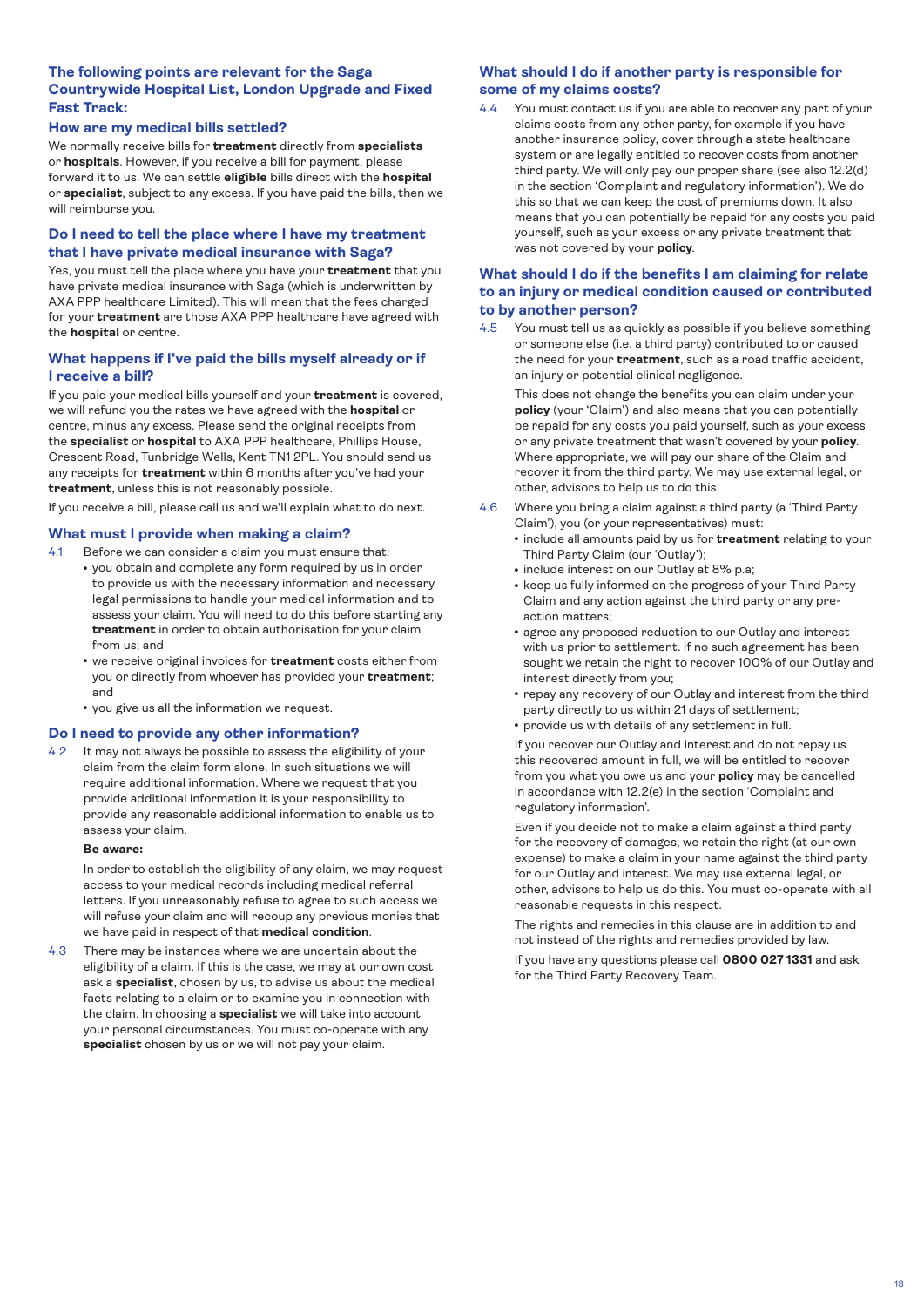# <span id="page-13-0"></span>5 EXISTING MEDICAL CONDITIONS

#### **Please note:**

The following defined terms apply to this section:

**Medical condition** – any disease, illness or injury, including mental health conditions.

**Pre-existing condition** – any disease, illness or injury for which: <sup>l</sup> you have received medication, advice or **treatment**; or • vou have experienced symptoms:

whether the condition has been diagnosed or not in the three years (or five years if you joined this **policy** on or before 15 November 2005) before the start of your cover.

Please note: when you joined, you may have been able to choose to include cover for **eligible treatment** of pre-existing hypertension and **specified conditions**. If this applies to you it will be shown on your Policy Schedule.

### **What cover is there for treatment of any medical conditions that I had prior to joining?**

Medical insurance is designed primarily to provide cover for **treatment** of new **medical conditions** that arise after you join. This is the usual position. However, you may have joined on a different basis, particularly if you joined this **policy** from another insurer. Additionally, when you joined, you may have been able to choose to include cover for **eligible treatment** of pre-existing hypertension and **specified conditions** to it. If these apply to you they will be shown on your Policy Schedule.

### **Specified condition** – the **medical conditions** listed in the table overleaf that we will not cover if you have the following **pre-existing conditions**: diabetes, raised blood pressure (hypertension) or you are undergoing monitoring as a result of a Prostate Specific Antigen (PSA) test.

### **Trouble free** – when you:

- have not had any medical opinion from a medical practitioner including **GPs** or **specialists**; or
- have not taken any medication (including over the counter drugs) or followed a special diet; or
- have not had any medical **treatment**; or
- <sup>l</sup> have not visited a **practitioner**, **physiotherapist**, **therapist**, **homeopath**, **acupuncturist**, optician or dentist;

for the **medical condition**.

If you completed a medical history declaration when you joined, your Policy Schedule will show the **medical conditions** for which we will not cover you for **treatment** and whether we can review that exclusion.

If you did not provide your medical history when you joined, the following diagram shows how your **policy** works and the process we go through when assessing your claim. The **policy** terms are shown on the following page.



Your claim is likely to be **eligible** subject to the terms and conditions of the **policy**. Please call us so we can confirm if your **treatment** is **eligible**.

**Please note:** We will exclude **specified conditions** from your cover for at least two **years** after you join if:

• you had diabetes when you joined, or

- you were already aware that you had raised blood pressure (hypertension) when you joined, or
- <sup>l</sup> you were already being investigated, monitored or treated as a result of a PSA (Prostate Specific Antigen) test to do with the prostate, when you joined.

The **specified conditions** we will not cover are listed in the table on the next page. We will not cover **treatment** for these **specified conditions** whatever the cause, even if they are not related to the **pre-existing condition** or they develop after you join.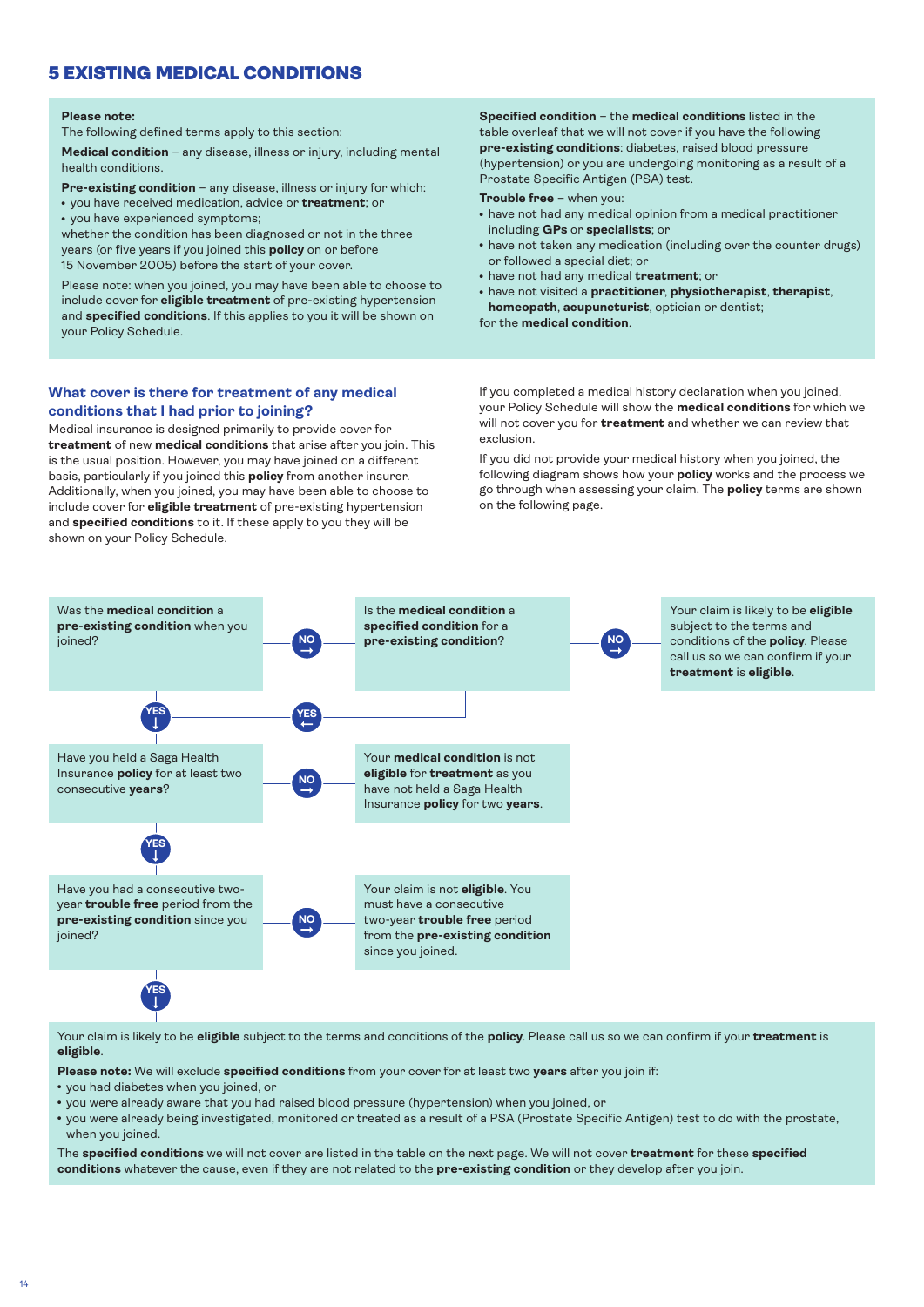We will provide cover for **treatment** of **medical conditions** that arise after you join. However, in the first two **years** of cover there is no cover for the **treatment** of **pre-existing conditions** or for **treatment** of **specified conditions** where you have one of the **pre-existing conditions** shown in the table below.

| If you have the following<br>pre-existing condition:                                                                                                                               | We will not pay for treatment<br>of the following specified<br>condition/s:                                                                              |
|------------------------------------------------------------------------------------------------------------------------------------------------------------------------------------|----------------------------------------------------------------------------------------------------------------------------------------------------------|
| <b>Diabetes</b>                                                                                                                                                                    | <b>Diabetes</b><br>Ischaemic heart disease<br>Cataract<br>٠<br>Diabetic retinopathy<br>Diabetic renal disease<br>Arterial disease<br>Stroke<br>$\bullet$ |
| Have had <b>treatment</b> for raised<br>blood pressure (hypertension) in<br>the three years before you joined*                                                                     | Raised blood pressure<br>٠<br>(hypertension)<br>Ischaemic heart disease<br>٠<br>Stroke<br>Hypertensive renal failure                                     |
| Have been under investigation,<br>had <b>treatment</b> or undergone<br>monitoring as a result of a Prostate<br>Specific Antigen (PSA) test in the<br>three years before you joined | Any disorder of the prostate                                                                                                                             |

\*When you joined, you may have been able to choose to include cover for **eligible treatment** of pre-existing hypertension and **specified conditions** to it. If these apply to you they will be shown on your Policy Schedule.

Once you have held a Saga Health Insurance **policy** for two consecutive **years**, you may be able to claim for **treatment** of **pre-existing conditions** and **specified conditions** as long as you have had a **trouble free** period of two consecutive **years** for the **pre-existing condition** since your cover started.

There are some **medical conditions** – those that continue or keep recurring – that you will never be able to claim for. This is because you will never be able to have a consecutive two-year **trouble free** period.

### **What happens when I want to make a claim?**

If you completed a medical history declaration when you joined, your Policy Schedule will show any specific exclusions that apply to your **policy**. You should call us to confirm that the **treatment** you need is **eligible**.

If you did not provide your medical history when you joined, we will need to assess your medical history before we can authorise your **treatment**. We may do this by asking for a claim form from your **GP** or **specialist**, or by asking for your **GP** notes.

#### **Be aware:**

Because we need to assess your medical history, it is possible that we will not be able to authorise your **treatment** straight away. There may be a short delay before we can confirm if your **treatment** is **eligible**.

### 5.1 We pay for **eligible**:

- (a) **Treatment** of a new **medical condition** that arises after you join.
- (b) **Treatment** of **pre-existing conditions** and where applicable their **specified conditions** once you have held a Saga Health Insurance **policy** for at least two consecutive **years** and have had a consecutive two-year **trouble free** period.

### 5.2 What we do not pay for:

- (a) **Treatment** of **pre-existing conditions** and **specified conditions** where that **pre-existing condition** is diabetes, raised blood pressure (hypertension) or you have been undergoing monitoring as a result of a Prostate Specific Antigen (PSA) test for the first two **years** after you join.
- (b) If you completed a medical history declaration when you joined: we will not pay for **treatment** of any **medical condition** which you already had when you joined and about which you should have told us, but did not tell us at all or did not tell us everything. This includes any such **medical condition(s)** or symptoms, whether or not being treated, and any previous **medical condition(s)** which recurs or which you should reasonably have known about even if you had not consulted a doctor.
- (c) **Treatment** of any other **medical condition** detailed on your Policy Schedule as excluded for benefit.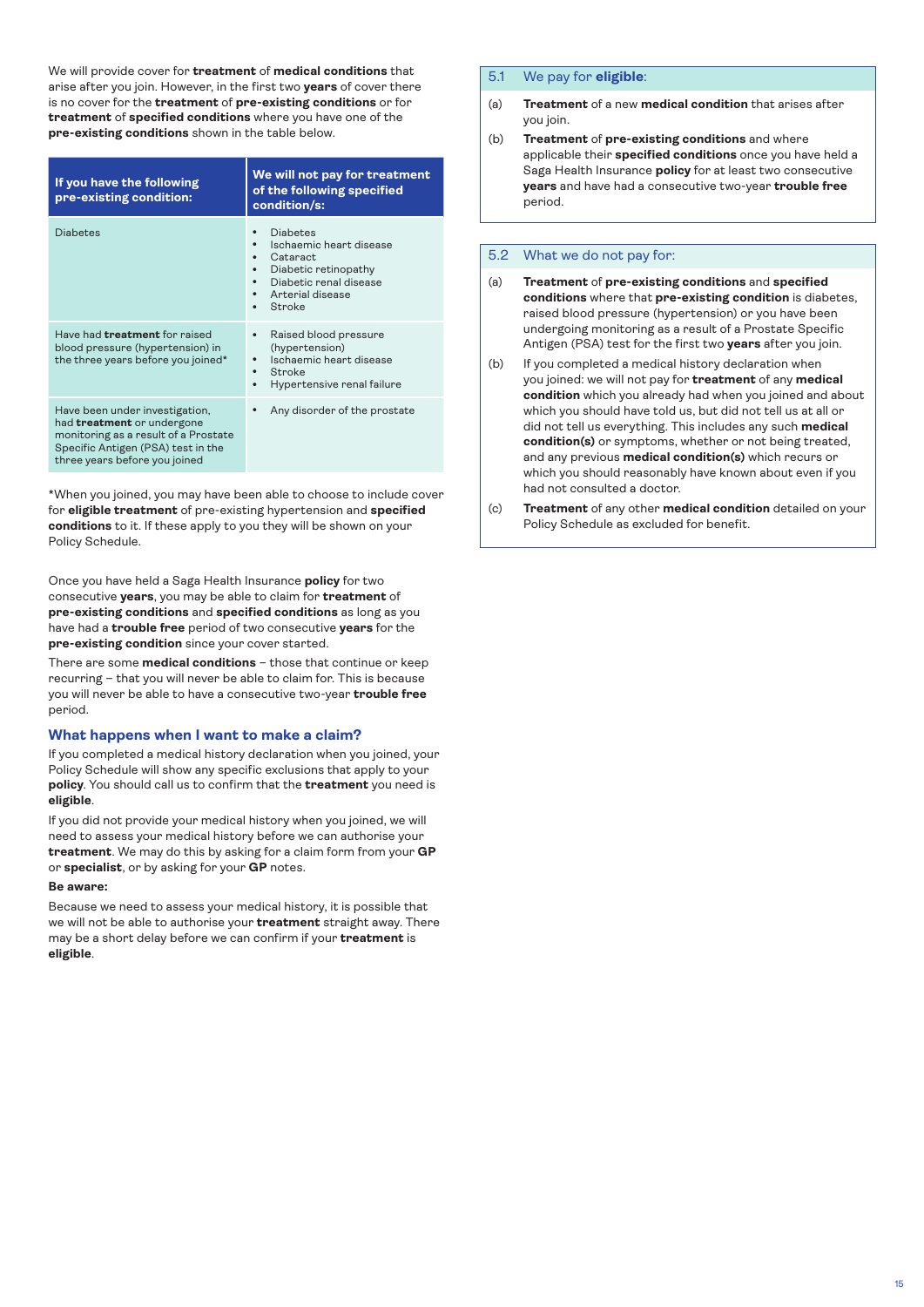# <span id="page-15-0"></span>6 YOUR COVER FOR CERTAIN TYPES OF TREATMENT

### **What is eligible treatment?**

Your **policy** covers **eligible treatment**. We consider **treatment** of a **medical condition** to be **eligible** when:

- **the treatment** falls within the benefits of your **policy** and is not excluded from cover by any term in this Policy Book.
- <sup>l</sup> it is **treatment** of an **acute condition**
- <sup>l</sup> it is **conventional treatment**
- it is not preventive
- **•** it does not cost more than an equivalent **treatment** that is as likely to deliver a similar therapeutic or diagnostic outcome
- it is not provided or used primarily for the convenience, financial or other advantage of you, your **specialist** or other health professional.

# **Will my policy cover me for preventive treatment?**

No, these policies are designed to provide cover for necessary **treatment** of disease, illness or injury. Therefore, we do not pay for preventive **treatment** or for tests to establish whether a **medical condition** is present when there are no apparent symptoms.

### **Please note:**

We do not pay for genetic tests, when those tests are undertaken to establish whether you have a **medical condition** when you have no symptoms or a genetic risk of developing or passing on a **medical condition**. We will pay for genetic testing when it is proven to help choose the best **eligible treatment** for your **medical condition**. Please call us before you have any genetic tests to confirm that we will cover them. Your **specialist** might want to do a variety of tests and they might not all be covered. The cost to you might be significant if the tests are not covered by your **policy**.

### **What other treatments are not covered?**

There are a number of other **treatments** (listed below) that your **policy** does not cover. These include **treatments** that may be considered a matter of personal choice (such as cosmetic **treatment**) and other **treatments** that are excluded from cover to keep premiums at an affordable level (such as **out-patient** drugs and dressings).

# 6.1 We pay for **eligible**:

- (a) **Diagnostic tests** ordered by a **GP** or ordered or performed by a **specialist**.
- (b) **Diagnostic tests** arranged by us when these tests are routinely required as part of your referral to a **specialist** to quickly and effectively diagnose or identify what **treatment** may be required.
- (c) Oral **surgical procedures** listed in the Schedule of Procedures and Fees. If you would like a copy of the Schedule of Procedures and Fees, please contact our Claims Personal Advisory Team.
- (d) Major dental cash benefit and dental injuries benefit as shown under benefit 18 in the **benefits table**.
- (e) Cash benefit towards dental and optical care, dental accident, dental emergency and a health assessment if you have chosen the optional Health Cash Benefits Cover, as shown under benefits 22 to 26 in the **benefits table**.
- (f) First reconstructive surgery to restore function or appearance after an accident or following surgery for a **medical condition**, that was covered by your Saga Health Insurance, provided that:
	- we have covered you continuously under a Saga HealthPlan **policy** since before the accident or surgery happened; and
	- $\bullet$  we agree the cost of the **treatment** before it is done (see also 6.2(t)).

 In the case of breast **cancer** the first reconstructive surgery means:

- **•** one planned **surgical procedure** to reconstruct the diseased breast
- **•** one further planned surgical procedure to the other

breast, when it has not been operated on, to improve symmetry

- **•** one planned surgical procedure to reconstruct the nipple
- up to two sessions of nipple tattooing.

 After the completion of the first reconstructive surgery, we will also cover:

- Two planned fat transfer surgeries. The fat must be taken from another part of your body and cannot be donated by someone else. Fat transfer operations must take place within three years of the first reconstructive surgery.
- **One planned surgical procedure** to remove and exchange implants damaged by radiotherapy **treatment** for breast **cancer**. The removal and exchange must take place within five years of you completing your radiotherapy **treatment**.

 We will only pay for each of these operations once (or two fat transfer surgeries), regardless of how long you remain a Saga Health Insurance **policyholder**.

- (g) **Treatment** of varicose veins:
	- **one surgical procedure** per leg for the lifetime of your **policy**, for example foam injection (sclerotherapy), ablation or other surgery
	- one follow-up consultation with your **specialist**
	- one simple injection to treat remaining or residual veins when it is carried out within 6 months of the main **surgical procedure**.
- (h) Stem cell or bone marrow transplant when that **treatment** is for the **treatment** of **cancer** and is **conventional treatment** for that **cancer**, or a **surgical procedure** using donated stored tissue, where it is integral to the **surgical procedure**, for example ligament reconstruction, replacement heart valve or corneal transplant (see also 6.2 (gg)).
- (i) Up to £5,000 towards the cost of an **external prosthesis** needed following an accident or surgery for a **medical condition**, provided that:
	- <sup>l</sup> you had a Saga HealthPlan **policy** at the time of the accident or surgery that led to the need for a prosthesis and that you have had continuous cover with us ever since; and
	- all claims are made within 12 months of the amputation or removal of the body part.

 This benefit is payable once, regardless of how long you remain a **policyholder** with Saga. If you want to claim this benefit please call our Claims Personal Advisory Team so we can explain what to do next. Please remember to ask the provider of your **external prosthesis** for full receipts as we cannot pay claims without a receipt.

- (j) Genetic testing when it is proven to help choose the best **eligible treatment** for your **medical condition**. Please see the rest of this section for details of **eligible treatment**, **conventional treatment** and **unproven treatment**.
- (k) Advance therapy medicinal products (ATMPs) such as gene therapies and CAR-T **treatment** for **cancer**, which are on the list at the time you need the **treatment**. The current list can be found at axahealth.co.uk/atmps or by calling the Claims Personal Advisory Team.

# 6.2 What we do not pay for:

- (a) **Diagnostic tests** other than detailed in 6.1(a) and 6.1(b).
- (b) Any dental procedure or orthodontics including referrals to dental specialists such as periodontists, endodontists, prosthodontists or orthodontists, other than shown in 6.1(c) and (d) (and (e) if you have chosen this optional cover).
- (c) **Treatment** of thread veins or superficial veins.
- (d) **Treatment** of symptoms generally associated with the natural process of ageing. This includes **treatment** for the symptoms of puberty and menopause, including when the result of medical intervention.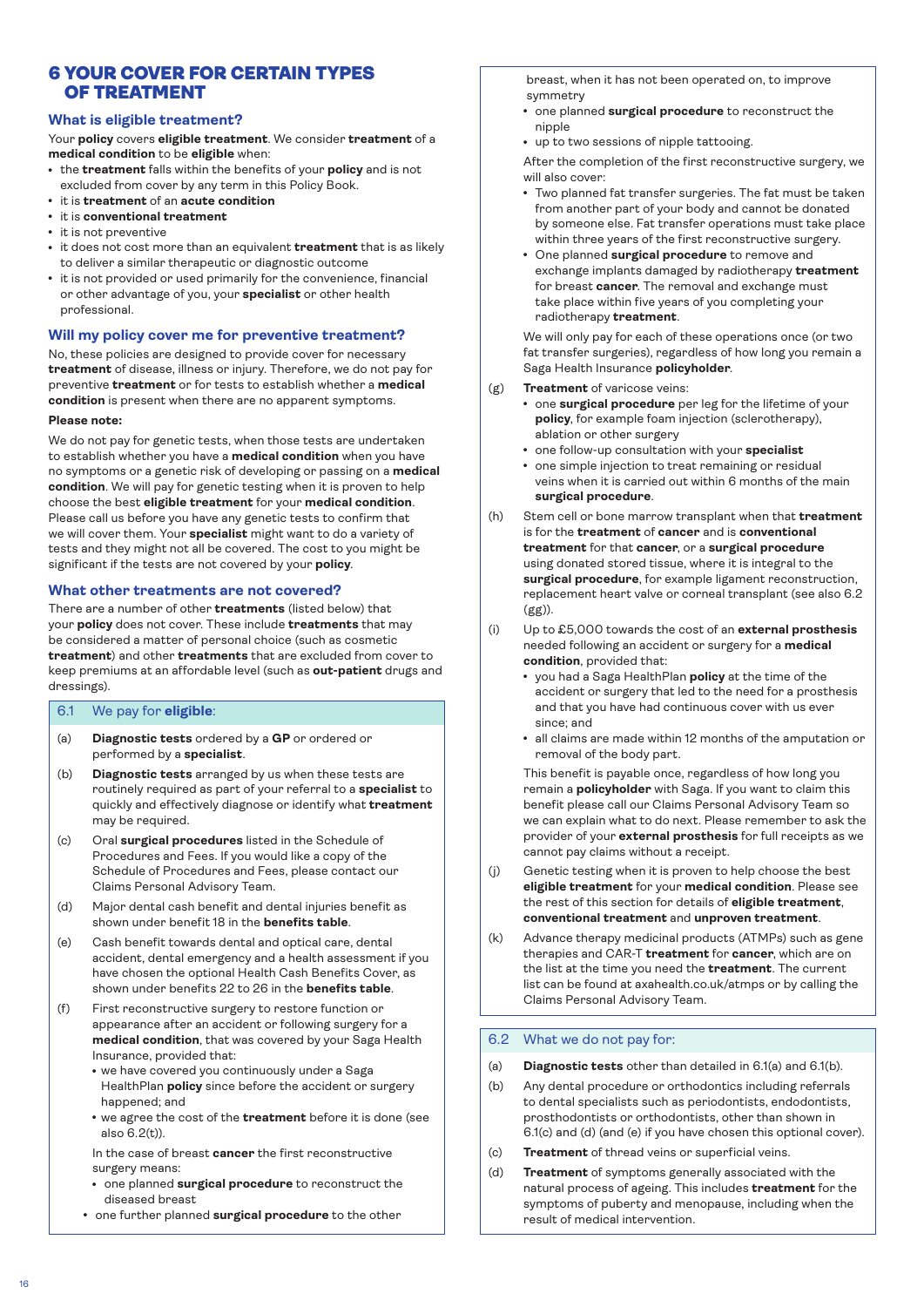### 6.2 What we do not pay for (Cont):

- (e) **Treatment** which arises from or is directly or indirectly caused by a deliberately self-inflicted injury or an attempt at suicide.
- (f) **Treatment** of, or **treatment** which arises from or is in any way connected with, alcohol abuse, drug abuse or substance abuse.
- (g) Costs associated with the implementation of a mechanical heart pump (Ventricular Assist Device (VAD) or Artificial Hearts) or the device itself.
- (h) **Treatment** which is not medically necessary or which may be considered a matter of personal choice.
- (i) Any **treatment** of warts of the skin.
- (j) Vaccinations, routine preventive examinations or preventive screening.
- (k) Preventive **treatment**.
- (l) Genetic tests:
	- **•** to check whether you have a **medical condition** when you have no symptoms; or
	- <sup>l</sup> you have a genetic risk of developing a **medical condition** in the future; or
	- to find out if there is a genetic risk of you passing on a **medical condition** ; or
	- where the result of the test wouldn't change the course of **eligible treatment**. This might be because, the course of **eligible treatment** for your symptoms would be the same regardless of the result of the test or what **medical condition** has caused your symptoms; or
	- $\cdot$  when the tests themselves are not **conventional treatment** or where they are used to direct **treatment** that is not **eligible treatment**.
- (m) Genetic tests must be:
	- $\bullet$  listed in the NHS England National genomic test directory and used for the purposes listed in the directory; and
	- carried out at a testing laboratory which is accredited by the United Kingdom Accreditation Service (UKAS) or an equivalent agreed in advance of testing by AXA PPP healthcare.
- (n) Drugs, dressings or prescriptions that:
	- **you are given to take home following in-patient, day-patient** or **out-patient treatment**; or
	- could be prescribed by a GP or bought without a prescription; or
	- **e** are taken or administered when you attend a **hospital**, consulting room or clinic for **out-patient treatment**.
- (o) Advanced therapy medicinal products (ATMPs) that are not on our list at the time you need the **treatment**. (See also  $6.1(k)$
- (p) Any **treatment** costs to plan or facilitate **treatment**, medical or surgical intervention or body modification that is not **eligible** under your **policy**, or any further **treatment** or increased **treatment** costs as a result of **treatment**, medical or surgical intervention or body modification that is not covered under the **policy**.
- (q) The costs of the purchase, hire or fitting of any external appliance, such as crutches, joints supports, braces, mechanical walking aids or other mobility aids, any external device such as **treatment** or monitoring devices, or any **external prosthesis**, except as allowed in benefits 19 and 28(ii).
- (r) The costs of any replacement teeth or hair, including wigs (except as allowed under 28(i)) or hair transplants.
- (s) Charges for general chiropody or foot care (including but not limited to gait analysis and the provision of orthotics), even if this is carried out by a surgical podiatrist.
- (t) Cosmetic (aesthetic) surgery or **treatment**, or any **treatment** relating to previous cosmetic or reconstructive **treatment**, including any cosmetic operation to a reconstructed breast (see also 6.1(f)).
- (u) Any **treatment** that is connected with the use of cosmetic (beauty) products or is needed as a result of using a cosmetic (beauty) product.
- (v) The removal of fat or surplus tissue from any part of the body whether or not it is needed for medical or psychological reasons (including but not limited to breast reduction).
- (w) Any **treatment** of refractive errors.
- (x) Any **treatment** to correct long or short-sightedness.
- (y) Costs incurred for, or related to, any kind of bariatric surgery, regardless of the reason the surgery is needed. This includes but is not limited to the fitting of a gastric band or creation of a gastric sleeve.
- (z) **Treatment** relating to learning disorders, speech delay, educational problems, behavioural problems, physical development or psychological development, including assessment or grading of such problems. This includes, but is not limited to, problems such as dyslexia, dyspraxia, autistic spectrum disorder, attention deficit hyperactivity disorder (ADHD) and speech and language problems, including speech therapy needed because of another **medical condition**.
- (aa) Any charges which you incur for social or domestic reasons (such as travel or home help costs) or for reasons which are not directly connected with **treatment** other than the recuperative care benefit shown in the **benefits table**.
- (bb) Any **treatment** costs incurred as a result of your active involvement in criminal activity.
- (cc) Any charges for primary care services, such as any services that would typically be carried out by a **GP** or dentist (except as allowed under the major dental cash benefit and Health Cash Benefits Cover (if you have chosen this optional cover) as shown in the **benefits table**).
- (dd) Any **treatment** needed as a result of nuclear contamination, biological contamination or chemical contamination, war (whether declared or not), act of foreign enemy, invasion, civil war, riot, rebellion, insurrection, revolution, overthrow of a legally constituted government, explosions of war weapons or any event similar to one of those listed.

 Please note, for clarity: There is cover for **treatment** required as a result of a **terrorist act** providing that the **terrorist act** does not result in nuclear, biological, or chemical contamination.

- (ee) Any **treatment** costs incurred as a result of engaging in or training for any sport for which you receive a salary or monetary reimbursement, including grants or sponsorship (unless you receive travel costs only).
- (ff) Claims on this **policy** if you live outside the **United Kingdom** or any **treatment** received outside the **United Kingdom**.
- (gg) Any surgery or **treatment** required to receive an organ, donate an organ, **treatment** needed in preparation or as a result of a transplant, the cost of collecting donor organs, tissue or harvesting cells from a donor, or any related administration costs.
- *(hh)* Any separate charge made by a **specialist** for consultations within 10 days after they have performed the **surgical procedure**.
- *(ii) Saga HealthPlan Super 4 and Saga HealthPlan Super 6:*

 *Anything outside the terms of cover, which for clarity includes any urgent or emergency treatment. We also do not pay for treatment of any medical condition unless recommended treatment is not available under the NHS within four/ six weeks of the specialist who would oversee the private treatment confirming that it is needed. This requirement does not apply to those surgical procedures listed in section 3 'Benefits table' or radiotherapy or chemotherapy as day-patient or out-patient treatment.*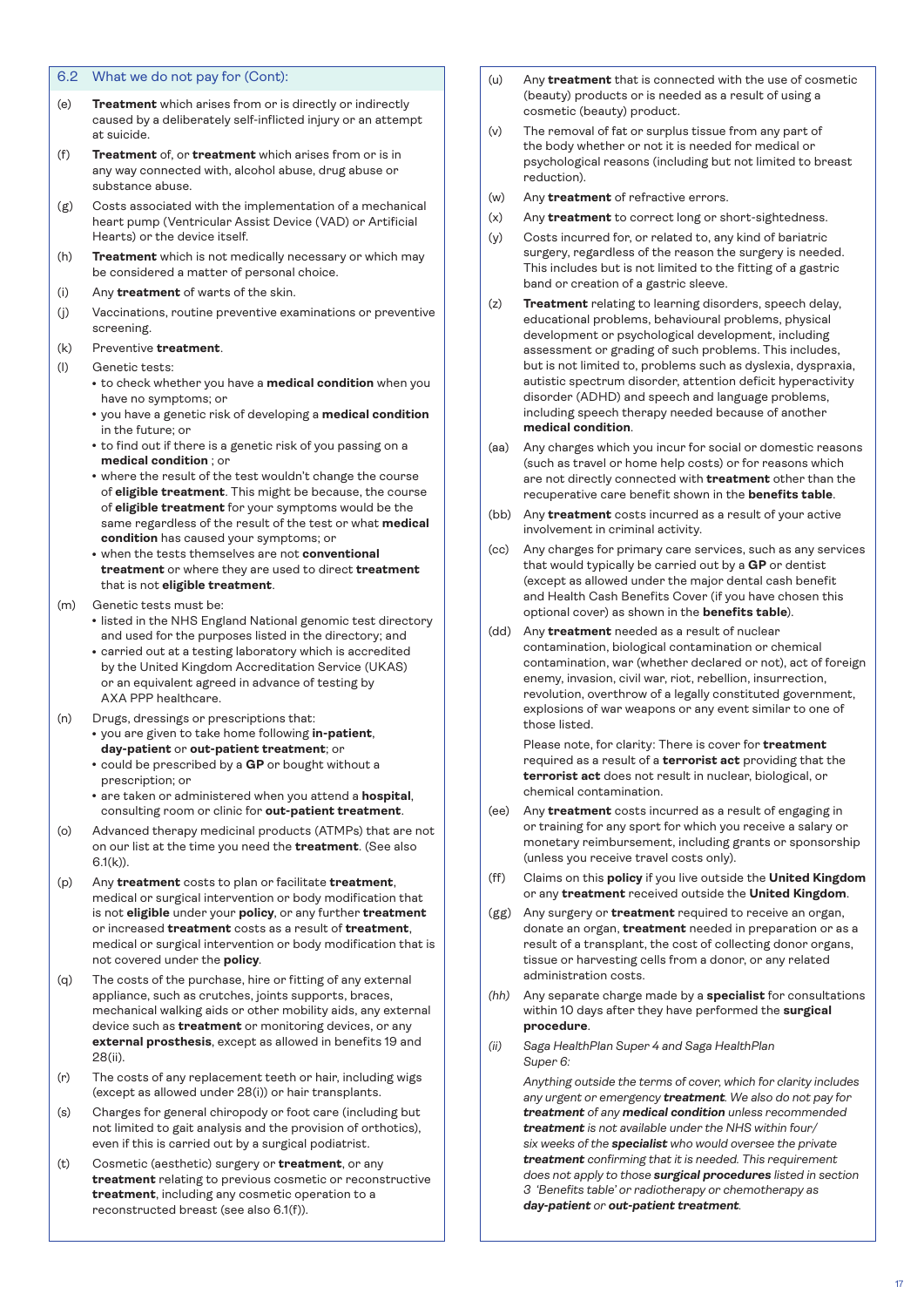# **Will my policy cover me for new or**

# **unproven treatments?**

Your **policy** covers you for **treatment** and **surgical procedures** that are **conventional treatments**.

We define **conventional treatment** as **treatment** that:

- $\cdot$  is established as best medical practice and is practised widely within the **UK**; and
- is clinically appropriate in terms of necessity, type, frequency, extent, duration and the facility or location where the **treatment** is provided;

and has either:

- been approved by NICE (The National Institute for Health and Care Excellence) as a **treatment** which may be used in routine practice; or
- **been proven to be effective and safe for the treatment of your medical condition** through high-quality clinical trial evidence (full criteria available on request).

# **Are there any additional requirements for drug treatments?**

If the **treatment** is a drug, the drug must be:

- licensed for use by the European Medicines Agency or the Medicines and Healthcare products Regulatory Agency; and
- used according to that licence.

# **Are there any additional requirements for surgical treatments?**

If the **treatment** is a **surgical procedure** it must also be listed and identified in our technical document, called the Schedule of Procedures and Fees, which includes all the **surgical procedures** we pay benefits for. If you would like a copy of the Schedule of Procedures and Fees please contact our Claims Personal Advisory Team.

### **Are there any additional requirements for medical devices?**

If the **treatment** involves a **medical device** (including surgical devices and implants), it must:

- be approved by current EU Medical Device Regulations; and
- have moderate or high-quality evidence of safety and effectiveness from either:
- systemic reviews of randomised controlled trials; or
- clinical trial evidence with three years of follow-up data.

# **Will the policy cover me for unproven treatment?**

Your **policy** will also cover **unproven treatment** carried out by a **specialist**.

We define **unproven treatment** as:

- surgery not listed and identified in the Schedule of Procedures and Fees; and
- **other treatments** and **diagnostic tests** which are not **conventional treatments**.

If your **specialist** wants to carry out **treatment** that is not **conventional treatment**, it must be authorised by us before it takes place and it must take place in the **UK**. We will need to agree that the **unproven treatment** is a suitable equivalent to **conventional treatment** and the **treatment** must have high-quality evidence of its safety.

### **Are there restrictions on what you pay for unproven treatment?**

If you receive **treatment** as part of a registered clinical trial we will not cover the costs of the **treatment**, or the **specialist**, **hospital** or any other costs associated to the trial.

By registered clinical trial we mean a prospectively registered trial in humans registered on the World Health Organisation's International Clinical Trials Platform (https://www.who.int/ictrp/en/) that includes a treatment group (the new treatment) and a control group (either usual care or a placebo).

If we agree to pay for your **unproven treatment**, the amount we pay for **unproven treatment** will depend on how much it costs and how much we would pay if you have **conventional treatment** for your **medical condition** instead.

**.** If the **unproven treatment** costs less than the equivalent

**conventional treatment** we will pay the cost of the **unproven treatment**.

**.** If the **unproven treatment** costs more than the equivalent **conventional treatment** we will pay up to the cost we would have paid for the equivalent **conventional treatment**. We will pay up to the amount we would have paid a **fee-approved specialist** and **hospital** in the **Saga Countrywide Hospital List**. To understand what the equivalent **conventional treatment** is, we will look at the **treatment** other patients with the same **medical condition** and prognosis would be given.

# **Do I need to let you know if I want unproven treatment?**

Yes, if you would like an **unproven treatment** you or your **specialist** must contact us at least 10 working days before you book that **treatment**. This is so we can:

- obtain full details of the **unproven treatment** and the supporting clinical evidence;
- support you with additional information and questions for your **specialist**, before you have **treatment**;
- agree what costs (if any) we will pay towards the **hospital**, **specialist**, anaesthetist and/or other provider. All **unproven treatment** must be agreed by us in writing, so you are clear how much we will pay towards your **treatment**.

If you do not contact us at least 10 days before you book your **treatment**, there will be no cover for **unproven treatment**. You cannot pay for **unproven treatment** yourself and reclaim the costs from us.

We recommend you check with the **hospital**, **specialist**, anaesthetist and/or other provider how much they will charge for your **treatment** so you know how much you will be responsible for paying.

# **Will there be any restrictions on my cover after I have had unproven treatment?**

Yes there will. We will not pay for further **treatment** for your **medical condition** after you have undergone **unproven treatment**. This includes any complications or other **medical conditions** associated with the **unproven treatment**.

# **Childbirth, pregnancy and sexual health**

Our policies are designed to provide cover for necessary and active **treatment** of a **medical condition** (which we define as a disease, illness or injury). This means for pregnancy and childbirth that we will only pay for **eligible** additional **treatment** made necessary by a **medical condition** that is experienced during that pregnancy and/or childbirth. Your **policy** is not intended to provide cover for preventive **treatment**, antenatal and postnatal monitoring or screening. We do not pay for the interventions required during pregnancy or childbirth as they are not **treatments** of a **medical condition**.

### **Be aware:**

As the extent of cover is limited in pregnancy and childbirth it is important to call our Claims Personal Advisory Team so we can confirm the extent of the cover we will provide before you undertake any **treatment**.

# 6.3 We pay for **eligible**:

- (a) Additional costs incurred for the **treatment** of **medical conditions** when they occur during pregnancy or childbirth. As an illustration we would consider **treatment** of the following:
	- ectopic pregnancy (where the foetus is growing outside the womb)
	- hydatidiform mole (abnormal cell growth in the womb)
	- retained placenta (afterbirth retained in the womb)
	- eclampsia (a coma or seizure during pregnancy and following pre-eclampsia)
	- post partum haemorrhage (heavy bleeding in the hours and days immediately after childbirth)
	- **miscarriage requiring immediate surgical treatment.**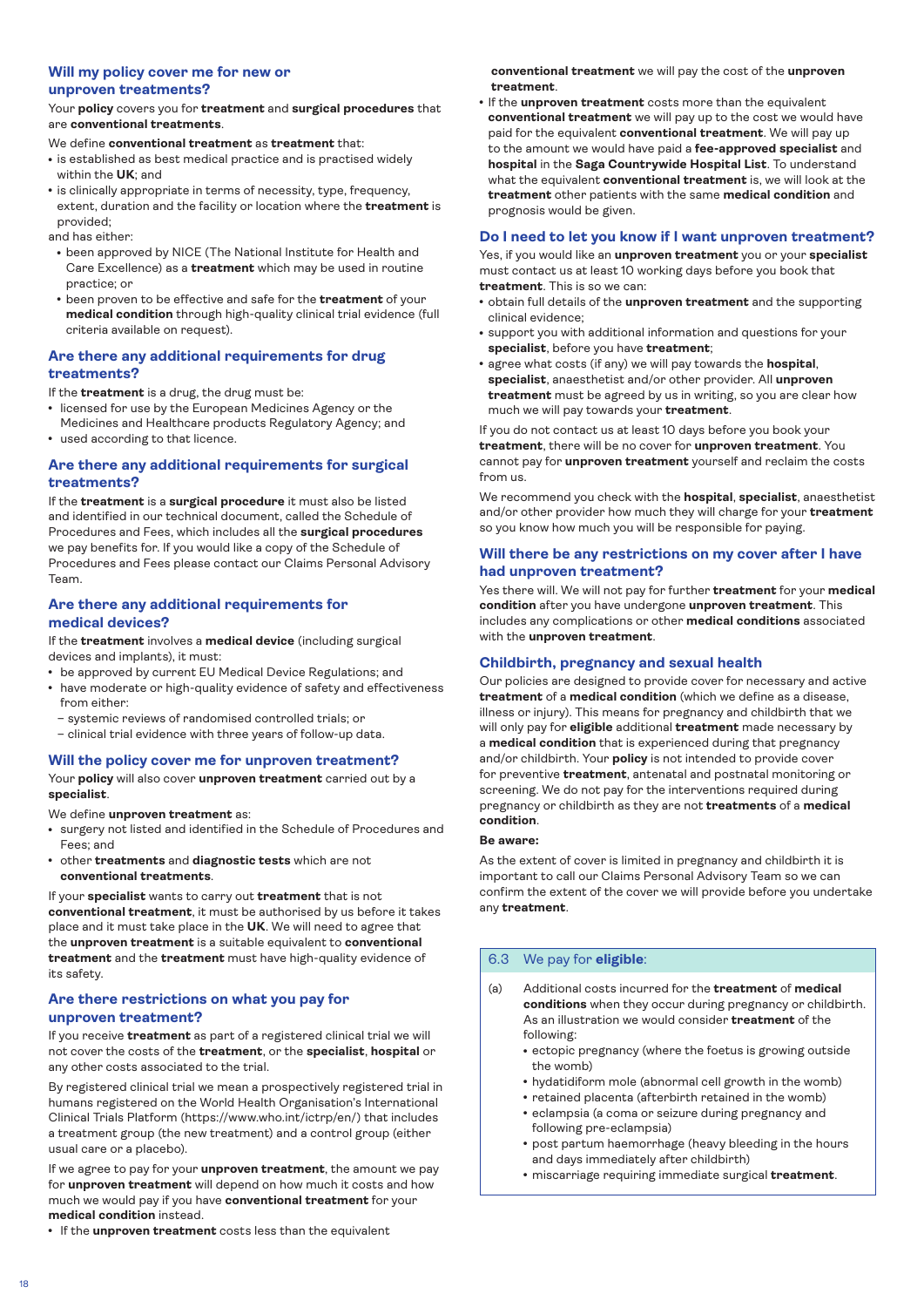# 6.4 What we do not pay for:

- (a) Any costs related to pregnancy or childbirth except the additional costs incurred for **eligible treatment** of a **medical condition**.
- (b) Investigations into miscarriage and assisted reproduction, or any consequence of any of the above or any **treatment** for them, except as shown in 6.3(a) above.
- (c) Investigations into and **treatment** of infertility, or **treatment** designed to increase fertility (including **treatment** to prevent future miscarriage).
- (d) Contraception or sterilisation (or its reversal) or any consequence of any of them or of any **treatment** for them.
- (e) **Treatment** of or related to sexual dysfunction or any consequence of it.
- (f) Gender re-assignment operations or any other surgical or medical **treatment** directly or indirectly associated with, gender re-assignment.
- (g) Any **treatment** for a baby born after taking any prescription or non-prescription drug or other **treatment** to increase fertility, or as the result of any method of assisted conception such as IVF, while the baby requires **treatment** in a Special Care Baby Unit or requires paediatric intensive care.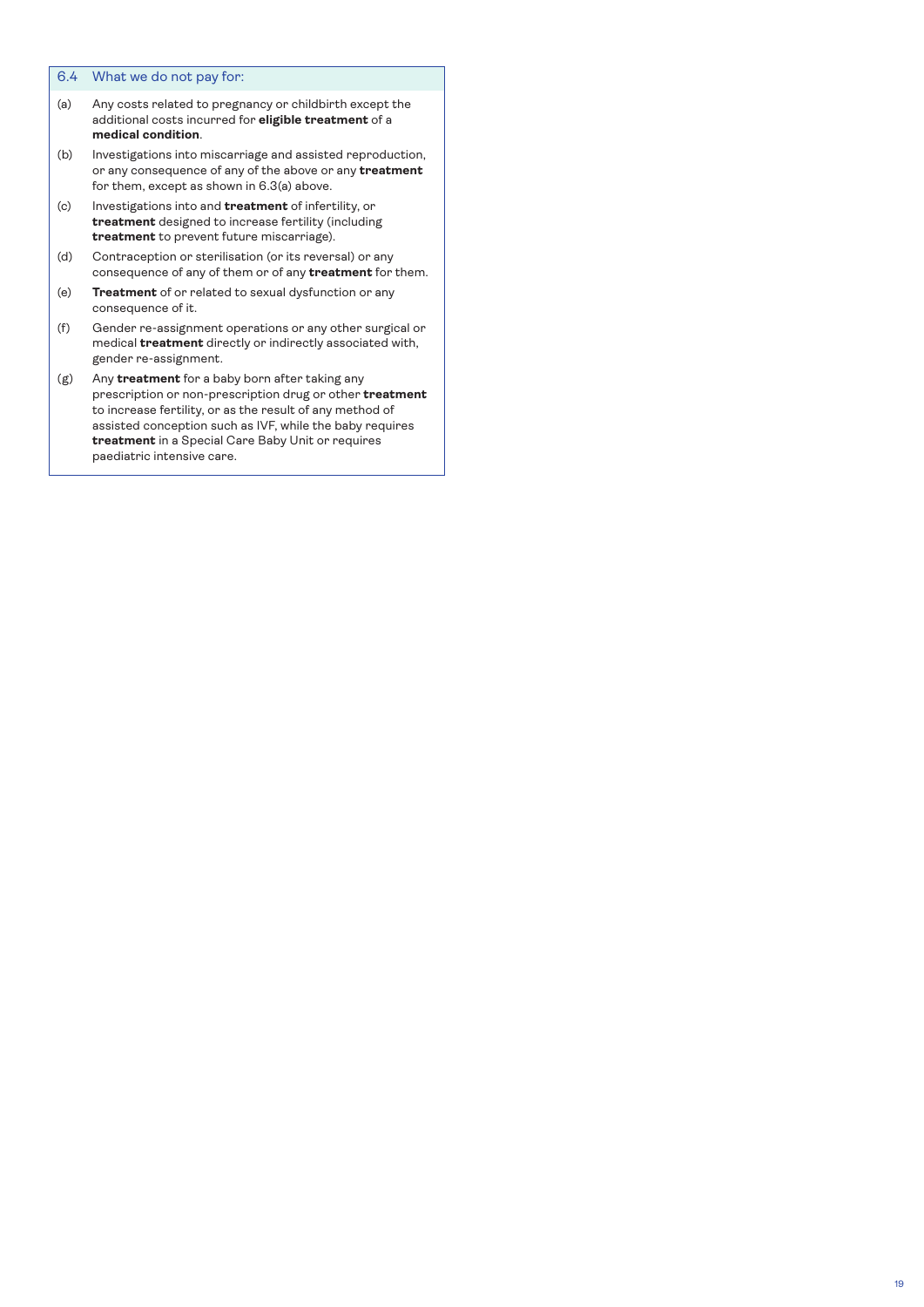# <span id="page-19-0"></span>7 RECURRENT, CONTINUING AND LONG-TERM TREATMENT

### **Will my policy cover me for recurrent, continuing or long-term treatment?**

Your **policy** covers **treatment** of **medical conditions** that respond quickly to **treatment** – defined in our glossary as **acute conditions**. This **policy** is not intended to cover you against the costs of recurrent, continuing or long-term **treatment** of **chronic conditions**.

### We define a **chronic condition** in the glossary as:

A disease, illness or injury that has one or more of the following characteristics:

- it needs ongoing or long-term monitoring through consultations, examinations, check-ups, and/or tests
- it needs ongoing or long-term control or relief of symptoms
- it requires your rehabilitation or for you to be specially trained to cope with it
- $\cdot$  it continues indefinitely
- it has no known cure
- it comes back or is likely to come back.

#### **Please note:**

Your **policy** will cover you for the following phases of **treatment** for a **chronic condition**:

- the initial investigations to establish a diagnosis
- **treatment** for a period of a few months following diagnosis to allow the **specialist** to start **treatment**
- **the in-patient treatment** of acute exacerbations or complications (flare-ups) in order to quickly return the **chronic condition** to its controlled state.

### **What happens if I require recurrent or long-term treatment?**

In the unfortunate event that the **treatment** you are receiving becomes recurrent, continuing or long-term, so you need consultations over a long period, checks on your medication, longterm therapy or **treatment** to ease symptoms, your condition may fall within the definition of a **chronic condition**.

### **What does it mean if my condition is chronic?**

If we think that your condition is now a **chronic condition**, we may contact your **specialist** or **GP** (we will ask you first). We will ask them to confirm your diagnosis and tell us what **treatment** you are receiving. We will also ask them how they think your condition will progress. If this information confirms that you have a **chronic condition**, we will write to you to confirm that we will no longer cover your **treatment** privately. You will then need to return to the NHS or fund private **treatment** yourself. You will have time to talk to your **GP** or **specialist** about your options.

### **What if my condition gets worse?**

We will pay for short-term in-patient **treatment** of acute exacerbations or complications (flare-ups) in order to bring the condition back to its controlled state. However, there are certain conditions that are likely to require ongoing **treatment** or recur – such as Crohn's disease (inflammatory bowel disease) – which require management of recurrent episodes where the condition's symptoms deteriorate. Because of the ongoing nature of these conditions we will write to tell you when the benefit for that condition will stop.

Exclusions that would normally apply to long-term or **chronic conditions** may not apply to **cancer**. You will find a further explanation of how we deal with payment for **cancer treatments** later in this section.

# 7.1 We pay for **eligible**:

- (a) **Treatment** of an **acute condition** and the short-term **in-patient treatment** intended to stabilise and bring under control a **chronic condition**.
- (b) **In-patient** rehabilitation of up to 28 days when it is part of **treatment** of an **acute condition** that is covered by your **policy**; and:
	- it follows an acute brain injury, such as a stroke; and
	- it is carried out by a **specialist** in rehabilitation; and
	- $\cdot$  it is carried out in a recognised rehabilitation **hospital** or unit which is either listed in the **Saga Countrywide Hospital List** or which we have written to confirming it is recognised by us; and
	- <sup>l</sup> it could not be carried out on a **day-patient** or
	- **out-patient** basis or in another appropriate setting; and • the costs have been agreed by us before the rehabilitation begins.

 We will extend **in-patient** rehabilitation to a maximum of 180 days in cases of severe central nervous system damage caused by an external trauma.

### 7.2 What we do not pay for:

- (a) Ongoing, recurrent or long-term **treatment** of any **chronic condition**.
- (b) The monitoring of a **medical condition**.
- (c) Any **treatment** which only offers temporary relief of symptoms rather than dealing with the underlying **medical condition**.
- (d Routine follow-up consultations.
- (e) Regular or long-term dialysis in the case of chronic organ failure.
- (f) Any hormone replacement therapy (HRT).

### **What cover do I have for mental health treatment?**

You have cover for mental health conditions with up to 28 days' **in-patient** or **day-patient treatment**, £2,500 of **out-patient treatment** and counselling arranged by the Stronger Minds team, subject to all other benefit limitations, exclusions and underwriting on your **policy**.

Should you require **in-patient treatment** of a mental health condition, the **hospital** will contact us prior to your admission to check whether your **policy** will cover that **treatment**. If we are able to confirm cover we will agree with the **hospital** to pay for an initial period of hospitalisation.

*Saga HealthPlan Super 4 and Saga HealthPlan Super 6: There is no cover for urgent or emergency treatment or for in-patient or day-patient treatment that is available on the NHS within four/six weeks after the date on which the treatment should be undertaken. Therefore, it is unlikely that there will be cover under these policies for such mental health treatment.*

Should you need to stay in **hospital** longer than was initially agreed then we will ask the **specialist** to provide further details to enable us to assess why further **treatment** is necessary. Any cover for **treatment** of mental health conditions will be subject to our rules on **chronic conditions** above.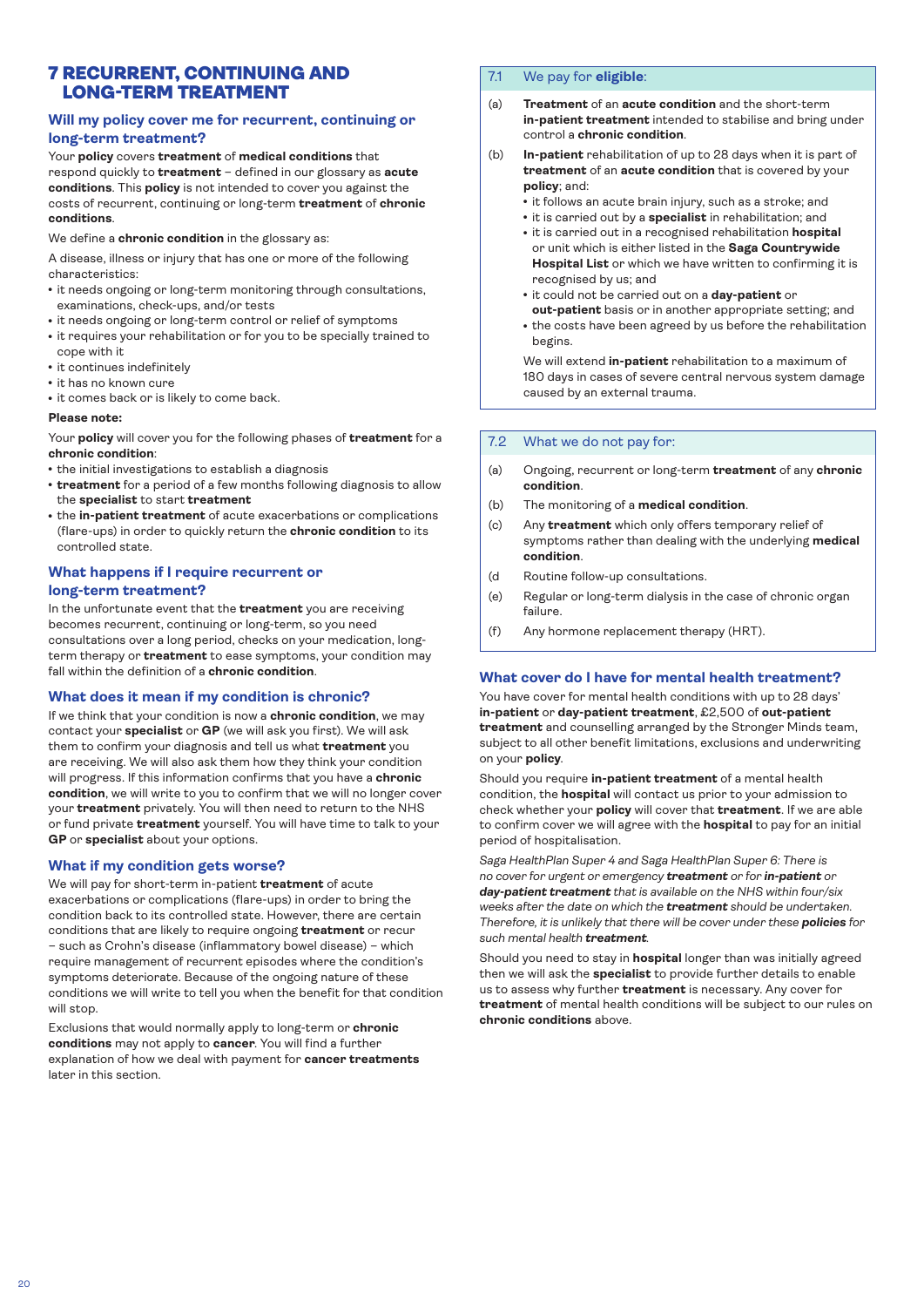### <span id="page-20-0"></span>7.3 We pay for **eligible**:

- (a) **In-patient** or **day-patient treatment** of a mental health condition, up to the limits shown in the **benefits table**. We have an agreement with psychiatric **hospitals** regarding **in-patient treatment** of mental health conditions under which the **hospital** will contact us directly to confirm whether cover is available.
- (b) **Out-patient treatment** of a mental health condition, subject to any **out-patient treatment** limits as shown in the **benefits table**.
- (c) Counselling provided through the Stronger Minds service (for over 18s).

### 7.4 What we do not pay for:

- (a) Mental health **treatment** which is directly or indirectly related to a deliberately self-inflicted injury or an attempt at suicide.
- (b) Mental health **treatment** of, or **treatment** which is in any way connected with, alcohol abuse, drug abuse or substance abuse.

### **Your cover for cancer treatment**

You are covered for **treatment** of a new **cancer** which arises after you join and for any recurrence of this **cancer**. If you have exclusions because of your past medical history which relate to a **cancer**, then you will not be covered for any recurrence of that **cancer**. Please refer to section 5 'Existing medical conditions' for further information on your cover for pre-existing **medical conditions**.

Your **policy** covers the investigation and **active treatment of cancer**. This includes surgery, radiotherapy or chemotherapy, alone or in combination.

If you do not have Extended Cancer Cover: The **policy** does not cover the long-term management of **cancer** other than shown on the table overleaf and there is no cover for **treatment** given solely to relieve symptoms.

Your **policy** covers you for a **nurse** to give you chemotherapy by intravenous drip at home or somewhere else that is appropriate as long as:

- $\cdot$  we have agreed the **treatment** beforehand;
- <sup>l</sup> you would otherwise need to be admitted for **in-patient** or **day-patient treatment**;
- **the nurse** is working under the supervision of a *fee-approved* **specialist**; and
- the treatment is provided through a healthcare services supplier that we have a contract with for this kind of service.

*If you have Saga HealthPlan Super 4 or Saga HealthPlan Super 6 please note that this cover is subject to the restrictions on this policy on:*

- <sup>l</sup> *any urgent or emergency treatment*
- <sup>l</sup> *treatment that is available under the NHS within four/six weeks of the specialist who would oversee the private treatment confirming that it is needed.*

### **Please note:**

If you have Extended Cancer Cover (this will be shown on your Policy Schedule) the table shown in this section on [pages 22-23](#page-21-0) is replaced. Please refer to [pages 24-25](#page-23-0) for the new table showing details of your extended cover for **cancer**.

### **NHS or private?**

Whilst you are covered for **eligible active treatment of cancer** on this **policy**, there are alternative methods of using your **policy** following a diagnosis of **cancer**. If you should decide that you want to receive **treatment** on the NHS instead of using your **policy** to have private **treatment**, there are options available to you which provide financial assistance.

If you are diagnosed with **cancer** – please call us on 0800 027 1331 so we can explain how we can support you.

If you receive your **treatment** as an NHS patient you will be able to claim the NHS hospital cash benefit shown in the **benefits table**, when you receive **eligible in-patient treatment**.

If your **treatment** would be **eligible** under your **policy** as a private patient, but after discussion with our specialist nurses you choose to have NHS **treatment** instead, our specialist nurses can also offer other services to support you whilst you are receiving NHS **cancer treatment**, for example domestic help or childcare.

The table on the following pages is a summary of the cover provided for **cancer** under this **policy** and should be read alongside the rest of this Policy Book, including the **benefits table**.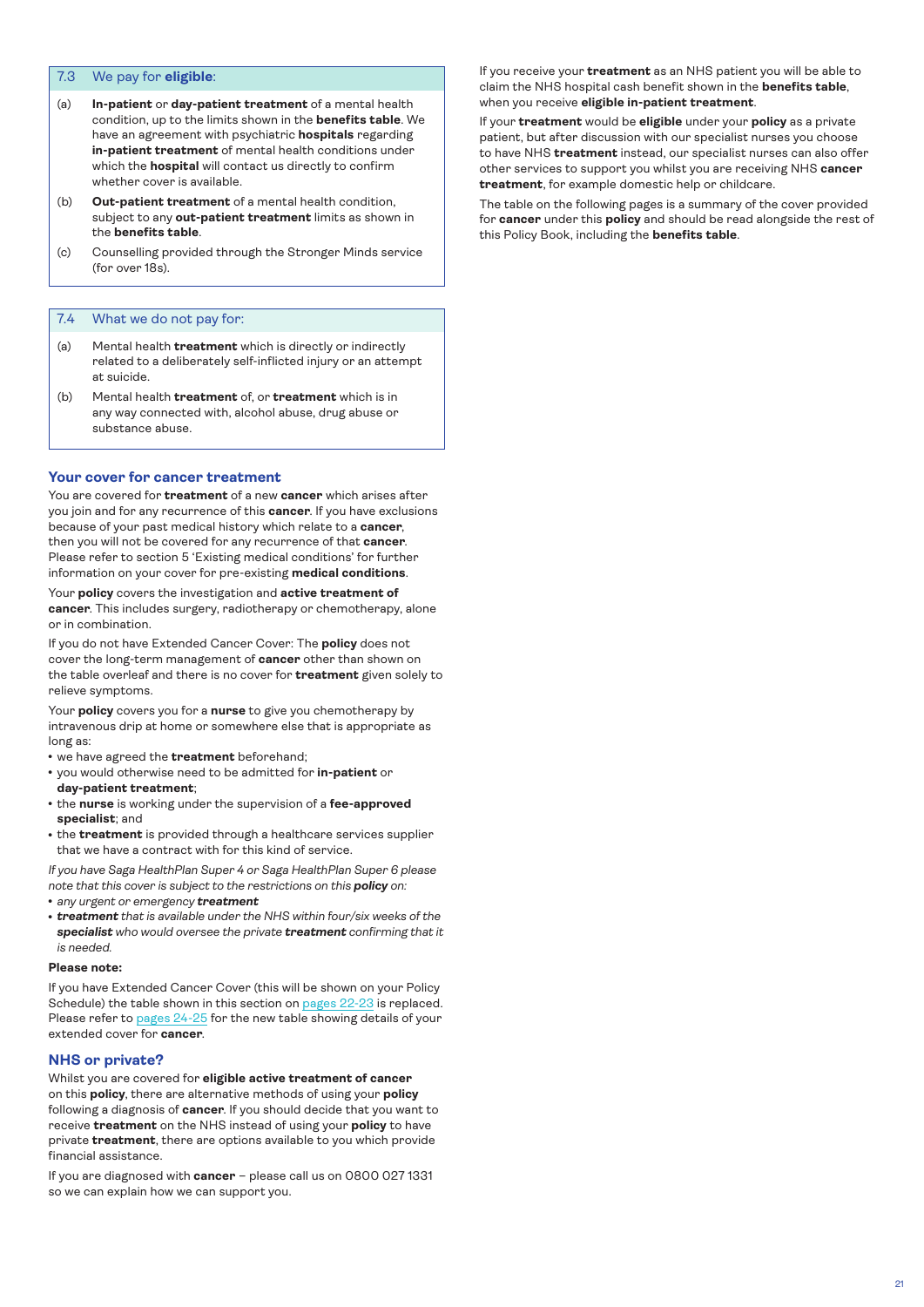# <span id="page-21-0"></span>**Summary of cover for cancer**

|                                                              | Cover                                                                                |                                                                                                                                                                                                                                                                                                                                                                                                                                                                                                                                                                                                                                                                                                                                                                                                                                                                                                                                                                                                                                                                                                                                                                                                                                                                                                                                                                                                                                                                                                               |
|--------------------------------------------------------------|--------------------------------------------------------------------------------------|---------------------------------------------------------------------------------------------------------------------------------------------------------------------------------------------------------------------------------------------------------------------------------------------------------------------------------------------------------------------------------------------------------------------------------------------------------------------------------------------------------------------------------------------------------------------------------------------------------------------------------------------------------------------------------------------------------------------------------------------------------------------------------------------------------------------------------------------------------------------------------------------------------------------------------------------------------------------------------------------------------------------------------------------------------------------------------------------------------------------------------------------------------------------------------------------------------------------------------------------------------------------------------------------------------------------------------------------------------------------------------------------------------------------------------------------------------------------------------------------------------------|
| Where am I covered<br>for treatment?                         |                                                                                      | Active treatment of cancer at any hospital listed in the Saga Countrywide Hospital List or, if you have chosen<br>Fixed Fast Track, a <b>hospital</b> we have chosen with you.                                                                                                                                                                                                                                                                                                                                                                                                                                                                                                                                                                                                                                                                                                                                                                                                                                                                                                                                                                                                                                                                                                                                                                                                                                                                                                                                |
|                                                              | X                                                                                    | Charges made for the <b>treatment</b> of <b>cancer</b> at any hospital not listed in the <b>Saga Countrywide Hospital List</b> or, if<br>you have chosen Fixed Fast Track, a hospital we have not chosen with you.                                                                                                                                                                                                                                                                                                                                                                                                                                                                                                                                                                                                                                                                                                                                                                                                                                                                                                                                                                                                                                                                                                                                                                                                                                                                                            |
|                                                              |                                                                                      | Home nursing and recuperative care received at home in the circumstances shown in the <b>benefits table</b> .                                                                                                                                                                                                                                                                                                                                                                                                                                                                                                                                                                                                                                                                                                                                                                                                                                                                                                                                                                                                                                                                                                                                                                                                                                                                                                                                                                                                 |
|                                                              |                                                                                      | Chemotherapy by intravenous drip at home. Please refer to 'Your cover for cancer treatment' on page 20 for more<br>information.                                                                                                                                                                                                                                                                                                                                                                                                                                                                                                                                                                                                                                                                                                                                                                                                                                                                                                                                                                                                                                                                                                                                                                                                                                                                                                                                                                               |
|                                                              | X                                                                                    | Treatment received at a hospice.                                                                                                                                                                                                                                                                                                                                                                                                                                                                                                                                                                                                                                                                                                                                                                                                                                                                                                                                                                                                                                                                                                                                                                                                                                                                                                                                                                                                                                                                              |
| What cover do I have<br>for diagnostic tests/<br>procedures? |                                                                                      | Consultations with a <b>specialist</b> treating your <b>cancer, diagnostic tests</b> ordered by a GP or ordered or performed by<br>a specialist treating your cancer, CT, MRI and PET scans ordered by a specialist treating your cancer and surgical<br>procedures.                                                                                                                                                                                                                                                                                                                                                                                                                                                                                                                                                                                                                                                                                                                                                                                                                                                                                                                                                                                                                                                                                                                                                                                                                                          |
|                                                              |                                                                                      | Cover for genetic testing proven to help the selection of appropriate chemotherapy.                                                                                                                                                                                                                                                                                                                                                                                                                                                                                                                                                                                                                                                                                                                                                                                                                                                                                                                                                                                                                                                                                                                                                                                                                                                                                                                                                                                                                           |
|                                                              | X                                                                                    | Genetic screening required to establish a genetic pre-disposition to certain forms of <b>cancer</b> .<br>For more information on genetic testing, please see section 6.                                                                                                                                                                                                                                                                                                                                                                                                                                                                                                                                                                                                                                                                                                                                                                                                                                                                                                                                                                                                                                                                                                                                                                                                                                                                                                                                       |
| What cover do I<br>have for surgical<br>treatment?           |                                                                                      | <b>Surgical procedures</b> for the <b>treatment</b> or diagnosis of <b>cancer</b> , as shown in section 6 'Your cover for certain types<br>of treatment', when that treatment is conventional treatment.<br>For more information on <b>conventional treatment</b> and <b>unproven treatment</b> , please see section 6.                                                                                                                                                                                                                                                                                                                                                                                                                                                                                                                                                                                                                                                                                                                                                                                                                                                                                                                                                                                                                                                                                                                                                                                       |
|                                                              | Saga<br><b>HealthPlan</b><br>Super 4<br>and Saga<br>HealthPlan<br>Super <sub>6</sub> | At the time of going to print the NHS was commonly providing surgical <b>treatment</b> of <b>cancer</b> within<br>31 days and therefore it is unlikely that there will be cover on these <b>policies</b> for such surgical <b>treatment</b> .                                                                                                                                                                                                                                                                                                                                                                                                                                                                                                                                                                                                                                                                                                                                                                                                                                                                                                                                                                                                                                                                                                                                                                                                                                                                 |
| Am I covered<br>for preventive<br>treatment?                 | X                                                                                    | Preventive <b>treatment</b> , for example:<br>Screening undertaken as a preventive measure where there are no symptoms of cancer. For example, if you<br>receive genetic screening to see if you have a genetic predisposition to breast cancer, you would not be covered<br>for the screening or a prophylactic mastectomy to prevent the development of breast <b>cancer</b> in the future.<br>Vaccines to prevent the development or recurrence of <b>cancer</b> , for example vaccinations for the prevention of<br>cervical cancer.                                                                                                                                                                                                                                                                                                                                                                                                                                                                                                                                                                                                                                                                                                                                                                                                                                                                                                                                                                      |
| What cover do I have<br>for drug therapy?                    |                                                                                      | Drug treatment of cancer (such as chemotherapy drugs, hormone therapies and biological therapies) where<br>the drug has been licensed for use by the European Medicines Agency or the Medicines and Healthcare products<br>Regulatory Agency and is used within the terms of that licence.                                                                                                                                                                                                                                                                                                                                                                                                                                                                                                                                                                                                                                                                                                                                                                                                                                                                                                                                                                                                                                                                                                                                                                                                                    |
|                                                              |                                                                                      | There are some drug <b>treatments</b> for <b>cancer</b> that are typically given for prolonged periods of time. Such prolonged<br>treatment normally falls outside benefit. However in the case of treatment of cancer we make an exception<br>(subject to the limits detailed below) for chemotherapy drugs and biological therapies such as trastuzumab<br>(Herceptin) and bevacizumab (Avastin).<br>Please note:<br>Changes in drug licensing mean that cancer drug treatment covered under this policy will change from time to<br>time. For further information on licensed <b>cancer treatment</b> please contact our Claims Personal Advisory Team<br>once you know your <b>treatment</b> plan.<br>These drug <b>treatments</b> will be covered for up to:<br>• 18 months of such treatment; or<br>the period of the drug licence<br>whichever is the shorter.<br>The time limit starts from when you first started receiving the drug <b>treatment</b> funded by us and does not get reset<br>if the type of drug you are receiving changes during the course of <b>cancer treatment</b> . In any event, these drugs will<br>only be eligible for benefit when they are used within the terms of their licence and in circumstances where they are<br>proven to be effective treatments.<br>Within these time limits there is also cover for antivirals, antibiotics, antifungals, anti-sickness and anticoagulant<br>drugs while you are undergoing <b>eligible</b> chemotherapy for <b>cancer</b> . |
|                                                              |                                                                                      | There is cover for a small number of approved advanced therapy medicinal products (ATMPs). Please see<br>axahealth.co.uk/atmps for the list of ATMPs covered, or call the Claims Personal Advisory Team. (See also 6.1 (k)).                                                                                                                                                                                                                                                                                                                                                                                                                                                                                                                                                                                                                                                                                                                                                                                                                                                                                                                                                                                                                                                                                                                                                                                                                                                                                  |
|                                                              | X                                                                                    | Except for the cover provided for chemotherapy drugs and biological therapies previously described, there is no<br>cover for drug <b>treatment</b> given to prevent a recurrence of <b>cancer</b> , for the maintenance of remission or where its<br>use is continuing without a clear end date. Such ongoing <b>treatments</b> are not <b>eligible</b> although, if they are given<br>by injection, for example goserelin (Zoladex), we would pay for up to three months to allow the <b>treatment</b> to be<br>established.                                                                                                                                                                                                                                                                                                                                                                                                                                                                                                                                                                                                                                                                                                                                                                                                                                                                                                                                                                                 |
|                                                              | X                                                                                    | <b>Out-patient</b> drugs and drugs prescribed by your GP or that could be bought over the counter are not covered by<br>your policy. This includes any take-home drugs or prescriptions you are given following in-patient, day-patient<br>or <b>out-patient treatment</b> . For example, hormone therapy tablets (such as Tamoxifen) are <b>out-patient</b> drugs and<br>therefore are not covered by our policies.                                                                                                                                                                                                                                                                                                                                                                                                                                                                                                                                                                                                                                                                                                                                                                                                                                                                                                                                                                                                                                                                                          |
| Am I covered for<br>radiotherapy?                            |                                                                                      | Radiotherapy, including when used to relieve pain.                                                                                                                                                                                                                                                                                                                                                                                                                                                                                                                                                                                                                                                                                                                                                                                                                                                                                                                                                                                                                                                                                                                                                                                                                                                                                                                                                                                                                                                            |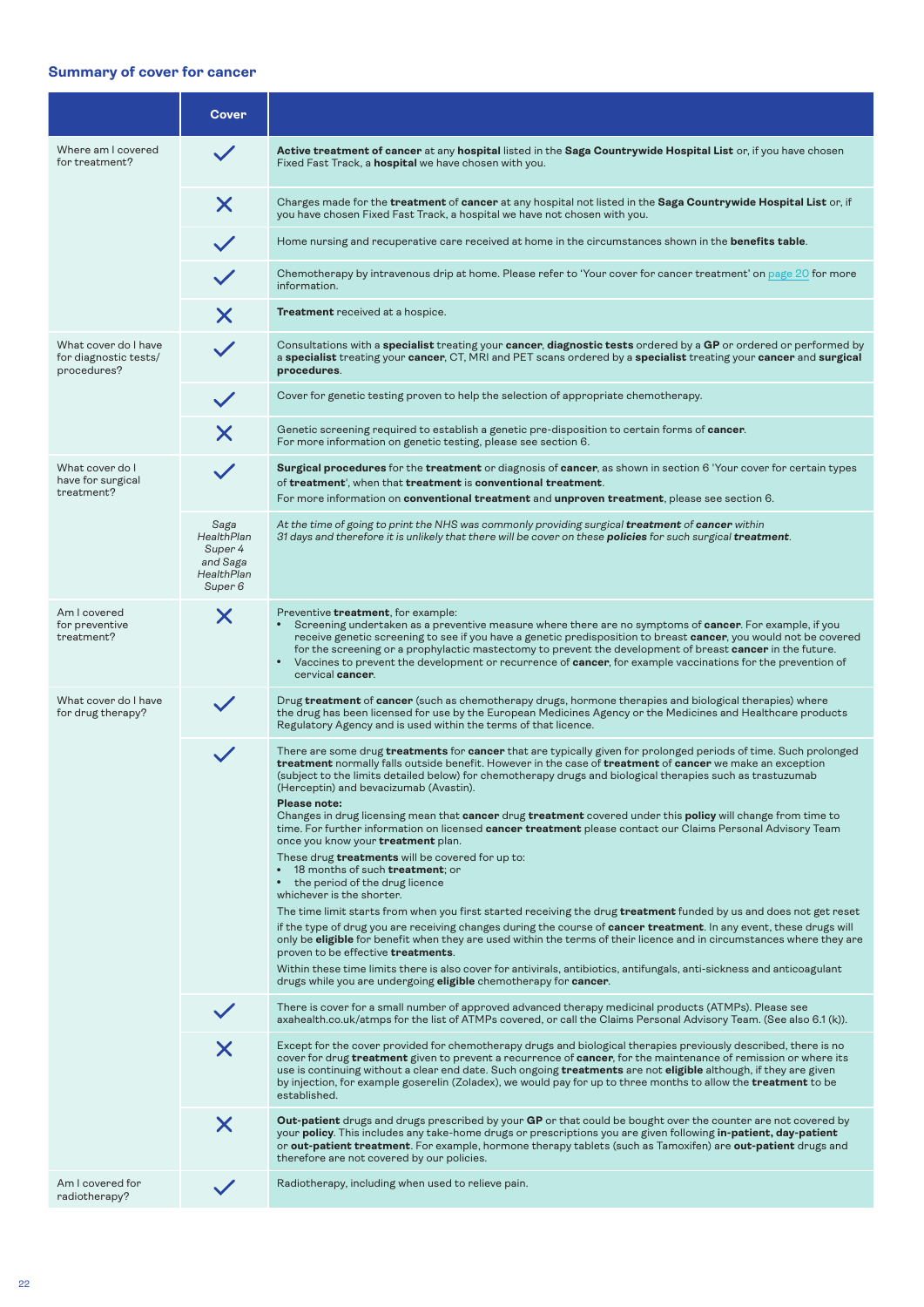|                                                                | <b>Cover</b>              |                                                                                                                                                                                                                                                                                                                                                                                                                                                                                                                                                                                                                                                                                                                                                                                                                            |
|----------------------------------------------------------------|---------------------------|----------------------------------------------------------------------------------------------------------------------------------------------------------------------------------------------------------------------------------------------------------------------------------------------------------------------------------------------------------------------------------------------------------------------------------------------------------------------------------------------------------------------------------------------------------------------------------------------------------------------------------------------------------------------------------------------------------------------------------------------------------------------------------------------------------------------------|
| Am I covered for<br>proton beam therapy<br>$(PBT)$ ?           |                           | We will pay for PBT for:<br>central nervous system (brain and spinal cord) cancer or malignant solid cancers in family members aged 21<br>and under:<br>chordomas or chondrosarcomas (types of spine cancer) in the base of the skull or cervical spine (neck bones)<br>which have not spread (metastasised);<br>cancer of the iris, ciliary body or choroid parts of the eye (uveal melanoma) which has not spread (metastasised).<br>$\bullet$<br>As PBT is a developing area of medicine there are only a limited number of facilities that provide this treatment.<br>Please contact us before you have your treatment.                                                                                                                                                                                                |
| Am I covered for<br>accelerated charged<br>particle therapies? | X                         | There is no cover for accelerated charged particle therapies. However, there is limited cover for proton beam<br>therapy in the circumstances shown above.                                                                                                                                                                                                                                                                                                                                                                                                                                                                                                                                                                                                                                                                 |
| Am I covered for<br>terminal care?                             | $\boldsymbol{\mathsf{X}}$ | There is no cover for terminal care, wherever carried out.                                                                                                                                                                                                                                                                                                                                                                                                                                                                                                                                                                                                                                                                                                                                                                 |
| Am I covered for<br>monitoring?                                |                           | Follow-up consultations and reviews of cancer will be covered as long as you remain a Saga HealthPlan policyholder,<br>subject to the terms and conditions of that policy at the time.<br>Please note: We will not pay for routine checks that could typically be carried out by your GP.<br>Saga HealthPlan Super 4 and Saga HealthPlan Super 6: Some cancer patients may need follow-up procedures such as<br>colonoscopies or cystoscopies, which are needed not in order to provide treatment but to monitor the patient as part<br>of the planned management. These procedures can be scheduled in advance on the NHS for whenever they are needed<br>and are not covered by these <b>policies</b> , as they would be available under the NHS within four/six weeks from the date on<br>which they should take place. |
| Am I covered for bone<br>marrow or stem cell<br>treatment?     |                           | We will cover the reasonable costs for a stem cell or bone marrow transplant, as long as:<br>the stem cell or bone marrow transplant is for the <b>treatment</b> of <b>cancer</b> ; and<br>it is conventional treatment for that cancer.<br>$\bullet$<br>Please see section 6 'Your cover for certain types of treatment' for more information on conventional treatment.                                                                                                                                                                                                                                                                                                                                                                                                                                                  |
|                                                                |                           | There is no cover for any related administration costs. For example, we will not cover the cost of searching for a<br>donor, the harvesting of cells from the donor or transport costs for the tissue or harvested cells.                                                                                                                                                                                                                                                                                                                                                                                                                                                                                                                                                                                                  |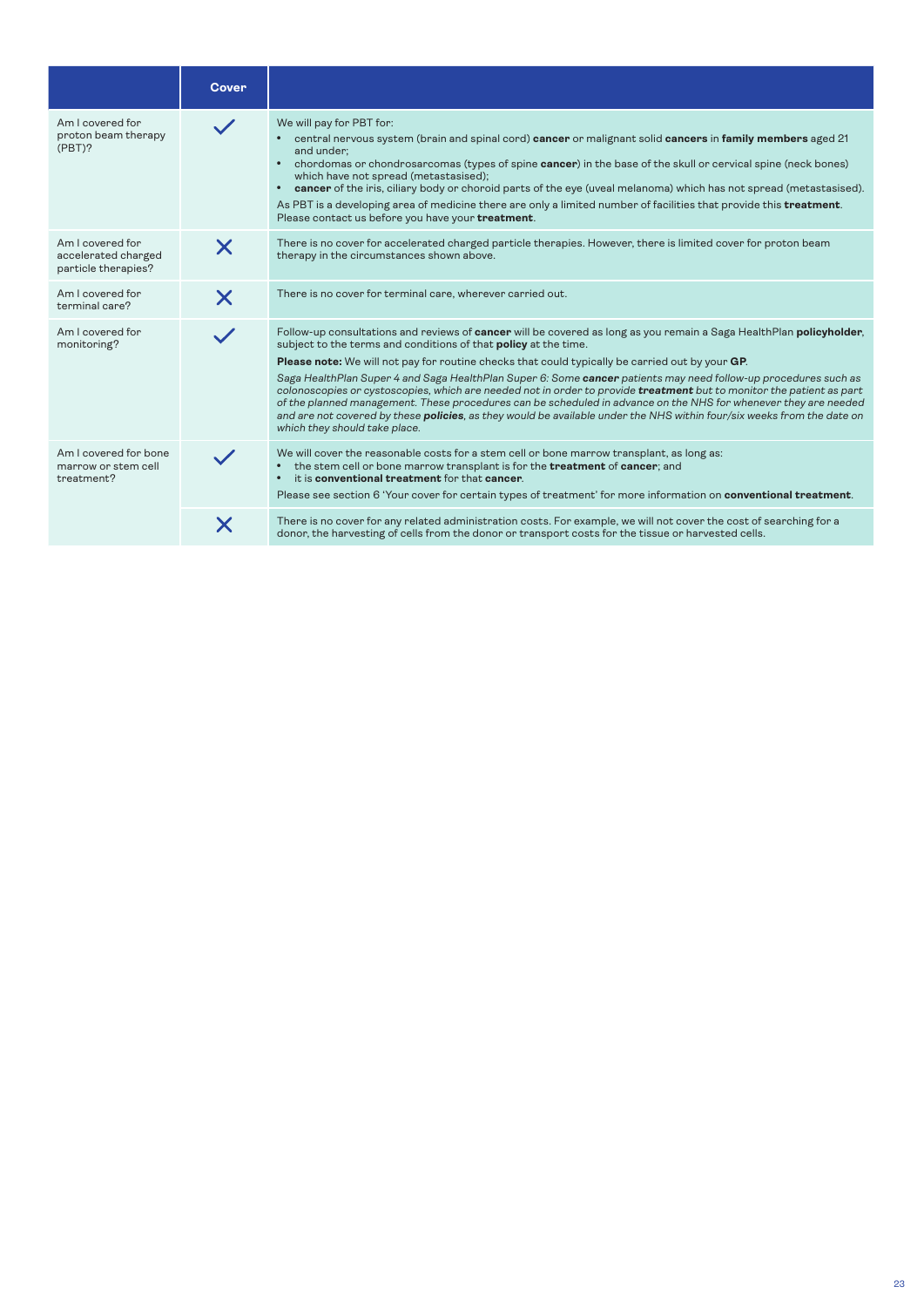# <span id="page-23-0"></span>EXTENDED CANCER COVER

# **Additional cover for cancer treatment**

The 'Your cover for cancer treatment' section contains information on the standard cover for **cancer treatment**.

If you have Extended Cancer Cover, you also have extended cover for some **treatments** for **cancer** including benefit for the purchase of wigs or other temporary head coverings and the provision of

external prostheses while you are undergoing **active treatment of cancer**. This benefit is available regardless of whether you are having your **cancer treatment** on the NHS or as a private patient.

The hospital expenses cash benefit is paid out in full once a diagnosis of **cancer** has been made and, for example, can be used towards hospital car parking. Please see the **benefits table** on [page 8](#page-7-0) for more information.

The table below replaces the table shown on [pages 22-23](#page-21-0).

### **Summary of Extended Cancer Cover**

|                                                              | Cover                                                                     |                                                                                                                                                                                                                                                                                                                                                                                                                                                                                                                                                     |
|--------------------------------------------------------------|---------------------------------------------------------------------------|-----------------------------------------------------------------------------------------------------------------------------------------------------------------------------------------------------------------------------------------------------------------------------------------------------------------------------------------------------------------------------------------------------------------------------------------------------------------------------------------------------------------------------------------------------|
| Where am I covered<br>for treatment?                         |                                                                           | Active treatment of cancer at any hospital listed in the Saga Countrywide Hospital List or, if you have chosen<br>Fixed Fast Track, a <b>hospital</b> we have chosen with you.                                                                                                                                                                                                                                                                                                                                                                      |
|                                                              | Х                                                                         | Charges made for the <b>treatment</b> of <b>cancer</b> at any hospital not listed in the Saga Countrywide Hospital List or, if<br>you have chosen Fixed Fast Track, a hospital we have not chosen with you.                                                                                                                                                                                                                                                                                                                                         |
|                                                              |                                                                           | Home nursing and recuperative care received at home in the circumstances shown in the <b>benefits table</b> .                                                                                                                                                                                                                                                                                                                                                                                                                                       |
|                                                              |                                                                           | Chemotherapy by intravenous drip at home. Please refer to 'Your cover for cancer treatment' on page 21 for more<br>information.                                                                                                                                                                                                                                                                                                                                                                                                                     |
| What cover do I have<br>for diagnostic tests/<br>procedures? |                                                                           | Consultations with your cancer-treating specialist (such as an oncologist, surgeon, radiotherapist or<br>haematologist), diagnostic tests ordered by a GP or ordered or performed by your cancer-treating specialist,<br>including CT, MRI and PET scans and surgical procedures.                                                                                                                                                                                                                                                                   |
|                                                              |                                                                           | Cover for genetic testing proven to help the selection of appropriate chemotherapy.                                                                                                                                                                                                                                                                                                                                                                                                                                                                 |
|                                                              |                                                                           | Genetic screening required to establish a genetic pre-disposition to certain forms of cancer.<br>For more information on genetic testing please see section 6.                                                                                                                                                                                                                                                                                                                                                                                      |
| What cover do I<br>have for surgical<br>treatment?           |                                                                           | <b>Surgical procedures</b> for the <b>treatment</b> or diagnosis of <b>cancer</b> , as shown in section 6 'Your cover for certain types<br>of treatment', when that treatment is conventional treatment.<br>For more information on <b>conventional treatment</b> and <b>unproven treatment</b> , please see section 6.                                                                                                                                                                                                                             |
|                                                              | Saga<br><b>HealthPlan</b><br>Super 4<br>and Saga<br>HealthPlan<br>Super 6 | At the time of going to print the NHS was commonly providing surgical <b>treatment</b> of <b>cancer</b> within<br>31 days and therefore it is unlikely that there will be cover on these <b>policies</b> for such surgical <b>treatment</b> .                                                                                                                                                                                                                                                                                                       |
| Am I covered<br>for preventive<br>treatment?                 | X                                                                         | Preventive treatment, for example:<br>Screening undertaken as a preventive measure where there are no symptoms of cancer. For example, if you<br>$\bullet$<br>receive genetic screening to see if you have a genetic predisposition to breast cancer, you would not be covered<br>for the screening or a prophylactic mastectomy to prevent the development of breast cancer in the future.<br>Vaccines to prevent the development or recurrence of <b>cancer</b> , for example vaccinations for the prevention of<br>$\bullet$<br>cervical cancer. |
| What cover do I have<br>for drug therapy?                    |                                                                           | Drug treatment of cancer (such as chemotherapy drugs, hormone therapies and biological therapies) where<br>the drug has been licensed for use by the European Medicines Agency or the Medicines and Healthcare products<br>Regulatory Agency and is used within the terms of that licence.                                                                                                                                                                                                                                                          |
|                                                              |                                                                           | There are some drug <b>treatments</b> for <b>cancer</b> that are typically given for prolonged periods of time. Such prolonged<br>treatment normally falls outside benefit. However, in the case of treatment of cancer we make an exception<br>(subject to the limits detailed below) for chemotherapy drugs and biological therapies such as trastuzumab<br>(Herceptin) and bevacizumab (Avastin).<br>These drug <b>treatments</b> will be <b>eligible</b> for benefit when they are used within the terms of their licence and up to the         |
|                                                              |                                                                           | period of the drug licence.<br>Please note: changes in drug licensing mean that cancer drug treatments covered under this policy will change<br>from time to time. For further information on licensed <b>cancer treatment</b> , please contact our Claims Personal<br>Advisory Team once you know your <b>treatment</b> plan.                                                                                                                                                                                                                      |
|                                                              |                                                                           | There is cover for a small number of approved advanced therapy medicinal products (ATMPs). Please see<br>axahealth.co.uk/atmps for the list of ATMPs covered, or call the Claims Personal Advisory Team. (See also 6.1 (k)).                                                                                                                                                                                                                                                                                                                        |
|                                                              | $\bm{\times}$                                                             | There is no cover for unproven drugs or drugs that are being used outside of their licence. However, if you have<br>been invited to be a participant in a randomised clinical trial which has been approved by the appropriate ethics<br>committee, you will be eligible to claim the NHS cash benefit (as detailed on page 6).                                                                                                                                                                                                                     |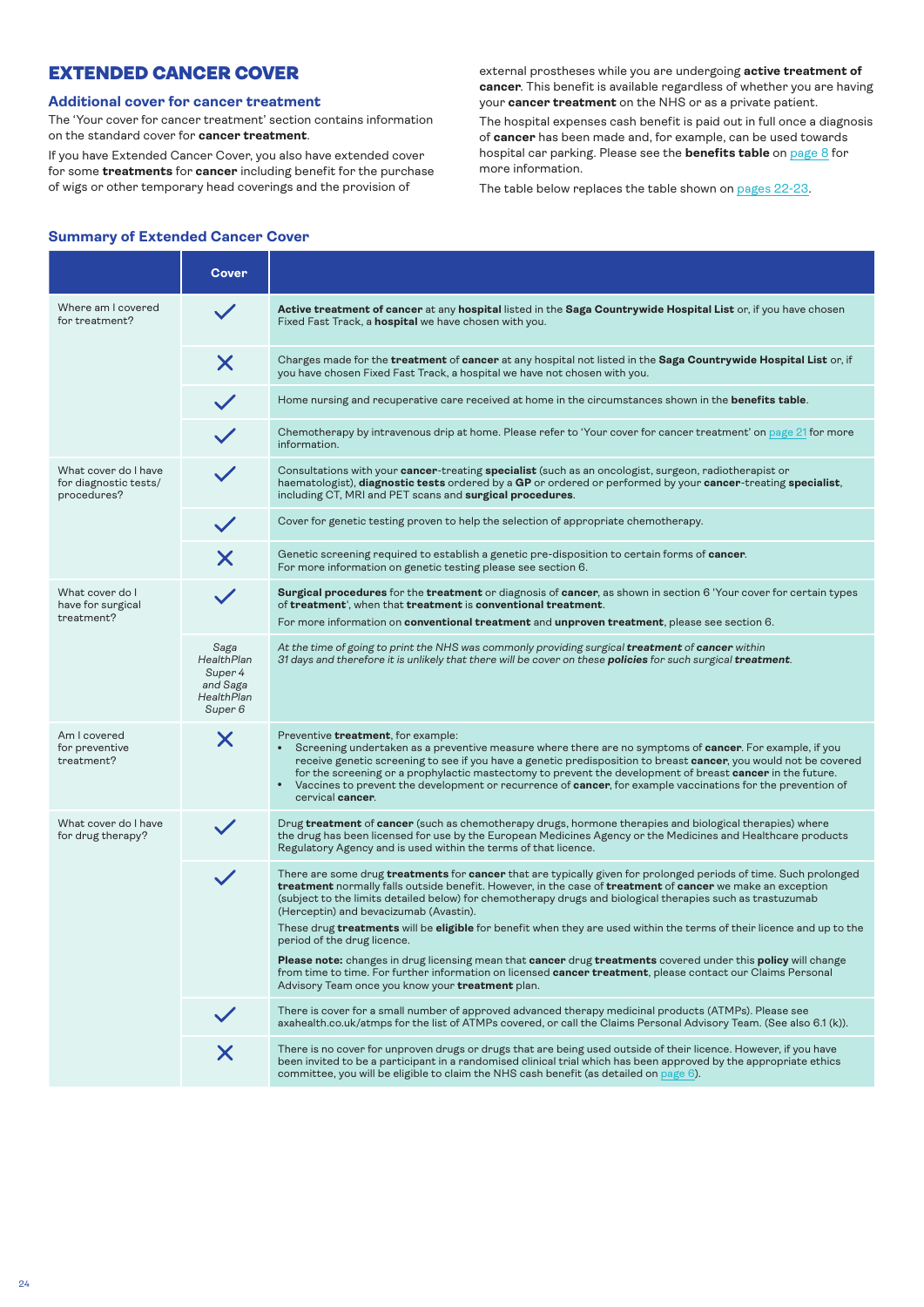|                                                                | Cover |                                                                                                                                                                                                                                                                                                                                                                                                                                                                                                                                                                                                                                                                                                                                                                                                                                                                                                                                                                                                                                                                                                                                                           |
|----------------------------------------------------------------|-------|-----------------------------------------------------------------------------------------------------------------------------------------------------------------------------------------------------------------------------------------------------------------------------------------------------------------------------------------------------------------------------------------------------------------------------------------------------------------------------------------------------------------------------------------------------------------------------------------------------------------------------------------------------------------------------------------------------------------------------------------------------------------------------------------------------------------------------------------------------------------------------------------------------------------------------------------------------------------------------------------------------------------------------------------------------------------------------------------------------------------------------------------------------------|
|                                                                |       | Cover for chemotherapy and/or biological drug treatment given to prevent a recurrence of cancer, for the<br>maintenance of remission or where its use is continuing without a clear end date.<br>Cover for bisphosphonates used to prevent bone damage in <b>cancer</b> when they are administered alongside <b>eligible</b><br>chemotherapy for cancer. In addition we will cover the cost of injectable hormone treatment used to manage your<br>cancer while you are undergoing eligible chemotherapy for cancer.<br>There are also some drugs given to treat conditions secondary to <b>cancer</b> , such as erythropoietin (EPO), which will<br>be covered while you are undergoing eligible chemotherapy for cancer.<br>There is also cover for antivirals, antibiotics, antifungals, anti-sickness and anticoagulant drugs while you are<br>undergoing eligible chemotherapy for cancer.<br>Please note: changes in drug licensing mean that cancer drug treatments covered under this policy will change<br>from time to time. For further information on licensed <b>cancer treatment</b> , please contact our Claims Personal<br>Advisory Team. |
| What cover do I have<br>for drug therapy?<br>(Cont.)           | X     | <b>Out-patient</b> drugs and/or drugs prescribed by your GP or that could be bought over the counter are not covered<br>by your policy. This includes any take home drugs or prescriptions you are given following in-patient, day-patient or<br>out-patient treatment. For example, hormone therapy tablets (such as Tamoxifen) and bisphosphonates that are<br>not administered alongside eligible chemotherapy for cancer would not be covered by our policies.                                                                                                                                                                                                                                                                                                                                                                                                                                                                                                                                                                                                                                                                                        |
| Am I covered for<br>radiotherapy?                              |       | Radiotherapy, including when used to relieve pain.                                                                                                                                                                                                                                                                                                                                                                                                                                                                                                                                                                                                                                                                                                                                                                                                                                                                                                                                                                                                                                                                                                        |
| Am I covered for<br>proton beam therapy<br>(PBT)?              |       | We will pay for PBT for:<br>• central nervous system (brain and spinal cord) cancer or malignant solid cancers in family members aged 21<br>and under;<br>chordomas or chondrosarcomas (types of spine cancer) in the base of the skull or cervical spine (neck bones)<br>which have not spread (metastasised);<br>cancer of the iris, ciliary body or choroid parts of the eye (uveal melanoma) which has not spread (metastasised).<br>As PBT is a developing area of medicine there are only a limited number of facilities that provide this <b>treatment</b> .<br>Please contact us before you have your treatment.                                                                                                                                                                                                                                                                                                                                                                                                                                                                                                                                  |
| Am I covered for<br>accelerated charged<br>particle therapies? | X     | There is no cover for accelerated charged particle therapies. However, there is limited cover for proton beam<br>therapy in the circumstances shown above.                                                                                                                                                                                                                                                                                                                                                                                                                                                                                                                                                                                                                                                                                                                                                                                                                                                                                                                                                                                                |
| Am I covered for<br>palliative or end of life<br>care?         |       | Active treatment of cancer needed regardless of whether the intention of this treatment is to cure.                                                                                                                                                                                                                                                                                                                                                                                                                                                                                                                                                                                                                                                                                                                                                                                                                                                                                                                                                                                                                                                       |
|                                                                |       | Secondary surgical procedures needed to relieve symptoms as a direct result of cancer, such as the insertion of a<br>stent or draining of fluid.                                                                                                                                                                                                                                                                                                                                                                                                                                                                                                                                                                                                                                                                                                                                                                                                                                                                                                                                                                                                          |
|                                                                |       | We will make a charitable donation to a registered hospice charity that is providing you with end of life care either in<br>a hospice or for hospice at home.                                                                                                                                                                                                                                                                                                                                                                                                                                                                                                                                                                                                                                                                                                                                                                                                                                                                                                                                                                                             |
| Am I covered for<br>monitoring?                                |       | Follow-up consultations and reviews of <b>cancer</b> will be covered as long as you remain a Saga HealthPlan <b>policyholder</b> ,<br>with an appropriate cancer benefit. Cover will be subject to the <b>policy</b> terms and conditions at that time.<br><b>Please note:</b> We will not pay for routine checks that could typically be carried out by your GP.<br>Saga HealthPlan Super 4 and Saga HealthPlan Super 6: Some cancer patients may need follow-up procedures such as<br>colonoscopies or cystoscopies, which are needed not in order to provide treatment but to monitor the patient as part<br>of the planned management. These procedures can be scheduled in advance on the NHS for whenever they are needed<br>and are not covered by these policies, as they would be available under the NHS within four/six weeks from the date on<br>which they should take place.                                                                                                                                                                                                                                                                |
| Am I covered for bone<br>marrow or stem cell<br>treatment?     |       | We will cover the reasonable costs for a stem cell or bone marrow transplant, as long as:<br>the stem cell or bone marrow transplant is for the <b>treatment</b> of <b>cancer</b> ; and<br>it is conventional treatment for that cancer.<br>Please see section 6 'Your cover for certain types of treatment' for more information on conventional treatment.                                                                                                                                                                                                                                                                                                                                                                                                                                                                                                                                                                                                                                                                                                                                                                                              |
|                                                                | X     | There is no cover for any related administration costs. For example, we will not cover the cost of searching for a<br>donor, the harvesting of cells from the donor or transport costs for the tissue or harvested cells.                                                                                                                                                                                                                                                                                                                                                                                                                                                                                                                                                                                                                                                                                                                                                                                                                                                                                                                                 |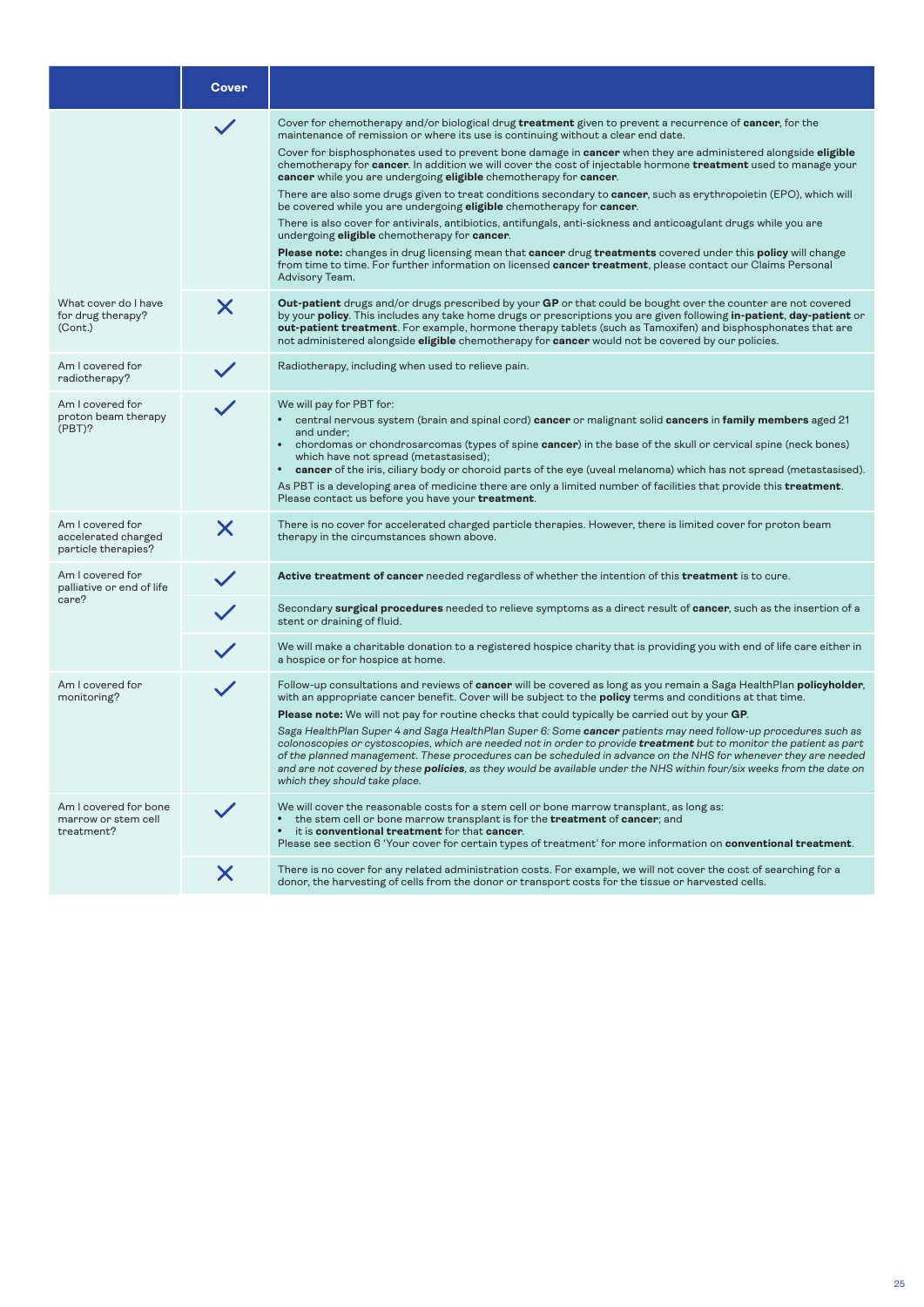# <span id="page-25-0"></span>8 WHO WE PAY FOR TREATMENT AND WHERE YOU CAN BE TREATED

# **If you have chosen the Saga Countrywide Hospital List or our London Upgrade, or you live in the Channel Islands or Isle of Man, the following information applies:**

### (If you have chosen Fixed Fast Track, please see [page 28.](#page-27-0))

You should call us before receiving any **treatment**. This will allow us to review our records to check or identify someone to treat you who is **eligible** for benefit and confirm that the place where **treatment** is being carried out is also covered.

In addition to the explanation throughout this section, the table below shows which services are **eligible** for benefit and who can refer you for **treatment**.

| We will pay charges<br>for eligible treatment<br>from: | If you are<br>referred by<br>your GP | If you are<br>referred by a<br>specialist | If you are<br>referred by<br>your dentist |
|--------------------------------------------------------|--------------------------------------|-------------------------------------------|-------------------------------------------|
| Specialists*                                           |                                      |                                           |                                           |
| <b>Practitioners</b>                                   |                                      |                                           | X                                         |
| Therapists,<br>homeopaths and<br>acupuncturists        |                                      |                                           | $\bm{\times}$                             |
| <b>Physiotherapists</b>                                |                                      |                                           | X                                         |

\*Includes consultations, **diagnostic tests**, **treatment** in **hospital** and **surgical procedures**.

Your **GP** may have made an **open referral**, stating what **treatment** is necessary and the type of **specialist** you require that **treatment** from, but not specifying the **specialist's** name. If this is the case we can support you in identifying a suitable **specialist** and, in many cases, we can also book an appointment with the **specialist** for you.

# **What services under the direction of a fee-approved specialist are eligible for benefit?**

We pay **eligible treatment** charges made by a **fee-approved specialist** for consultations, **diagnostic tests**, **treatment** in **hospital** and **surgical procedures** when you are referred for **specialist treatment** in that medical specialty by your **GP**, **specialist** or dentist.

You can be reassured that the vast majority of **specialists** we recognise are **fee-approved specialists**, so please contact us before receiving any **treatment** and we will help identify a **fee-approved specialist** to treat you.

# **What services under the direction of a fee-limited specialist are eligible for benefit?**

If you have **eligible treatment** with a **fee-limited specialist** we will only pay up to the amount shown within the Schedule of Procedures and Fees towards their personal charges. If you would like a copy of the Schedule of Procedures and Fees, please contact our Claims Personal Advisory Team.

If you receive **treatment** with a **fee-limited specialist** you are likely to need to make a contribution to the fees charged by that **specialist**.

### **Be aware:**

Very occasionally the arrangement we have with a **specialist** may change, for example a **fee-approved specialist** may move to the **fee-limited specialist** category. This means that what we will pay for **treatment** with that **specialist** may also change. It's important you contact us before you see the **specialist** or have any **treatment** so that we can tell you what you're covered for.

There are some medical providers who we do not recognise at all. If you receive **treatment** from one of these medical providers we will not pay those fees or any other fees for **treatment** costs under the direction of that provider.

# **What if an anaesthetist becomes involved in my treatment?**

Before receiving surgical **treatment** it is advisable to establish which anaesthetist your **specialist** intends to use. This will mean we can tell you if that anaesthetist is a **fee-approved specialist**. However, if you don't know when you call us which anaesthetist your **specialist** intends to use we will make every effort to notify you whether they commonly work with an anaesthetist who we do not pay in full. If you choose to receive **treatment** with an anaesthetist who is a **fee-limited specialist**, we will pay up to the amount shown within the Schedule of Procedures and Fees towards the charges for their services.

### **Which hospitals and day-patient units do I have cover for?**

The **Saga Countrywide Hospital List** lists the **hospitals** and **day-patient units** in the **United Kingdom** for which we provide cover.

### **Please note:**

It may be necessary from time to time for us to suspend the use of a **hospital**, **day-patient unit** or **scanning centre** listed in the **Saga Countrywide Hospital List** so as to protect the interests of all our customers.

You need to call us before receiving any **treatment**. This will allow us to check our database and confirm whether the **hospital** you have been referred to is **eligible** for benefit.

If it is medically necessary for you to use a hospital, **day-patient unit** or **scanning centre** not listed in the **Saga Countrywide Hospital List** and we have specifically agreed to this before the **treatment** begins, then we will pay those hospital charges.

# **What happens if I choose to have treatment at a hospital that is not in the Saga Countrywide Hospital List?**

If you have **in-patient treatment**, **day-patient treatment**, computerised tomography (CT) or magnetic resonance imaging (MRI) scans, or positron emission tomography (PET) in any hospital which we do not list in the **Saga Countrywide Hospital List** then you will be entirely responsible for paying the hospital bills.

If you have **eligible in-patient treatment** as an NHS patient incurring no charges at all, then we will pay any NHS cash benefit shown as benefit 16 in the **benefits table**.

### **Which scanning centres and out-patient facility charges are covered?**

Your **policy** includes cover for computerised tomography (CT), magnetic resonance imaging (MRI) scans and positron emission tomography (PET). If you require CT, MRI or PET we will make full payment, subject to the terms of your **policy**, if you use a **scanning centre** listed in the **Saga Countrywide Hospital List**.

We will pay in full for **eligible treatment** charges made by an authorised **out-patient** facility, as long as the **treatment** is covered by your **policy**, a **specialist** is overseeing it and the facility is recognised by us to provide **out-patient** services. Please always check with us beforehand to make sure the facility you want to go to is recognised. We do not pay for **out-patient** drugs or dressings.

# **What services provided by a recognised physiotherapist or therapist are eligible for benefit?**

Cover is available for **eligible treatment** with a **physiotherapist** when you are referred by the Working Body team, your **GP** or a **specialist**, or with a **therapist** when referred by your **GP** or **specialist**, subject to any excess or **out-patient** benefit limits.

We recognise a large number of **physiotherapists** and **therapists** in the **UK**. We have identified which **physiotherapists** and **therapists**  for whom we pay **eligible treatment** fees in full when you are under the direction of a **specialist**. Please contact us before receiving any **treatment** and we will help identify a **physiotherapists** or **therapists** we recognise.

If you choose to receive **treatment** from a **physiotherapist** or **therapist** who we do not recognise, there will be no cover for the cost of their charges.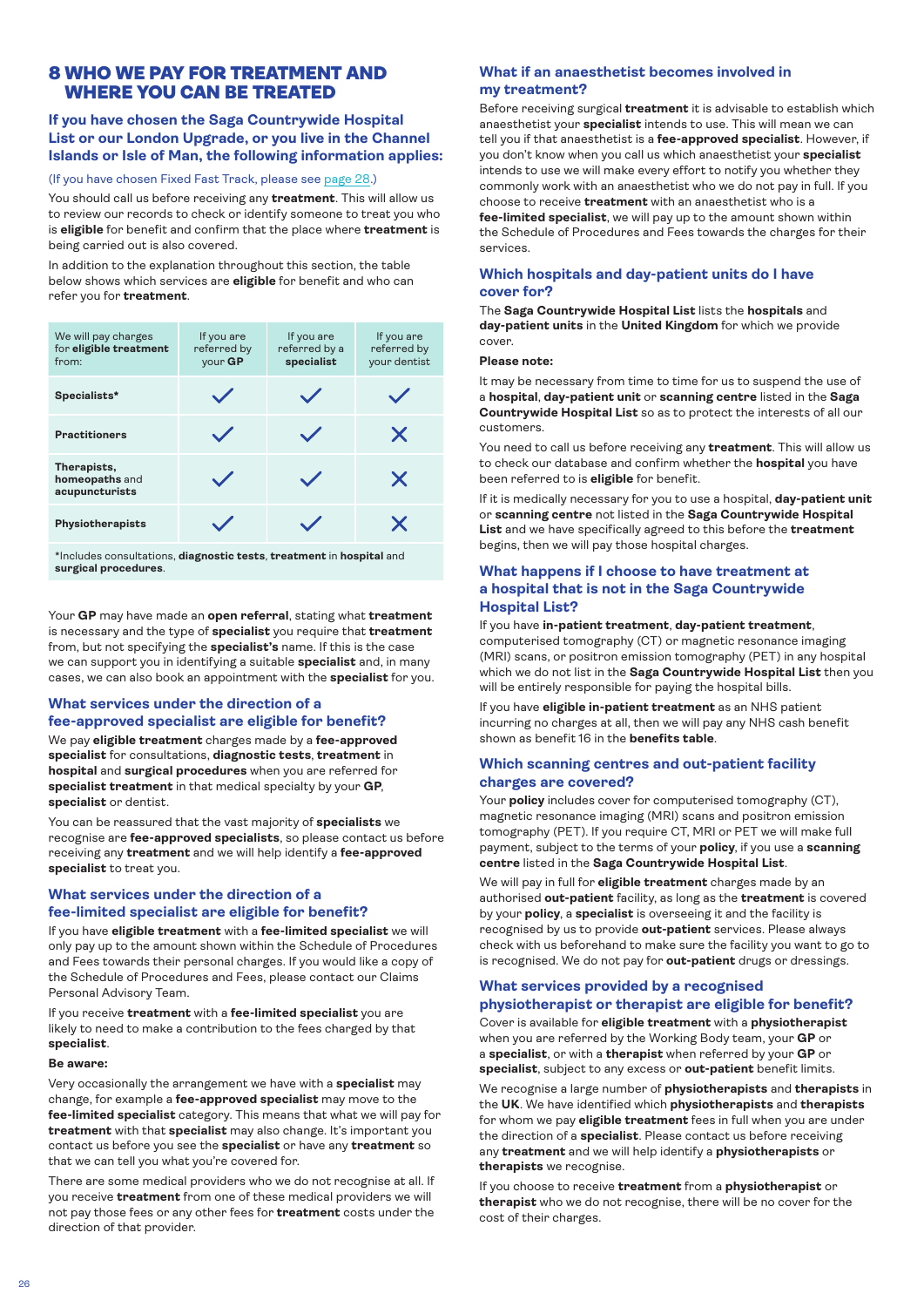# <span id="page-26-0"></span>**What services provided by a recognised practitioner, acupuncturist, homeopath or care assistant are eligible for benefit?**

We will pay **eligible treatment** fees in full when a **practitioner**, **acupuncturist**, **homeopath** or **care assistant** charges up to the level shown within the Schedule of Procedures and Fees when you are referred by your **GP** or a **specialist**, subject to any excess or **out-patient** benefit limits. If you would like a copy of the Schedule of Procedures and Fees, please contact our Claims Personal Advisory Team.

### 8.1 We pay for **eligible** :

- (a) **Treatment** charges made by a **nurse** for nursing at home benefit detailed in the **benefits table** .
- (b) **Treatment** charges made by a **nurse** or **care assistant** for recuperative care.
- (c) Charges made by, or incurred in, a private **hospital** or any NHS hospital for ITU (Intensive Therapy Unit, sometimes called Intensive Care Unit) **treatment** only when:
	- <sup>l</sup> you are already having **eligible** private **treatment**; and
	- **the ITU treatment** immediately follows **eligible** private **treatment**; and
	- you or your next of kin have asked for the ITU **treatment** to be received privately; and
	- we have agreed the costs before you start the intensive care **treatment**. (See also section 4 for emergency **treatment**.)
- (d) NHS cash benefit, as shown on the **benefits table**, for each night you receive free **treatment** in an NHS Intensive Therapy Unit or NHS Intensive Care Unit.

### 8.2 What we do not pay for:

- (a) Any drugs or **treatment** when the person who refers you is a member of your family, or if the person who is treating you is a member of your family.
- (b) **Treatment** charges made by a **fee-approved specialist**, **therapist** or **physiotherapist** , who we have identified to you as someone whose fees we will pay in full if, without our prior agreement, they charge significantly more than their usual amount for **treatment** .
- (c) Any charges from health hydros, spas, nature cure clinics or any similar place, even if it is registered as a hospital.
- (d) Special nursing in hospital unless we have agreed beforehand that it is necessary and appropriate.
- (e) Any charges made by, or incurred in, an NHS hospital for ITU **treatment**, except as allowed for by 8.1(c).
- (f) Any charges made for written reports or any administrative costs, apart from charges made by a **GP** to complete your claim form which we do pay for.

### **Where can I find more information about the quality and cost of private treatment?**

You can find independent information about the quality and cost of private treatment available from doctors and hospitals on the Private Healthcare Information Network website: www.phin.org.uk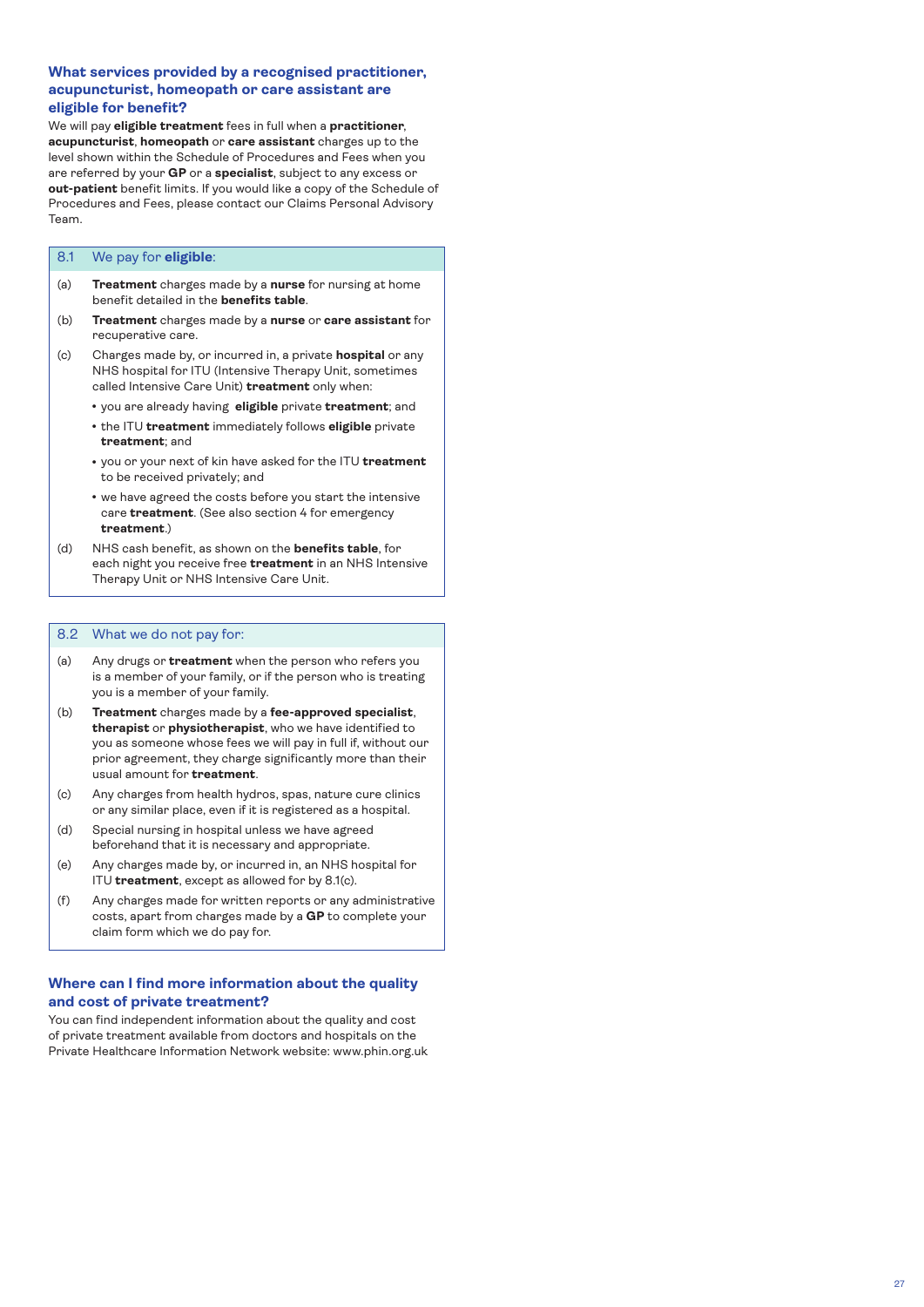# <span id="page-27-0"></span>**If you have chosen Fixed Fast Track (not available if you live in the Channel Islands or Isle of Man) the following information applies:**

(If you have chosen the Saga Countrywide Hospital List or our London Upgrade, or you live in the Channel Islands or Isle of Man, please see [pages 27-28](#page-26-0).)

You should contact us before making any appointments so we can understand your **treatment** requirements and help you choose a **selected provider** to receive your **treatment** with.

# **What happens on Fixed Fast Track if I do not call the Claims Personal Advisory Team prior to my treatment?**

If you do not contact us to authorise **treatment** with a **selected provider** may will not pay for the **treatment** you receive and you could be liable for the cost of **treatment**.

If you have **eligible in-patient treatment** as a National Health Service (NHS) patient incurring no charges at all, then we will pay any NHS cash benefit shown in the **benefits table**.

### **What services under the direction of a specialist are eligible for benefit with Fixed Fast Track?**

We pay **eligible treatment** charges made by a **specialist** for consultations, **diagnostic tests**, **treatment** and **surgical procedures** when **treatment** is received at a **hospital**, **day-patient unit**, **scanning centre** or **out-patient facility** that we have helped you choose, following a referral to that type of **specialist** by your **GP**.

### **Will treatment charges be met in full with Fixed Fast Track?**

When you receive **eligible treatment** from a **selected provider**, we can normally meet the **treatment** charges in full, subject to any excess and specific benefit limits of this **policy**. There may be rare occasions when we will not be able to pay the **specialist's** or anaesthetist's fees in full and if this is the case we will let you know when you call us to pre-authorise your **treatment**. This is why it is important you call us each time you need any **treatment**, as on these rare occasions we can support you in finding a **selected provider** whose **treatment** charges can be met in full.

# **What services provided by a recognised physiotherapist or therapist are eligible for benefit with Fixed Fast Track?**

Cover is available for **eligible treatment** with a **physiotherapist** that we have helped you choose when you are referred by the Working Body team, your **GP** or a **specialist**, or with a **therapist** when referred by your **GP** or **specialist**, subject to any excess or **out-patient** benefit limits.

We recognise a large number of **physiotherapists** and **therapists** in the **UK**. We have identified which **physiotherapists** and **therapists** for whom we pay **eligible treatment** fees in full when you are under the direction of a **specialist** and, after discussing your **treatment** requirements with you, we will help you choose one of them to receive your **treatment**.

If you decide to receive **treatment** from a **physiotherapist** or **therapist** not chosen by us, there will be no cover for the cost of their charges.

# **What services provided by a recognised practitioner, acupuncturist or homeopath are eligible for benefit with Fixed Fast Track?**

We will pay **eligible treatment** fees when you use an **acupuncturist**, **homeopath** or **practitioner** we have chosen for you when you are referred by your **GP** or a **specialist**, subject to any excess or **out-patient** benefit limits. If you decide to receive **treatment** from an **acupuncturist**, **homeopath** or **practitioner** not chosen by us, there will be no cover for the cost of their charges.

# 8.3 With Fixed Fast Track we pay for **eligible**:

- (a) **Treatment** charges made by a **nurse** for nursing at home benefit detailed in the **benefits table**.
- (b) **Treatment** charges made by a **nurse** or **care assistant** for recuperative care.
- (c) Charges made by, or incurred in, a private **hospital** or any NHS hospital for ITU (Intensive Therapy Unit, sometimes called Intensive Care Unit) **treatment** only when:
	- <sup>l</sup> you are already having **eligible** private **treatment**; and **• the ITU treatment** immediately follows **eligible** private
	- **treatment**; and
	- you or your next of kin have asked for the ITU **treatment** to be received privately; and
	- we have agreed the costs before you start the intensive care **treatment**. (See also section 4 for emergency **treatment**.)
- (d) NHS cash benefit, as shown on the **benefits table**, for each night you receive free **treatment** in an NHS Intensive Therapy Unit or NHS Intensive Care Unit.

### 8.4 With Fixed Fast Track we do not pay for:

- (a) **Treatment** which is not received from, or under the control of, a **selected provider**.
- (b) **Treatment** received from a **selected provider** that we did not choose for you.
- (c) Any charges from health hydros, spas, nature cure clinics or any similar place, even if it is registered as a hospital.
- (d) Special nursing in hospital unless we have agreed beforehand that it is necessary and appropriate.
- (e) Any charges made by, or incurred in, an NHS hospital for ITU **treatment**, except as allowed for by 8.3(c).
- (f) Any charges made for written reports or any administrative costs, apart from charges made by a **GP** to complete your claim form which we do pay for.

### **Where can I find more information about the quality and cost of private treatment?**

You can find independent information about the quality and cost of private treatment available from doctors and hospitals on the Private Healthcare Information Network website: www.phin.org.uk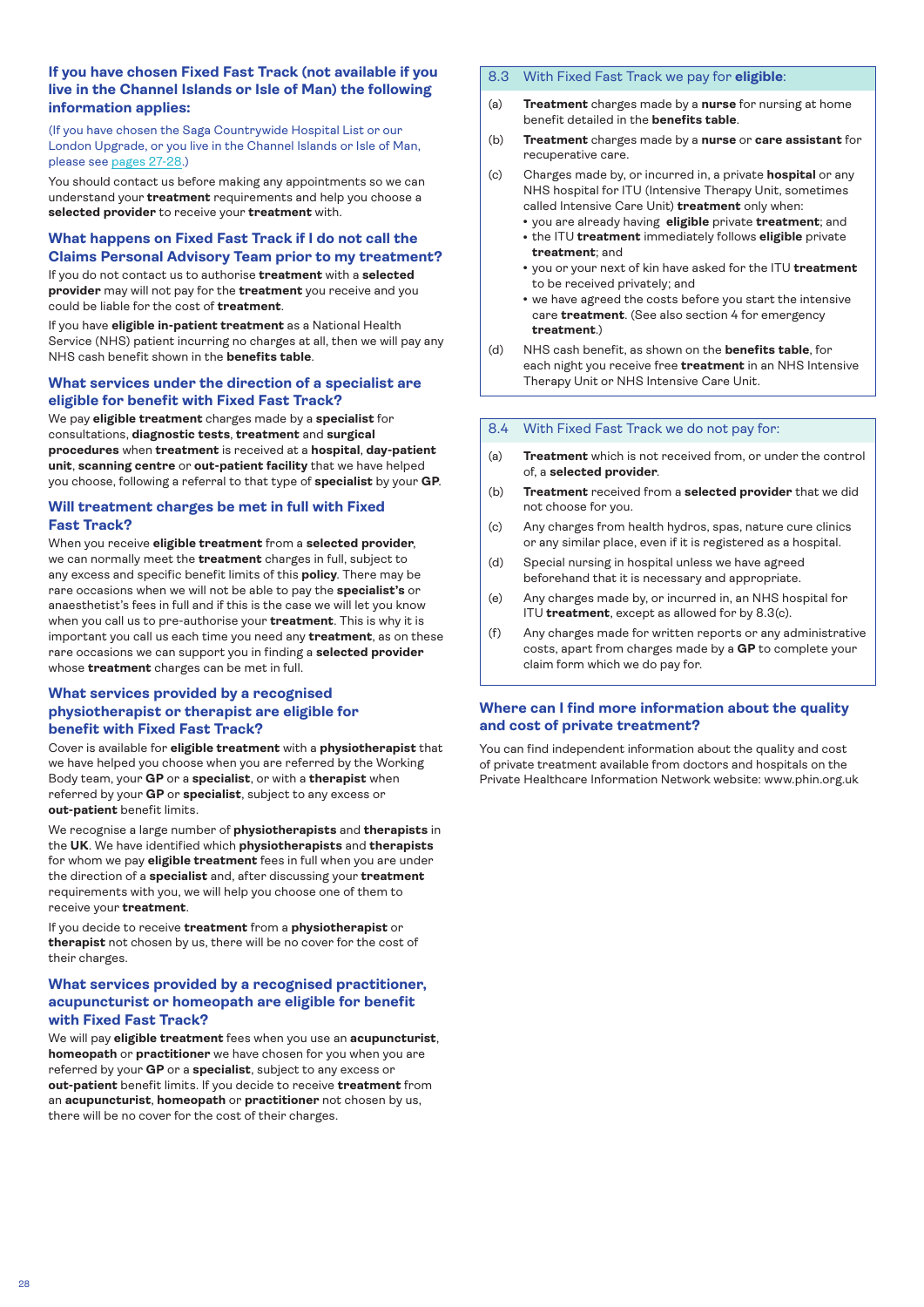# <span id="page-28-0"></span>9 MAJOR DENTAL CASH BENEFITS AND OPTIONAL HEALTH CASH BENEFITS COVER

In addition to the cover on this **policy** shown in section 6 'Your cover for certain types of treatment' for oral surgical procedures you also have cover under the dental cash benefit and dental injuries benefit, as detailed in the **benefits table** under benefit 18 'Major dental cash benefits'.

**Please note:** you may also have chosen the optional Health Cash Benefits Cover as detailed in the **benefits table** under benefits 22 to 26. If this is the case, please also read about the additional cover available to you on [page 28.](#page-27-0)

If you have any questions regarding a claim for cash benefits, please call our Claims Personal Advisory Team who will be happy to help explain the cover available to you in more detail.

# **I have not chosen the optional Health Cash Benefits Cover. What major dental cash benefits are included in my plan?**

The dental cash benefits detailed in the **benefits table** under benefit 18 'Major dental cash benefits' provide cash back towards the cost of specified dental **treatments**, while dental injuries benefit provides cover for the cost of dental **treatment** needed as a result of an injury directly caused by something accidental, outside the body, violent and visible, as shown below:

### 9.1 We pay for **eligible**:

- (a) Dental cash benefits, subject to the individual **treatment** limits shown in benefit 18(i) in the **benefits table** and the overall benefit limit provided that:
	- **•** in the 12 months prior to joining this **policy** you attended a check-up with your **dental practitioner** and completed all **treatment** recommended; or
	- after joining this **policy** you have attended a check-up with your **dental practitioner** and completed all **treatment** recommended.
- (b) Dental injuries benefit for the cost of **eligible** dental **treatment** carried out by your **dental practitioner**, which is necessary as a direct result of accidental injury, up to the limits shown in the **benefits table**. If the **treatment** includes any of the items or procedures set out in the **benefits table** under benefit 18(i), the benefit payable in respect of those items or procedures will be subject to the individual limits specified.

 **Please note:** If you have selected our optional Health Cash Benefits Cover, the dental accident benefit outlined in 9.7 can offer further payment for **treatment** above these limits.

### 9.2 We do not pay the dental cash benefit or dental injuries benefit for **treatment** needed as a result of:

- (a) Alcohol abuse or drug abuse.
- (b) Deliberate self-inflicted injuries and suicide attempts.
- (c) Nuclear or chemical contamination, war, invasion, act of foreign enemy, hostilities (whether war is declared or not), civil disturbance, rebellion, revolution, insurrection, military force or coup.
- (d) Orthodontic or periodontal **treatment**.

### 9.3 We do not pay the dental cash benefit for:

- (a) **Treatment** which is not listed in benefit 18(i) in the **benefits table**.
- (b) **Treatment** received outside the **UK**.
- (c) **Treatment** which:
	- **was recommended by your dental practitioner** before you joined this **policy**; or

• to the best of your knowledge and belief you were aware was needed before you joined this **policy**.

(d) Cosmetic **treatment** (whether or not for psychological reasons) or medical conditions arising from cosmetic **treatment**. However, we will cover cosmetic **treatment** necessary as a direct result of an accidental injury that occurs after the cover start date.

(e) Repair or replacement of crowns or bridges.

### 9.4 We do not pay the dental injuries benefit for:

- (a) Dental **treatment** needed as the result of sickness, disease or any naturally occurring or deteriorating condition.
- (b) Any injury caused while engaging in professional sports.
- (c) Any injury caused while engaging in contact sports unless the appropriate mouthguard was worn.
- (d) Any injury caused by eating and drinking.
- (e) Any injury caused other than as a direct result of an accident.
- (f) Normal wear and tear.
- (g) Damage to dentures except while being worn.
- (h) Repair or replacement of crowns, bridges or dentures unless damaged as a direct result of an accidental injury.
- (i) Dental **treatment** received outside the **UK**.
- (j) Any **treatment** relating to an injury which is received more than 12 months after the incident giving rise to a claim.
- (k) **Treatment** for any dental condition which existed before you joined this **policy**.
- (l) Cosmetic **treatment** except where this forms an integral part of **treatment** following an accidental injury that occurs after the date you joined this **policy**.
- (m) **Treatment** costs exceeding £1,000 unless authorised by us.

# **I have chosen the optional Health Cash Benefits Cover. What additional cash benefits are included in my plan?**

The Health Cash Benefits Cover provides cash back as outlined under benefits 22 to 26 in the **benefits table**. This is in addition to the dental cash benefits already included within your **policy** under benefit 18 in the **benefits table** and detailed on [page 27](#page-26-0). Please read the section below so that you understand the additional benefits you have.

The Health Cash Benefits Cover provides cash back towards the cost of dental care, optical care, dental accident, dental emergency and a health assessment, as shown below.

There is no waiting period for pre-existing conditions so section 5 'Existing medical conditions' does not apply to Health Cash Benefits Cover.

In respect of benefits 22-26, we will not pay for dental **treatment**, which to the best of your knowledge and belief you were aware was needed before you joined this **policy**. We may request additional information from you as part of your claim.

We will reimburse you towards the cost of **treatment** under each benefit limit up to the maximum amounts payable for each person covered per **year** as stated in your **benefits table**.

**Please note:** these benefits are not available to any children included under the **policy** – they are available to the **policyholder** and their spouse/partner only (for a definition of spouse or partner, please refer to **'family member'** in the 'Glossary' section).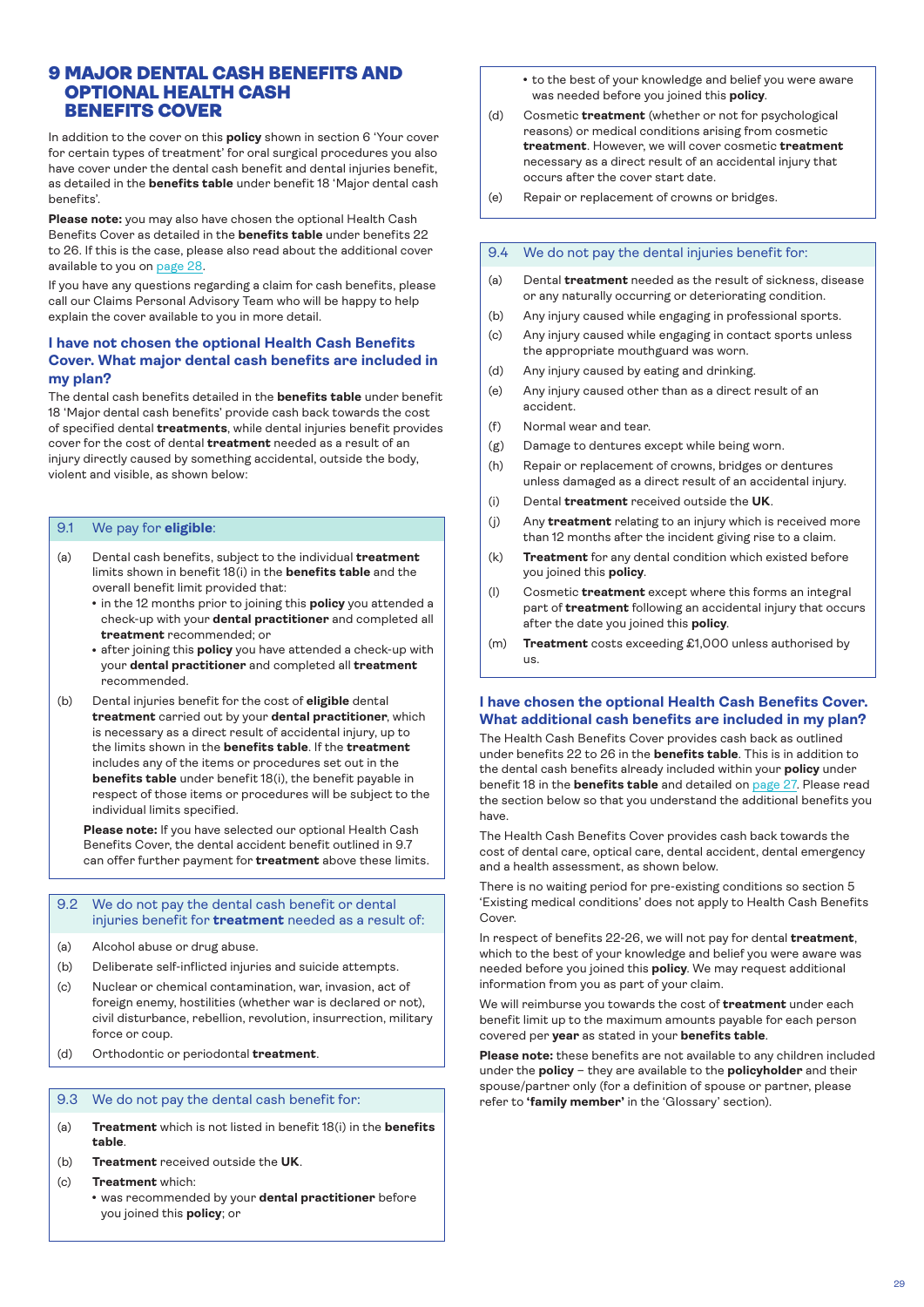- 9.5 We pay for **eligible** cash benefit in line with benefit 22 in the **benefits table** up to the maximum benefit per person a **year** towards:
- (a) Dental **treatment**.
- (b) Dental examination.
- (c) Dentures.

### 9.6 We do not pay the cash benefit for:

- (a) Veneers, bleaching or other tooth whitening.
- (b) Prescription charges.
- (c) Denture repairs.
- (d) Consumables such as mouthguards and toothbrushes.
- (e) Premiums in respect of any form of dental insurance/ contract scheme or dental admin fees.

### **Dental accident**

- 9.7 We pay for **eligible** cash benefit in line with benefit 23 in the **benefits table** up to the maximum benefit per person a **year** towards:
- (a) Dental **treatment** needed due to injury to the teeth or supporting structures (including damage to dentures while being worn) caused suddenly and unexpectedly by means of direct external impact.

**Please note:** This benefit can be used to further support **eligible** claims under 18(ii) (such as when the benefit limits in 18(i) have been exceeded).

### 9.8 We do not pay the cash benefit for:

- (a) Repair or replacement bridges, crowns, or dentures unless damaged as described in 9.7(a).
- (b) Damage to dentures except while being worn.
- (c) Any injury caused by eating and/or drinking.
- (d) Sporting injuries where a mouthguard or other recommended protection is not worn.
- (e) Normal wear and tear.

### **Dental emergency**

- 9.9 We pay for **eligible** cash benefit in line with benefit 24 in the **benefits table** up to the maximum benefit per person a **year** towards:
- (a) Dental **treatment** provided at the initial emergency appointment urgently required for the relief of significant pain, arrest of haemorrhage, management of acute infection or a condition which causes a severe threat to your general health.

### 9.10 We do not pay the cash benefit for:

- (a) Any follow-up dental appointments or **treatment** required after the initial dental emergency visit – these would need to be claimed for under the benefit for dental care up to the maximum amounts payable under that benefit.
- (b) Denture repairs.
- (c) Prescription charges.
- (d) Normal wear and tear.
- (e) **Treatment** you have claimed for under the dental injuries benefit, detailed under benefit 18(ii) in the **benefits table**.

### **Dental care Optical care Optical care Optical care**

- 9.11 We pay for **eligible** cash benefit in line with benefit 25 in the **benefits table** up to the maximum benefit per person a **year** towards:
- (a) Eyesight tests, prescribed spectacles, lenses or contact lenses paid for by the **policyholder** or spouse/partner, where payment has been made to a qualified optician who is registered with the General Optical Council.
- (b) Laser eye surgery received at a registered laser eye clinic.

### 9.12 We do not pay the cash benefit for:

- (a) Frames only, repairs, cleaning solutions, and other optical care items.
- (b) Cataract surgery (although you may be able to claim for this condition using your other Saga HealthPlan benefits, so please call us to check).
- (c) Lenses or spectacles purchased under an optical care insurance policy/contract scheme.
- (d) Sunglasses that are not prescription sunglasses.
- (e) Any other optical specialist.

### **Health assessment**

- 9.13 We pay for **eligible** cash benefit in line with benefit 26 in the **benefits table** up to the maximum benefit per person a **year** towards:
- (a) A health assessment when it takes place at a screening facility in a registered **hospital** or in a mobile screening facility under contract with a registered **hospital** by medically qualified staff.
- 9.14 We do not pay the cash benefit for:
- (a) Health assessments other than as stated in 9.13(a) (including tests completed at a retail outlet or health club).
- (b) Tests which have been received in order to further legal/industrial action related to employment or emigration or as part of a pension scheme or insurance claim.

### **How to make a claim under your major dental cash benefits**

Please follow the steps detailed under section 4 'Arranging treatment and making a claim'.

### **How to make a claim under your Health Cash Benefits Cover**

If you are making a claim for a dental accident, please follow the steps detailed under section 4 'Arranging treatment and making a claim' (given the cover also available under benefit 18(ii)). For all other claims under your Health Cash Benefits Cover, see below.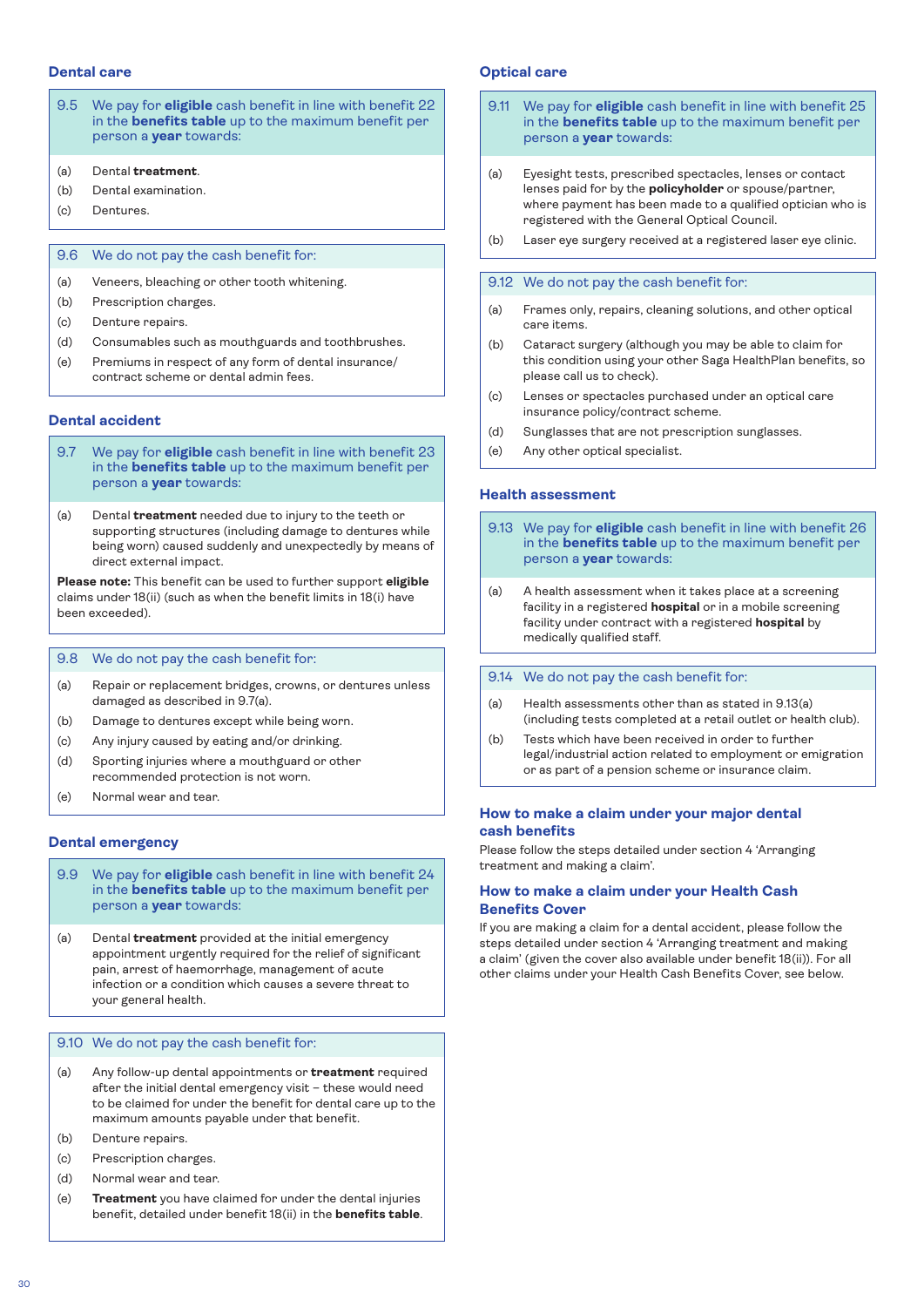#### **To ensure your Health Cash Benefits Cover claim proceeds smoothly, please follow these simple steps**

| <b>Step One</b>   | Arrange for a Health Cash Benefits Cover claim form<br>to be completed and send it to us with the original<br>receipted account(s) showing a full description and date<br>of the consultation or <b>treatment</b> or service provided,<br>and the name of the person the charges apply to.<br>If you do not have a claim form, you can print one from<br>our website at<br>saga.co.uk/health-insurance, alternatively please request<br>one by calling our Claims Personal Advisory Team on<br>0800 027 1331 (Monday to Friday 8am-8pm, Saturday<br>9am-5pm). |
|-------------------|---------------------------------------------------------------------------------------------------------------------------------------------------------------------------------------------------------------------------------------------------------------------------------------------------------------------------------------------------------------------------------------------------------------------------------------------------------------------------------------------------------------------------------------------------------------|
| <b>Step Two</b>   | The claim form should be received by us within<br>$13$ weeks of<br>the date on the original receipted account for<br>consultation and associated charges; or<br>the date on the original receipted account for<br>$\bullet$<br>charges made (where such treatment continues over<br>an extended period, claims need to be submitted<br>periodically, at intervals not exceeding 13 weeks).                                                                                                                                                                    |
| <b>Step Three</b> | Once we have received your completed claim form we<br>will assess the claim and reimburse you by cheque up to<br>the maximum amount payable as stated in the <b>benefits</b><br>table                                                                                                                                                                                                                                                                                                                                                                         |

Please send correspondence to: Saga Claims Personal Advisory Team, Phillips House, Crescent Road, Tunbridge Wells, Kent TN1 2PL.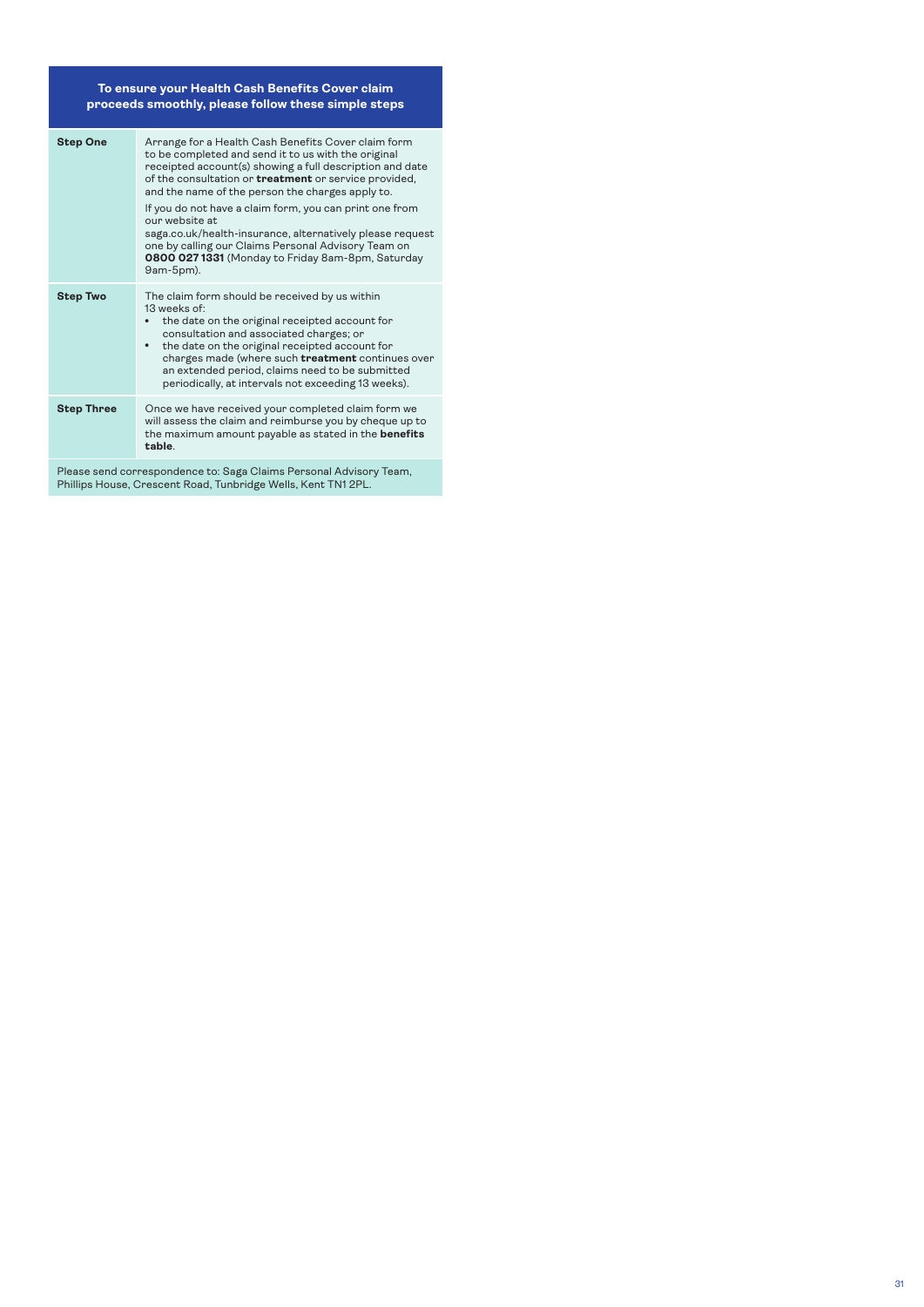# <span id="page-31-0"></span>10 ADDITIONAL INFORMATION

### **When can I add other family members or change my cover?**

You can apply to add a **family member** to your **policy** at any time. Also, you may be able to change your cover at your renewal. Call Saga on 0800 056 9273 to discuss the options open to you and we will send you any relevant forms to complete. You must keep Saga fully informed of any changes which take place between sending in any form and receiving written confirmation that the change has been made.

### **Can I add my new baby to my policy?**

You can apply to add newborn babies (who are born to, or adopted by, the **policyholder** or the **policyholder's** partner) to the **policy** from their date of birth and they will be covered until your next renewal at no extra premium. This can normally be done without filling out details of their medical history provided you add them within three months of their date of birth.

In addition to this, as long as the mother has been covered for at least ten months before the birth and you add your child within these first three months, then we will not apply the exclusion for **medical conditions** they had prior to joining (as detailed in section 5 'Existing medical conditions') or require the child to be medically underwritten. However, we will require details of the baby's medical history if the baby has been adopted or was born after taking any prescription or non-prescription drug or other **treatment** to increase fertility, or as the result of any method of assisted conception such as IVF. In such circumstances we reserve the right to apply particular restrictions to the cover we will offer and we will notify you of those terms as soon as reasonably possible. This may limit your baby's cover for existing **medical conditions**. This would mean that your baby will not be covered for **treatment** carried out for **medical conditions** which existed prior to joining, such as **treatment** in a Special Care Baby Unit and you will be liable for these costs.

# **Can I cancel my policy?**

You have a 14 day cooling-off period when you join and at each renewal in which to cancel your **policy** and receive a refund of your premium provided no claims have been made. After the 14 day cooling-off period, if no claims have been made, you may cancel your **policy** by providing 14 days notice and we will refund any premium for unused cover.

If you do make a claim in the **policy year** and cancel before or after the 14 day cooling-off period, we may ask you to pay for the services we have provided in connection with the **policy**. You may be entitled to a refund of your premium for unused cover by paying us back for any claims paid during the **policy year**. Please see 12.1(g) and 12.1(h) in the section 'Complaint and Regulatory Information'.

### **How can I pay my premium?**

This **policy** lasts for one **year** and at the start of each **policy year** we will calculate your new premium and let you know how much it is. We offer a choice of monthly or annual premiums which can be paid by Direct Debit. In addition, we offer a choice of annual premiums which can be paid by cheque, debit or credit card. We offer a discount if you pay annual premiums and each annual premium payment is for one **year's** cover. If you pay monthly, each premium payment is for one month's cover.

If you pay by Direct Debit we will collect the first premium when your **policy** starts and subsequent premiums when they fall due.

### **Be aware:**

Important – you must pay your premium when it is due. If you do not we will cancel your **policy** and will not pay for any **treatment** or benefit entitlement arising after that date.

Please note that if you amend or cancel your **policy** during the **policy year** and have paid by credit card or cheque, we will be unable to refund any amounts of £5 or less. Similarly, if you make any changes to your **policy** during the **policy year**, we will only request any charges from you if the amount is over £5.

### **Why do you make changes to my premium?**

We make every effort to maintain premiums at as low a level as

possible, without compromising the range and quality of the cover provided. We review premiums each **year** to take account of a range of statistical factors. Typically the cost of premiums has increased at a level higher than the Retail Price Index (RPI). You will receive reasonable notice of any changes in premium.

Your premium will also include the amount of any insurance premium tax or other taxes or levies which are payable by law in respect of your **policy**.

Your premium may also increase as a result of an increase in age.

### **How does the No Claim Discount scale operate?**

This **policy** has a No Claim Discount (NCD) and your current NCD level is shown on your Policy Schedule, this means that in any NCD year:



### **What is a claim?**

- <sup>l</sup> We will consider any **treatment** for the same **medical condition**, received within 12 months of the date that **treatment** first started, as one single claim;
- For the purposes of the NCD a claim is any amount of money we pay for providing **treatment** for one **medical condition**, no matter how small or how many **eligible** consultations, tests, scans or other surgical or medical services form part of the **treatment**;
- The NCD will not be affected by the following:
	- Claims paid for NHS cash benefit;
	- Claims for **eligible treatment** with a **therapist**, **homeopath**, **acupuncturist** or **physiotherapist**;
	- Claims under the major dental cash benefits;
- Claims under the **external prosthesis** benefit;
- Counselling arranged through Stronger Minds;
- Consultations through the Saga GP Service;
- Claims under the optional Health Cash Benefits Cover;
- Claims under the optional Extended Cancer Cover for hospital expenses, purchase of wigs or other temporary head coverings, or hospice donation;

 **Please note:** While the **treatments** listed above do not affect your NCD, if you should claim additional **treatments**, for example a consultation with a **specialist** prior to your physiotherapy, your NCD will be affected.

<sup>l</sup> The claim is recorded based on the date the **treatment** is received.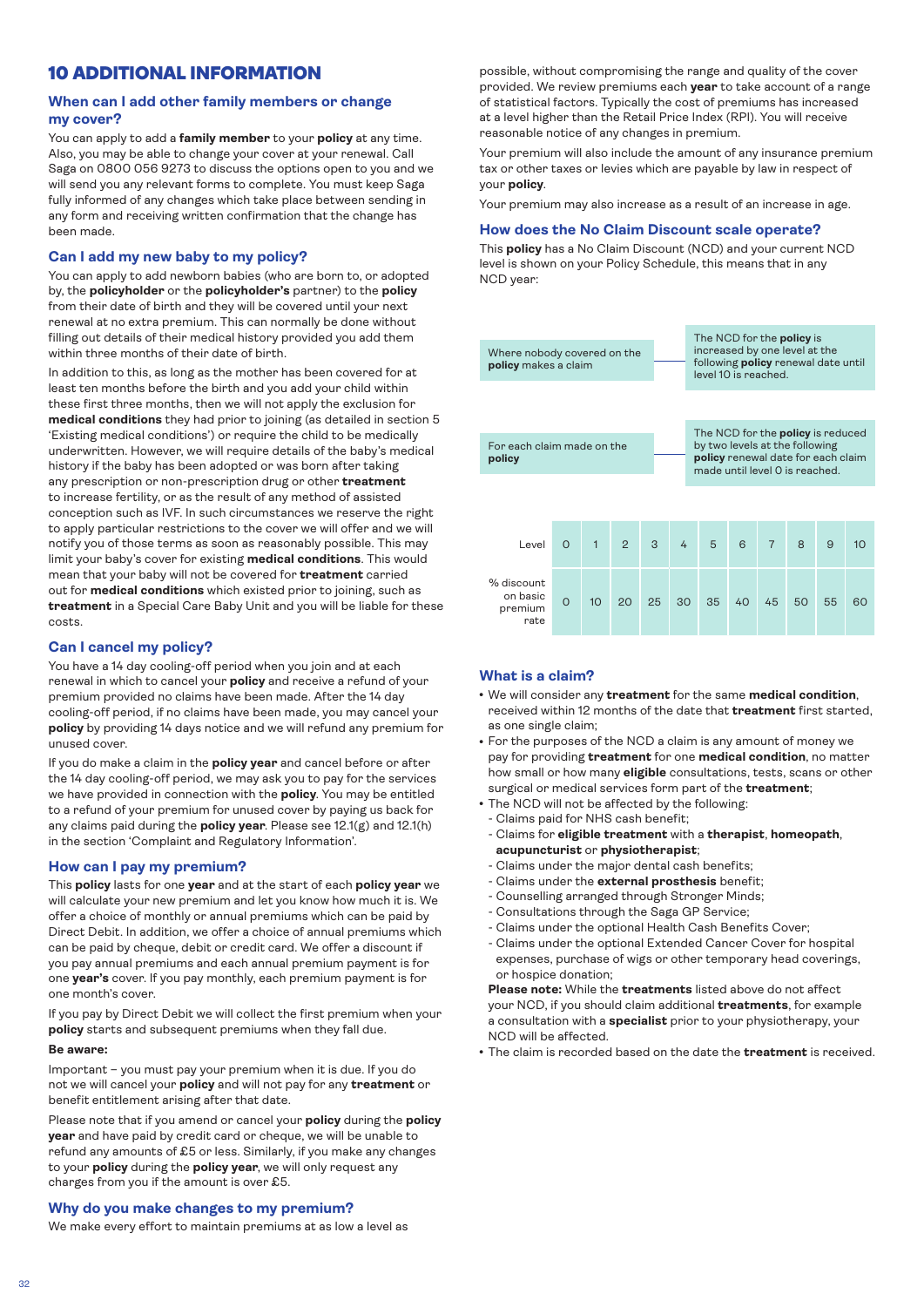### <span id="page-32-0"></span>**When do you calculate the NCD?**

Your NCD level is calculated up to 3 months prior to your **policy** renewal date. This means that a claim paid in the NCD calculation period may not impact on your NCD until the following **year's** renewal.

The following diagram shows how the NCD calculation period works for a customer whose **policy** renews in June. Please refer to your Policy Schedule for confirmation of when your **policy** renews.

#### Illustrative example



### **Should I pay for treatment myself to maintain my NCD level?**

If you pay for your **treatment** yourself or have it on the NHS, this will not affect your discount level. So if your **treatment** only costs a small amount, when you come to renew your **policy**, you can choose to pay us back for any claims paid during the previous year. If you do this within 30 days of the **policy** renewal date we will recalculate your premium so you continue to benefit from the NCD.

### **Can I protect my NCD?**

We may offer this option on the **policy** for an additional premium, if no claims have been made in the last two years. If so, this will be shown on your Policy Schedule at renewal and you must accept this offer within 30 days of the renewal date.

If you accept this offer, it currently operates in this way for NCD protection:

- 1) If we have not paid a claim during the previous NCD year, we will work out your renewal premium using the discount for the next level up from your current discount. The maximum discount is 60%. You will retain your No Claim Discount protection.
- 2) If we have paid one claim during the previous NCD year, you retain your current No Claim Discount level. We will work out your renewal premium using this same level (please note, as your premium is based on a number of factors, your premium will still increase). Your No Claim Discount protection will be removed.
- 3) For each additional claim paid during the previous NCD year, you will move two levels back from your current level. You will never pay more than the basic premium rate, no matter how many claims we pay.

### **How can an excess help to reduce my premium?**

Choosing an excess on your **policy** may help to reduce your premiums. If you would like to find out how to add an excess or change your existing excess level please call the Saga Customer Care Team on 0800 056 9273.

#### **I have an excess on my policy – how does this work?**

If you have an excess on your **policy**, this is how it is applied:

- The excess (that is, the amount of money you have to pay towards the cost of **eligible treatment**) applies to every person covered by the **policy** in each **policy year**.
- We will not pay any claim or part of a claim which is subject to an excess. In this case we will only pay the balance of the claim after we have deducted the excess amount.
- **.** The excess is deducted from any **eligible treatment** costs you incur.
- The excess is a single deduction that is made regardless of the number of individual **medical conditions** claimed for in that **policy year**. Should **treatment** continue beyond your **policy's** renewal

date then we will apply the excess once against the costs incurred before this date, and again against the costs incurred on or after the renewal date. We will do this irrespective of whether the costs relate to **treatment** for the same **medical condition**.

- If the first claim relates to a benefit with a monetary limit, then we will reduce the monetary limit by the total cost incurred before we apply the excess. Example 1 demonstrates this. If you have a high excess then you may find that, within a reasonable period, you will reach or exceed the limit of those benefits that have monetary limits.
- $\bullet$  We will not apply the excess against medical costs for **treatment** that your **policy** does not cover.

# Here is an example of how the excess operates (with a £100 excess)

These policies have a benefit limit of £2,000 (for each person each **year**) for **eligible therapist**, **homeopath** and **acupuncturist** charges.

|              | <b>Example</b>                                                                                                                              |
|--------------|---------------------------------------------------------------------------------------------------------------------------------------------|
| One          | You require £400 of <b>eligible therapist</b> , <b>homeopath</b> or<br>acupuncturist treatment - your first claim for that policy<br>year.  |
| Two          | The £100 excess charge is applied.                                                                                                          |
| <b>Three</b> | We pay £300 towards the £400 cost of <b>eligible therapist</b> ,<br>homeopath or acupuncturist treatment, while you pay the<br>£100 excess. |
| Four         | This £400 claim reduces your £2,000 benefit limit for<br>therapist, homeopath or acupuncturist treatment to<br>£1.600.                      |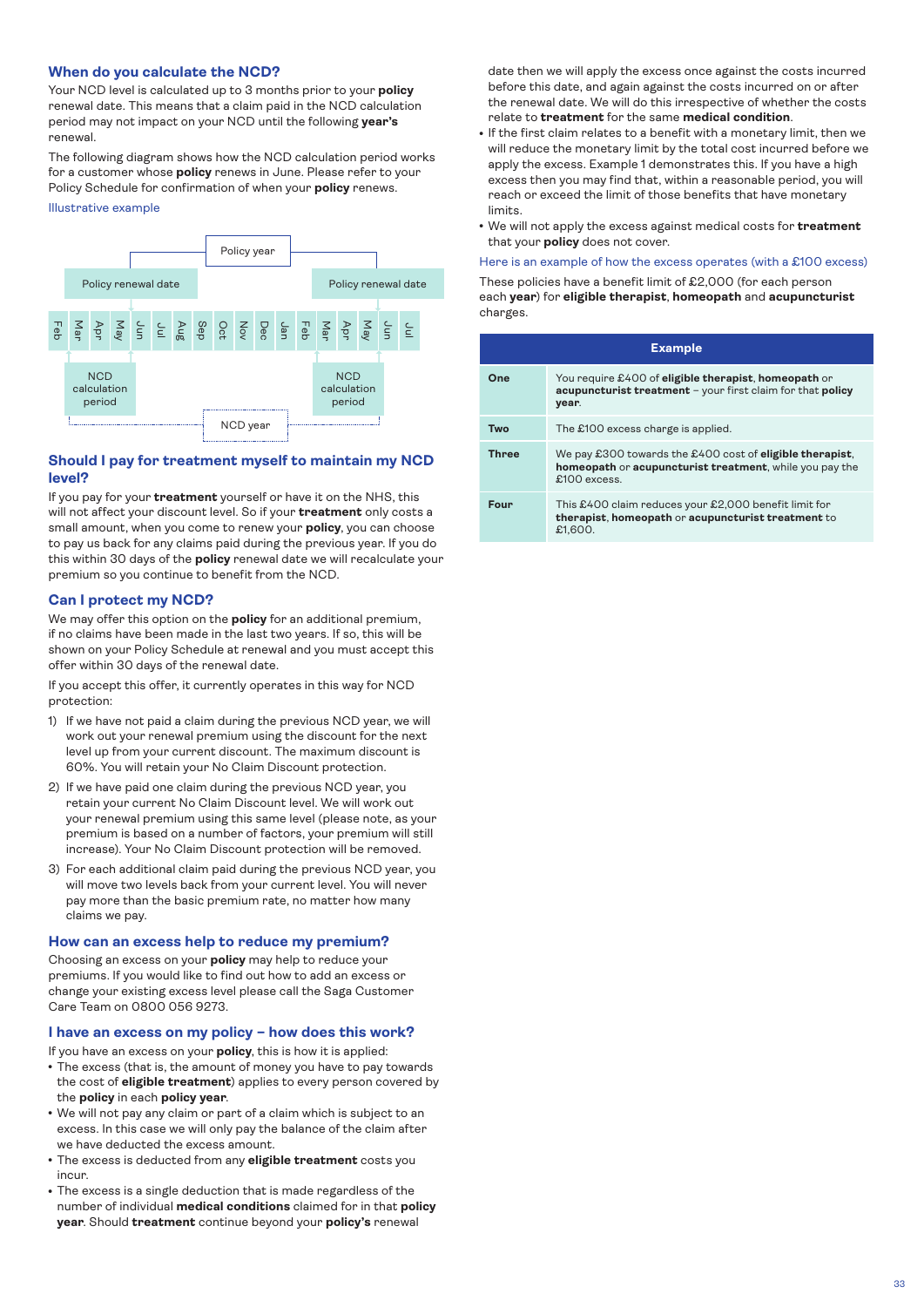# <span id="page-33-0"></span>11 ADVICE AND SUPPORT LINES

# **Saga GP Service**

Some GP surgeries are unable to provide appointments immediately or at a time which fits in with busy lives. Maybe it's difficult to get to the surgery during their opening hours or perhaps appointments are not readily available for several days, causing an unwanted delay. If this is the case for you, then you may find that the Saga GP Service can help.

The Saga GP Service is available 24 hours a day, 365 days a year and allows you to speak, in confidence, with a qualified, practising GP at a time convenient for you. You may call as often as you need, knowing that the information you receive is given by GPs who are in touch with the latest advances in medical care.

There are many things that the doctors are able to talk to you about. Some of them are:

- Your symptoms a persistent ache or pain giving you advice and discussing possible treatments
- Explanations of diagnosis or treatment that you may already have been prescribed
- Sensitive or confidential concerns
- Side effects of any medication you are taking
- Possible after-effects of surgery
- Vaccinations you may need when you're travelling abroad and other health precautions relevant to your own medical history.

Your call will be answered by a specially trained operator. The operator will take some details from you and arrange for a GP to call you back at a convenient time. If you'd like to book an appointment online, you can do this via www.saga.co.uk/GPService

Many callers find that they receive the advice, reassurance and, where appropriate, the diagnosis they need from the Saga GP Service without having to go to their own GP. The service is completely confidential. However, in some cases the doctor may think it is advisable, and subject to your agreement, that a record of your consultation is sent to your own NHS GP, in order to keep him/ her informed, also allowing your NHS records to be updated.

The doctors on the Saga GP Service can give advice, but if you have symptoms, which mean that you need a physical examination, or you need a prescription, then you may need to see a GP in person.

### **Saga GP Service – 0800 027 1333**

Saga GP Service is available to you any time – day or night, 365 days a year.

If calling from outside the UK, phone +44 800 027 1333 – international call rates apply.

Please remember to have your policy number to hand before you call. You can also book an appointment online via www.saga.co.uk/GPService

#### **Please note:**

In an emergency situation, you should contact your own NHS GP or the emergency services directly so as not to delay the appropriate treatment.

Access to the Saga GP Service is provided in addition to your policy. This service is provided to you by a third party, HealthHero Solutions Limited, whose registered address is 10 Upper Berkeley Street, London W1H 7PE.

### **Saga Health Information Line**

With the Saga Health Information Line you have access to a qualified and experienced team of healthcare professionals 24 hours a day, 365 days a year.

Whether you are calling because you have late night worries about a child's health, or because you have concerns about an ongoing medical condition that you would like to discuss; or maybe you have some questions following a consultation that you did not think to ask at the time, then it's likely that the Saga Health Information Line will be able to provide you with the help you need.

The team of nurses, pharmacists, counsellors and midwives is on hand to give you the benefit of their expertise. They can answer your questions and give you all the latest information on specific illnesses, treatments and medications as well as details of local and national organisations.

They can also send you free fact sheets and leaflets on a wide range of medical issues, conditions and treatments, and will happily phone you back to discuss any further questions you may have from what you have read.

### **Saga Health Information Line – 0800 17 40 17**

Saga Health Information Line is available to you any time – day or night, 365 days a year.

If calling from outside the UK, phone +44 800 17 40 17 – international call rates apply.

Please remember to have your policy number to hand before you call.

### **Please note:**

The Saga Health Information Line can provide you with valuable information to help put your mind at rest. It does not diagnose or prescribe and is not designed to take the place of your GP.

As the Saga Health Information Line and the Saga GP Service are confidential services, any information you discuss is not shared with our Claims Personal Advisory Team.

If you wish to authorise treatment or enquire about a claim, our Claims Personal Advisory Team will be happy to help you.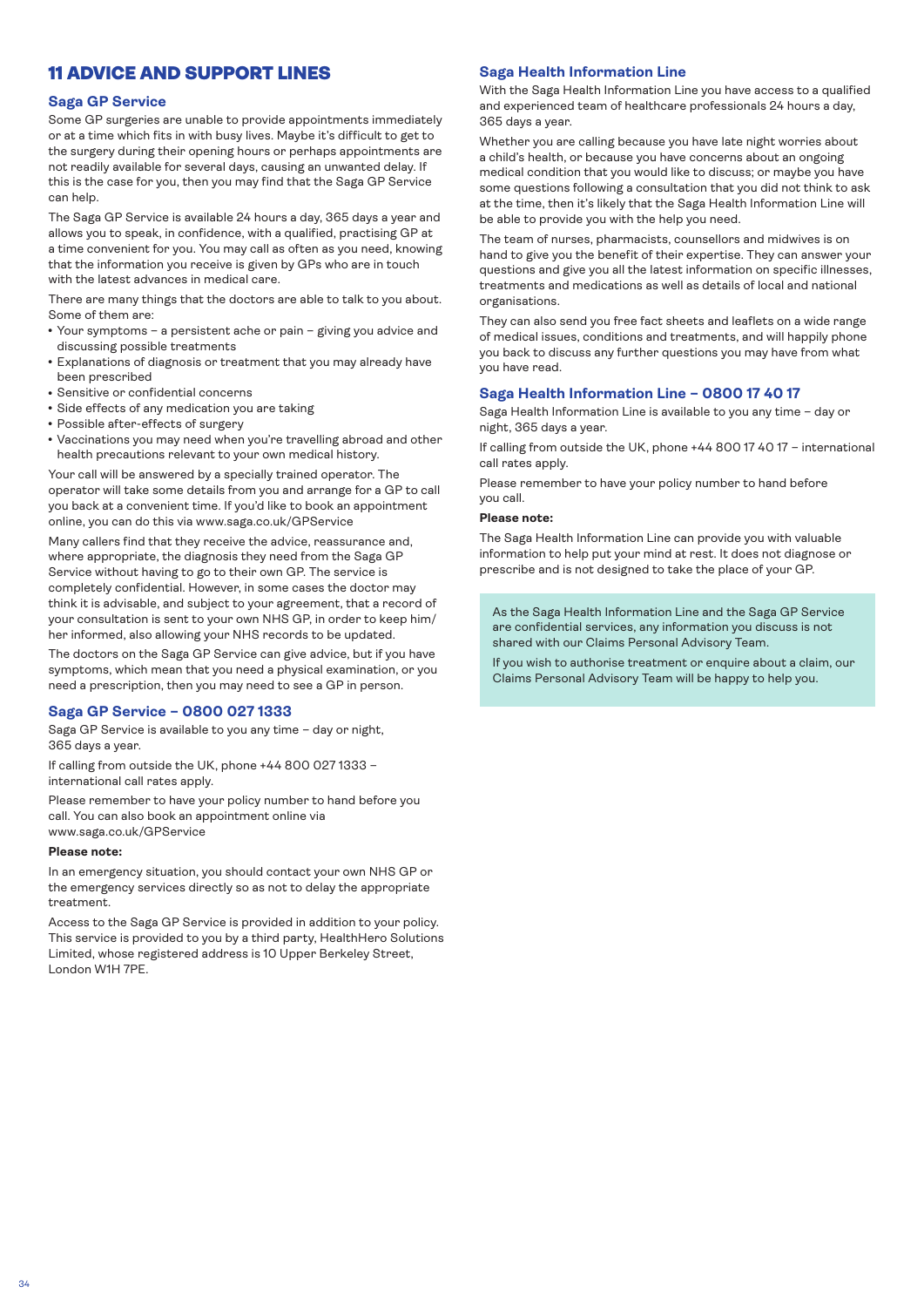# <span id="page-34-0"></span>12 COMPLAINT AND REGULATORY INFORMATION

### **Not happy with our service?**

We hope you're happy with the service you've received so far and that this continues. However, if you do have a complaint about our services, the most important thing for us is to help you resolve this as quickly and easily as possible. We'll do all we can to address your concerns when they are first raised to us, but if we can't do this, we'll contact you within five working days to acknowledge your complaint and explain the next steps. Letting us know you're unhappy with our service gives us the opportunity to put things right for you and improve our service for everybody.

No matter how you decide to communicate your concerns, we'll listen.

To help us resolve your complaint, we'll need the following:

- Your name and **policy** details
- A contact telephone number
- A description of your complaint
- Any relevant information relating to your complaint that we may not have already seen.

#### For queries and complaints not related to a claim

If you have a query or complaint about private health insurance that is not regarding a claim, you can call us on: 0800 056 9273 or write to us at:

The Customer Relations Department Saga Services Limited Middelburg Square Folkestone CT20 1AZ Call: 01303 771160, Fax: 01303 771347 or Email: services.customer-relations@saga.co.uk

### For queries and complaints related to a claim

If you have a complaint about a private health insurance claim, you can call us on: 0800 027 1331 or write to us at:

AXA PPP healthcare Phillips House Crescent Road Tunbridge Wells TN1 2PL

### **Financial Ombudsman Service**

We will generally issue our final response within eight weeks from when you originally contacted us. However, we will respond sooner than this if we are able.

If it looks as though our review of your complaint will take longer than this, we will let you know the reasons for the delay and will keep you updated.

You may be entitled to refer your complaint to the Financial Ombudsman Service. The ombudsman service can liaise with us directly about your complaint and if we cannot fully respond to a complaint within eight weeks or if you are unhappy with our final response, you can ask the Financial Ombudsman Service for an independent review.

### How to contact the Financial Ombudsman Service

Financial Ombudsman Service Exchange Tower Harbour Exchange Square London E14 9SR By telephone: 0800 023 4567 or 0300 123 9123 Email: complaint.info@financial-ombudsman.org.uk Website: [financial-ombudsman.org.uk](http://financial-ombudsman.org.uk)

None of these procedures affect your legal rights.

### **What regulatory protection do I have?**

### The Financial Conduct Authority

Saga Services Limited is regulated and authorised by the Financial Conduct Authority (FCA). AXA PPP healthcare Limited is regulated by the FCA and also regulated and authorised by the Prudential Regulation Authority (PRA). The FCA have set out rules which regulate the sale and administration of general insurance which we must follow when we deal with you.

AXA PPP healthcare's register number is 202947. This information can be checked on the FCA website: [register.fca.org.uk](http://register.fca.org.uk) or by calling 0800 111 6768.

### The Financial Services Compensation Scheme

AXA PPP healthcare is also a participant in the Financial Services Compensation Scheme established under the Financial Services and Markets Act 2000. The scheme is administered by the Financial Services Compensation Scheme Limited (FSCS). The scheme may act if it decides that an insurance company is in such serious financial difficulties that it may not be able to honour its contracts of insurance. The scheme may assist by providing financial assistance to the insurer concerned, by transferring policies to another insurer, or by paying compensation to eligible **policyholders**. Further information about the operation of the scheme is available on the FSCS website: [fscs.org.uk](http://fscs.org.uk)

### **What we do with your personal data**

Here is a summary of the data privacy policy that you can find on our websites at: [saga.co.uk/privacy-policy.aspx](http://saga.co.uk/privacy-policy.aspx) and [axahealth.co.uk/privacy-policy](http://saga.co.uk/privacy-policy.aspx)

Please make sure that everyone covered by this **policy** reads this summary and the full data privacy policy on our websites. If you would like a copy of either of our full notices call us on the contact numbers contained in this Policy Book and we'll send you one.

We want to reassure you we never sell your personal information to third parties. We will only use your information in ways we are allowed to by law, which includes collecting only as much information as we need. We will get your consent to process information such as your medical information when it's necessary to do so.

Where use of your information by us relies on your consent you can withdraw your consent, but if you do we may not be able to process your claims or manage your **policy** properly.

Much of the personal information Saga and the underwriter of your **policy**, AXA PPP healthcare Limited, hold about you is obtained when you apply for a Saga Health Insurance **policy**, and when a claim is made. This may include medical information we obtain from medical practitioners and other health consultants. We may also obtain information from third party suppliers of information such as credit reference agencies.

Saga will keep your information securely and use it to provide the highest standard of service in the administration of this **policy** and other products that you hold with Saga. Saga will also use it for audit, underwriting and pricing purposes and, in certain circumstances, claims mediation and market research, and to maintain management information for business analysis.

AXA PPP healthcare will handle your information on a confidential basis and use it to process claims, for underwriting and pricing purposes, to maintain management information for business analysis, for research and to find out more about you. They will disclose your information, including your health information, to Saga only to the extent necessary for the purposes of audit, managing your **policy** and claims. Saga may also use the health information shared with them for other purposes but they will only do so in line with data protection legislation.

In the event of a claim, AXA PPP healthcare may have to give some information about you and/or any named **family member** to those involved in your/their **treatment** or care, but this will be done confidentially. With your/their consent AXA PPP healthcare may also disclose information to a representative you/your named **family member** have chosen.

The fact that a **family member** has claimed (but not the full details of the claim) may be disclosed to the **policyholder** in order for Saga to properly manage the **policy**. For example to provide the correct No Claim Discount. If an endorsement is added to the **policy** at any stage which excludes **treatment** of a specific condition, then this information will be available to the **policyholder** regardless of which insured **family member** the exclusion relates to.

You should be aware that Saga and AXA PPP healthcare do not supply any information about you to anyone unless we believe it is lawful to do so, or when we are requested to do so by you and have your consent in advance. We may, at our discretion, appoint third parties to service the **policy** and claims, including other companies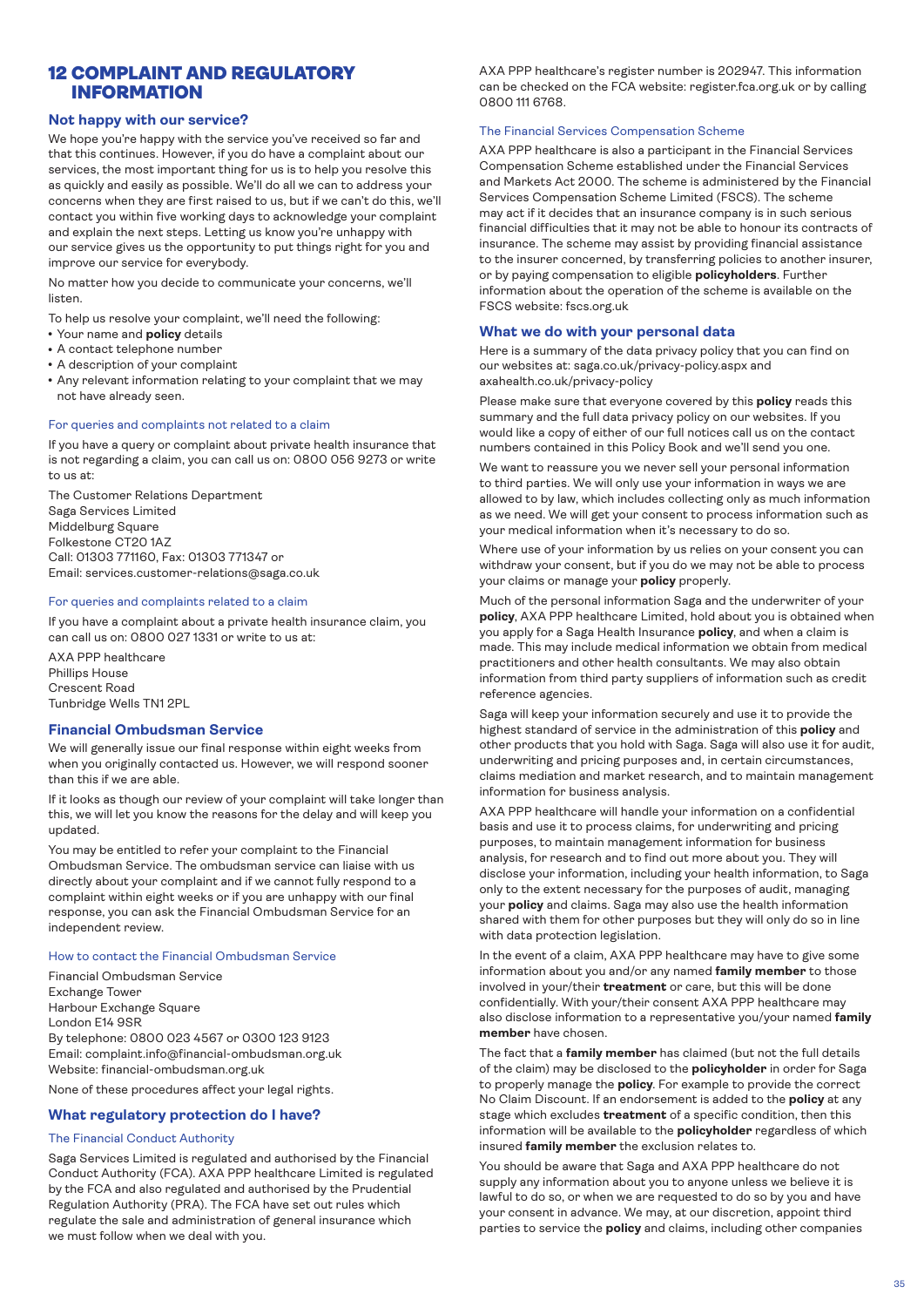<span id="page-35-0"></span>based outside the European Economic Area, and which may be in a country that does not offer the same level of data protection as within the European Economic Area. We will always use every reasonable effort to ensure sufficient protections are in place to safeguard your personal information.

### Marketing policy

Saga may share your personal information, and your medical data, with other Saga Group (Saga plc and its subsidiaries) companies. Saga uses the data they collect from you, including sensitive personal data, to contact you and personalise their communication. Saga and AXA PPP healthcare also use it for administrative purposes to provide the service you requested and for preparing quotations. If Saga has obtained your permission to do so, they will also contact you by post, telephone, email or other means to tell you about offers, products and services that may be of interest to you. At any time you can opt out of receiving such information, revise the products you would like to hear about or change the method they use to communicate with you. You can update these preferences by calling 0800 056 9271. For further information about how the Saga Group uses your personal information, please visit www.saga.co.uk/privacypolicy.aspx or contact the Saga Group Data Protection Officer by email: data.protection@saga.co.uk or post: The Saga Building, Enbrook Park, Sandgate, Folkestone, Kent CT20 3SE.

### Obtaining a copy of the information we hold about you

You may request a copy of the information Saga and AXA PPP healthcare hold about you and have any inaccurate data corrected. If you wish to access your personal information, please write to the Data Protection Officer at Saga Group and/or AXA PPP healthcare. When information has been supplied by a medical practitioner, you should be aware that their consent is needed before this can be supplied to you.

In some cases you also have the right to ask us to stop processing your information, and you can ask us to correct any information that is wrong.

If you want to contact Saga or AXA PPP healthcare to exercise any of your rights just call 0800 056 9271 (for Saga) or 0800 027 1331 (for AXA PPP healthcare). Alternatively you can write to Saga at: The Saga Building, Enbrook Park, Sandgate, Folkestone, Kent CT20 3SE or AXA PPP healthcare at: Data Protection Officer, AXA PPP healthcare Ltd, Jubilee House, Vale Road, Tunbridge Wells, Kent TN1 1BJ.

### Crime prevention and detection and legal requirements

Saga and AXA PPP healthcare are required by law, in certain circumstances, to disclose information to law enforcement agencies about suspicions of fraudulent claims and other crime. Saga and AXA PPP healthcare will disclose information to third parties including other insurers for the purposes of prevention or investigation of crime including reasonable suspicion about fraud or otherwise improper claims. This may involve adding non-medical information to a database that will be accessible by other insurers and law enforcement agencies. Additionally, AXA PPP healthcare will investigate possible medical malpractice and is obliged to notify the General Medical Council or other relevant regulatory body about any issue where they have reason to believe a medical practitioner's fitness to practise may be impaired.

### Keeping information

Saga and AXA PPP healthcare will hold your personal information in accordance with the principles of the General Data Protection Regulation (and associated legislation) and in line with our Data Retention Policies. We are entitled and permitted by law and regulation to retain certain types of data for a reasonable period of time. We will then dispose of your information in a responsible way.

### Future underwriter changes

Your Saga Health Insurance **policy** is currently provided and underwritten by AXA PPP healthcare Limited as part of an agreement between Saga Services Limited and them. If you have selected any additional cover options, these may be provided by different insurers. At some time in the future Saga Services Limited may enter into an agreement with a new provider for all or part of

your **policy**, in which case this new provider will offer you health insurance to replace your current **policy**. If this is the case, Saga Services Limited will write to you to confirm the details of the new provider and give you details of any changes to the Terms and Conditions of your **policy**. At this stage you will be given the option to refuse transferral to the new provider. For further information, please see Saga's Privacy Policy at saga.co.uk/privacy-policy

# **Legal rights and responsibilities**

- 12.1 Your rights and responsibilities
- (a) Your **policy** is an annual insurance contract and lasts for one **year**. We will pay for covered costs under the terms of this **policy** when **treatment** takes place in a period for which premium has been paid. We will not pay any costs for **treatment** or services received after the end of your period of cover under the **policy**. We will not pay for **treatment** that happens outside your period of cover even if we had pre-authorised it during your period of cover under the **policy**.

 The provision of the **treatment** itself, including the date(s) of the **treatment**, will be the subject of a separate agreement between you and your **treatment** provider. Prior to the end of any **policy year** Saga will write to the **policyholder** to advise on what terms the **policy** will continue, provided the **policy** you are on is still available. If Saga does not hear from the **policyholder** in response they will renew your **policy** on the new terms. Where you have opted to pay premiums by Direct Debit, Saga may continue to collect premiums by such method for the new **policy year**. Please note that if Saga does not receive your premium, you will not be covered. If the **policy** you were on is no longer available we will do our best to offer you cover on an alternative **policy**.

- (b) You must make sure that whenever you are required to give us any information all the information you give us and Saga is sufficiently true, accurate and complete so as to present to us fairly the risk we are taking on. If we discover later it is not then we can cancel the **policy** or apply different terms of cover in line with the terms we would have applied had the information been presented to us fairly in the first place.
- (c) You and we are free to choose the law that applies to this **policy**. In the absence of an agreement to the contrary, the law of England and Wales will apply. The terms and conditions and all other information concerning this insurance are supplied in the English language and we undertake to communicate in this language for the duration of the **policy**.
- (d) You must write and tell Saga if you change your address.
- (e) Only the **policyholder** and we have legal rights under this **policy** and it is not intended that any clause or term of this **policy** should be enforceable, by virtue of the Contract (Rights of Third Parties) Act 1999, by any other person including any **family member**.
- (f) You must pay your premium when it is due.
- (g) The **policyholder** may cancel this **policy** by contacting Saga during the 14 day cooling-off period. The 14 day cooling-off period begins on either the start date or renewal date of the **policy** or the day that the **policyholder** receives the full **policy** terms and conditions, whichever is the later. The 14 day cooling-off period also applies from each renewal date. If the **policy** is cancelled during the 14 day cooling-off period we will return any premium paid for the **policy** providing no claims have been made on the **policy** in relation to the period of cover before cancellation (being no more than 14 days' cover). If the **policyholder** does not cancel the **policy** during the 14 day cooling-off period the **policy** will continue on the terms described in your **Policy Book** for the remainder of the **policy year**.
- (h) After the 14 day cooling-off period the **policyholder** may cancel this **policy**, providing no claims have been made in the **policy year**, by providing 14 days' notice to Saga and we will return any premium paid in relation to any unused period of cover. If you incur **eligible** claims in the **policy year**, and cancel before or after the 14 day cooling-off period, we reserve the right to require the **policyholder** to pay for the services we have actually provided in connection with the **policy** to the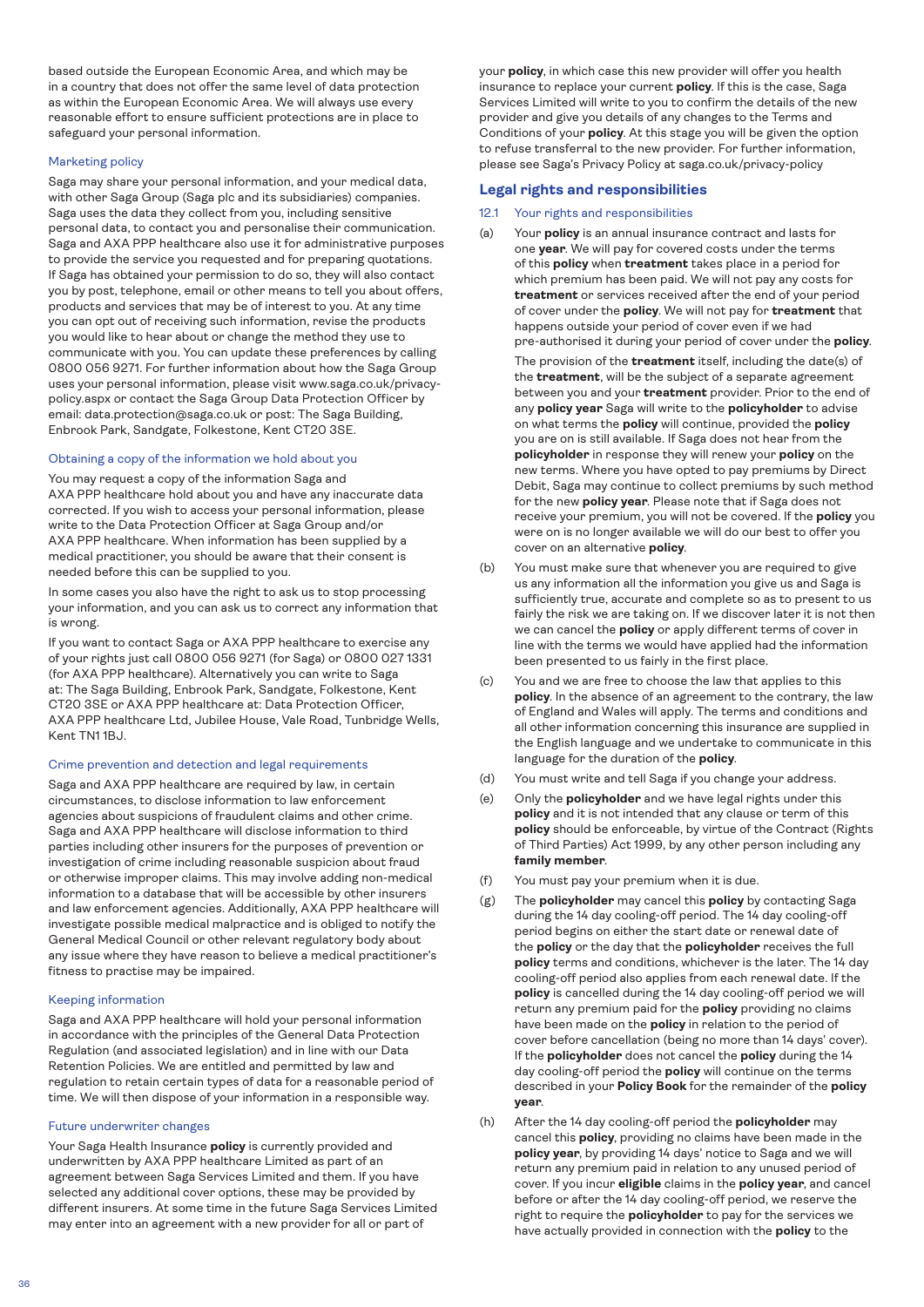extent permitted by law and any return of premium is subject to this. You may be entitled to a return of premium for any unused period of cover by paying us back for any claims paid during the **policy year** .

 If for any reason you decide to cancel your **policy**, let Saga know by calling or writing to Saga's Customer Care Team, Saga Services Limited, Middelburg Square, Folkestone, Kent CT20 1AZ. They will then write to you and confirm when your **policy** has been cancelled.

### 12.2 Saga and AXA PPP healthcare's rights and responsibilities

- (a) Saga will tell the **policyholder** in writing the date the **policy** starts and any special terms which apply to it.
- (b) We can refuse to add a **family member** to the **policy** and we will tell the **policyholder** if we do.
- (c) We will pay for **eligible** costs incurred during a period for which the premium has been paid.
- (d) We, or any person or company that we nominate, have subrogated rights of recovery of the **policyholder** or any **family members** in the event of a claim. This means that we will assume the rights of **policyholders** or any **family members** to recover any amount to which they are entitled, for example from someone who caused your injury or illness, another insurer or a state healthcare system, and which we have already covered under this **policy**. The **policyholder** must provide any reasonable assistance we may need to enable us to exercise these subrogated rights and must not do anything to prejudice such rights at any time. We reserve the right to deduct from any claims payment otherwise due to you or an amount equivalent to the amount you could recover from a third party or state healthcare system. We may use external legal, or other, advisors to help us do this.
- (e) If you break any of the terms of the **policy** which we reasonably consider to be fundamental, we may (subject to 12.2(f)) do one or more of the following:
	- refuse to make any benefit payment or if we have already paid benefits we can recover from you any loss to us caused by the break;
	- refuse to renew your **policy**;
	- $\cdot$  impose different terms to any cover we are prepared to provide;
	- **end your policy** and all cover under it immediately.
- (f) If you (or anyone acting on your behalf) make a claim under your **policy** knowing it to be false or fraudulent, we can refuse to make benefit payments for that claim and may declare the **policy** void, as if it never existed. If we have already paid benefit we can recover those sums from you. Where we have paid a claim later found to be fraudulent, (whether in whole, or in part), we will be able to recover those sums from you.
- (g) We will not do business with any individual or organisation that appears on an economic sanctions list or is subject to similar restrictions from any other law or regulation. This includes sanction lists, laws and regulations of the European Union, **United Kingdom**, United States of America or under a United Nations resolution. We will immediately end cover and stop paying claims on your **policy** if you or a **family member** are directly or indirectly subject to economic sanctions, including sanctions against your country of residence. We will do this even if you have permission from a relevant authority to continue cover or premium payments under a **policy**. In this case, we can cancel your **policy** or remove a **family member** immediately without notice, but will then tell you if we do this. If you know that you or a **family member** are on a sanctions list or subject to similar restrictions you must let us know within seven days of finding this out.
- (h) We can change all or any part of the **policy** from any renewal date. We will give you reasonable notice of changes to your **policy** terms.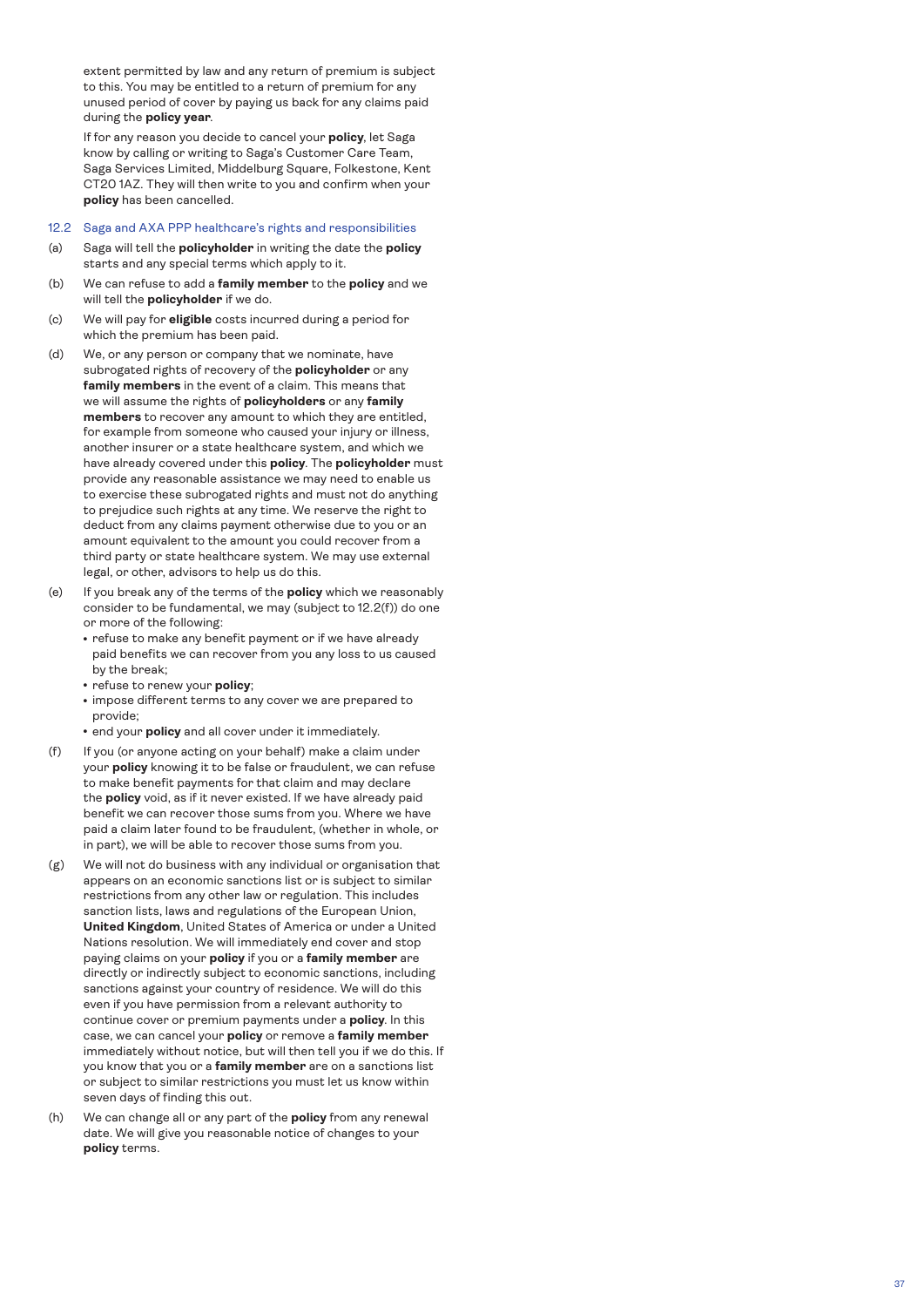# <span id="page-37-0"></span>13 GLOSSARY

Throughout this Policy Book certain words and phrases appear in **bold**. Where these words appear they have a special medical or legal meaning. These meanings are set out below.

Some sections of this Policy Book have defined terms specific to that section, in which case the definition is provided in the relevant section rather than in the main glossary.

**Please note:** Some of these words and phrases may not be applicable to your chosen plan.

To aid customer understanding certain words and phrases in this glossary have been approved by the Association of British Insurers and the Plain English Campaign. These particular terms will be commonly used by most medical insurers and are highlighted below by a  $\Diamond$  symbol.

**Active treatment of cancer** – **treatment** intended to affect the growth of the **cancer** by shrinking the **cancer**, stabilising it or slowing the spread of disease, and not given solely to relieve symptoms.

**Acupuncturist** – a medical practitioner who specialises in acupuncture and is registered under the relevant Act, or a practitioner of acupuncture who is a member of the British Acupuncture Council (BAcC), and who, in all cases, meets our criteria for acupuncturist recognition for benefit purposes in their field of practice, and who we have told in writing that we currently recognise as an acupuncturist for benefit purposes in that field for the provision of **out-patient treatment** only. A full explanation of the criteria we use to decide these matters is available on request.

If you have opted for Fixed Fast Track, we must help you choose who provides your **treatment**.

**Acute condition**  $\Diamond$  - a disease, illness or injury that is likely to respond quickly to **treatment** which aims to return you to the state of health you were in immediately before suffering the disease, illness or injury, or which leads to your full recovery.

**Benefits table** – the table applicable to this **policy** showing the maximum benefits we will pay you.

**Cancer**  $\Diamond$  – a malignant tumour, tissues or cells, characterised by the uncontrolled growth and spread of malignant cells and invasion of tissue.

**Care assistant** – a person attached to a registered nursing agency as a carer or nurse auxiliary.

**Chronic condition**  $\Diamond$  – a disease, illness, or injury that has one or more of the following characteristics:

- it needs ongoing or long-term monitoring through consultations, examinations, check-ups, and/or tests
- it needs ongoing or long-term control or relief of symptoms
- it requires your rehabilitation or for you to be specially trained to cope with it
- it continues indefinitely
- it has no known cure

• it comes back or is likely to come back.

#### **Conventional treatment** – **treatment** that:

- is established as best medical practice and is practised widely within the **UK**; and
- $\bullet$  is clinically appropriate in terms of necessity, type, frequency, extent, duration and the facility or location where the **treatment** is provided;

and has either:

- been approved by NICE (The National Institute for Health and Care Excellence) as a **treatment** which may be used in routine practice; or
- **been proven to be effective and safe for the treatment of your medical condition** through high-quality clinical trial evidence (full criteria available on request).

**Day-patient** – a patient who is admitted to **hospital** or **day-patient unit** because they need a period of medically supervised recovery but does not occupy a bed overnight.

**Day-patient unit** – a centre in which **day-patient treatment** is carried out. The units we recognise for benefit purposes are listed in the **Saga Countrywide Hospital List**.

If you have opted for Fixed Fast Track, the **Saga Countrywide Hospital List** does not apply and we must help you choose where your **treatment** takes place.

**Dental practitioner** – a registered licensed dental practitioner in general practice.

**Diagnostic tests**  $\Diamond$  – investigations, such as x-rays or blood tests, to find or to help to find the cause of your symptoms.

The diagnostic tests we pay for when they are performed by your **specialist** are listed in Chapter 21 of the Schedule of Procedures and Fees.

**Eligible** – those **treatments** and charges which are covered by your **policy**. In order to determine whether a **treatment** or charge is covered all sections of your **policy** should be read together, and are subject to all the terms, benefits and exclusions set out in this **policy**.

**External prosthesis** – an artificial, removable replacement for a part of the body.

**Facility** – a private **hospital** or a centre with which we have an agreement to provide a specific range of medical services and which is listed in the **Saga Countrywide Hospital List**.

In some circumstances, **treatment** may be carried out at an establishment which provides **treatment** under an arrangement with a facility listed in the **Saga Countrywide Hospital List**.

If you have opted for Fixed Fast Track, the **Saga Countrywide Hospital List** does not apply and we must help you choose where your **treatment** takes place.

**Family member** – (1) the **policyholder's** current spouse or civil partner or any person (whether or not of the same sex) living permanently in a similar relationship with the **policyholder**.

(2) any of their or the **policyholder's** children. Children cannot stay on your **policy** after the renewal date following their 21st birthday (or 25th birthday if in full-time education).

**Fee-approved specialist** – a **specialist** who we have identified as someone whose fees for **eligible treatment** we routinely pay in full.

**Fee-limited specialist** – a **specialist** who we have identified as someone to whom we will only pay up to the amount shown within the Schedule of Procedures and Fees towards their **eligible treatment** charges. If you would like a copy of the Schedule of Procedures and Fees, please contact our Claims Personal Advisory Team.

**GP** – a general practitioner on the General Medical Council (GMC) GP register.

We will only accept referrals from your NHS GP practice or a Saga GP Service GP.

**Homeopath** – a medical practitioner who specialises in homeopathy and is registered under the relevant Act, or a practitioner of homeopathy who holds full membership of the Faculty of Homeopathy, and who, in all cases, meets our criteria for homeopath recognition for benefit purposes in their field of practice, and who we have told in writing that we currently recognise as a homeopath for benefit purposes in that field for the provision of **out-patient treatment** only. A full explanation of the criteria we use to decide these matters is available on request.

If you have opted for Fixed Fast Track, we must help you choose who provides your **treatment**.

**Hospital** – a hospital listed in the current **Saga Countrywide Hospital List.**

If you have opted for Fixed Fast Track, the **Saga Countrywide Hospital List** does not apply and we must help you choose where your **treatment** takes place.

**In-patient**  $\Diamond$  – a patient who is admitted to **hospital** and who occupies a bed overnight or longer, for medical reasons.

**Medical condition** – any disease, illness or injury, including mental health conditions.

**Medical device** – any instrument, apparatus, appliance, software implant, reagent, material or other article intended by the manufacturer to be used, alone or in combination, for human beings.

**Nurse**  $\Diamond$  – a qualified nurse who is on the register of the Nursing and Midwifery Council (NMC) and holds a valid NMC personal identification number.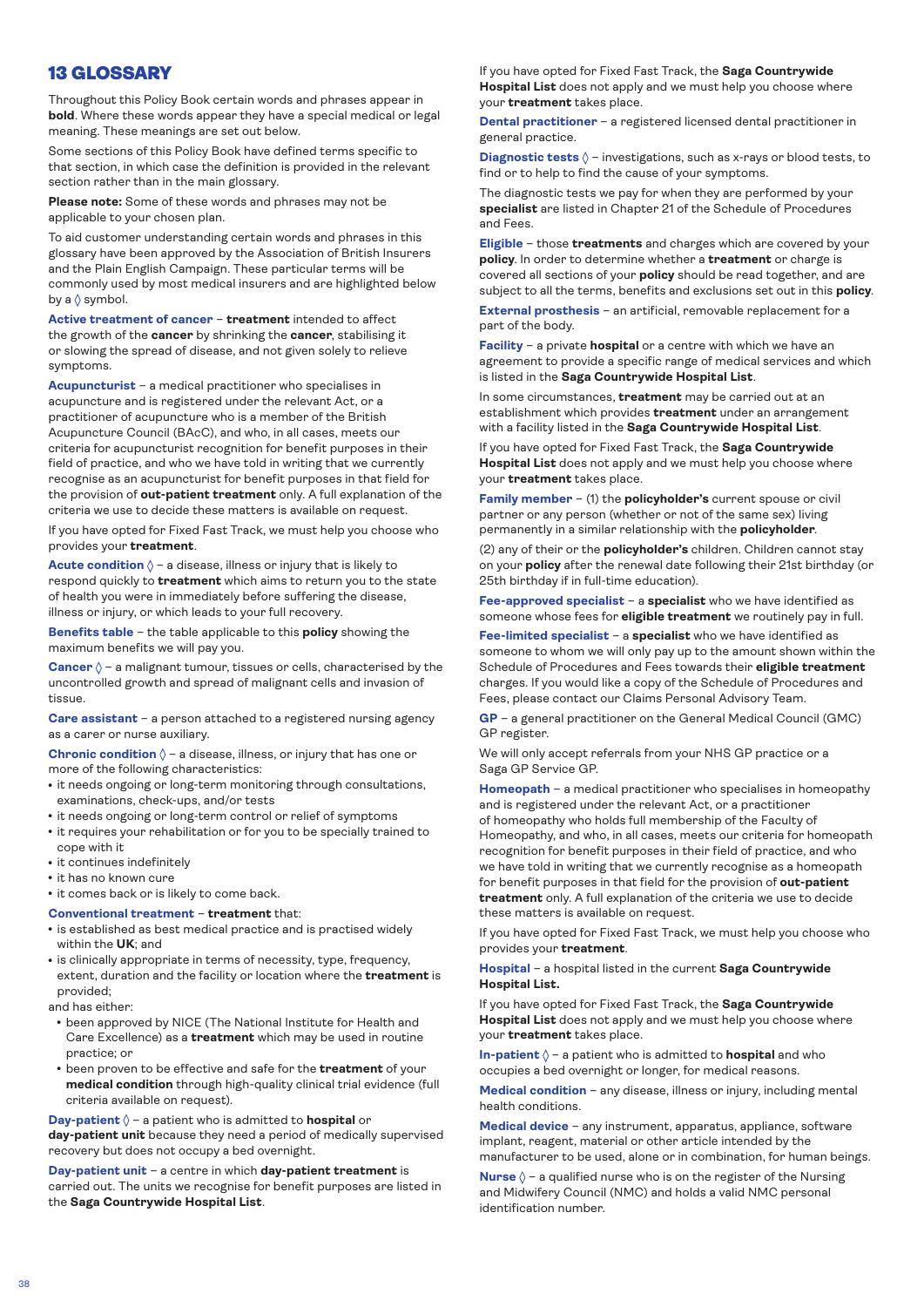**Open referral** – where your **GP** states that **treatment** is necessary and which type of **specialist** you require that **treatment** from, but does not specify the **specialist's** name.

**Out-patient**  $\lozenge$  - a patient who attends a **hospital**, consulting room, or out-patient clinic and is not admitted as a **day-patient** or an **in-patient**.

**Physiotherapist** – a medical practitioner who practises physiotherapy and who meets our recognition criteria for benefit purposes in their field of practice, and who we have told in writing that we currently recognise as a physiotherapist for benefit purposes. When such persons provide such services to you as part of your **in-patient** or **day-patient treatment**, those services will form part of the private **hospital** charges.

If you have opted for Fixed Fast Track, we must help you choose who provides your **treatment**.

**Policy** – the insurance contract between you and us.

Its full terms are set out in the current versions of the following documents as sent to you from time to time:

- any application form relating to this policy
- <sup>l</sup> these terms and the **benefits table** setting out your cover
- your Policy Schedule and our letter of acceptance
- any Statements of Fact we have sent you
- any endorsements Saga has sent you.

**Policyholder** – the first person named on the Policy Schedule who must be 50 or over.

**Practitioner** – a practising member of certain professions allied to medicine who, in all cases, meets our recognition criteria for benefit purposes in their field of practice and who we have told in writing that we currently recognise as a practitioner for benefit purposes.

When such persons provide such services to you as part of your **in-patient** or **day-patient treatment** those services will form part of the private **hospital** charges.

The professions concerned are dieticians, nurses, orthoptists, speech therapists, audiologists, psychologists and psychotherapists. A full explanation of the criteria we use to determine these matters is available on request.

If you have opted for Fixed Fast Track, apart from **nurses**, we must help you choose who provides your **treatment**.

**Saga Countrywide Hospital List** – a document Saga publishes which lists the **hospitals**, **day-patient units** and **scanning centres** in the **United Kingdom** covered by the **policy**. The facilities listed may change from time to time so you should always check with us before arranging **treatment**.

If you have opted for Fixed Fast Track, the **Saga Countrywide Hospital List** does not apply and we must help you choose where your **treatment** takes place.

**Scanning centre** – a centre in which **out-patient** CT (computerised tomography), MRI (magnetic resonance imaging) and PET (positron emission tomography) is performed. The centres we recognise for benefit purposes are listed in the **Saga Countrywide Hospital List**.

If you have opted for Fixed Fast Track, the **Saga Countrywide Hospital List** does not apply and we must help you choose where your **treatment** takes place.

### **Selected provider** – a **hospital**, **day-patient unit**, **scanning centre**, **out-patient facility**, **specialist**, **practitioner**, **therapist**, **physiotherapist**, **acupuncturist** or **homeopath** who we choose to provide your **treatment**.

**Specialist** – a medical practitioner with particular training in an area of medicine (such as consultant surgeons, consultant anaesthetists and consultant physicians) with full registration under the Medical Acts, who meets our criteria for specialist recognition for benefit purposes, and who we have told in writing that we currently recognise as a specialist for benefit purposes in their field of practice.

For **out-patient treatment** only: a medical practitioner with full registration under the Medical Acts, who specialises in psycho-sexual medicine, orthopaedic medicine, manipulative or sports medicine, or a practitioner in surgical dentistry or podiatric surgery who is registered under the relevant Act; and who, in all cases, meets our criteria for limited specialist recognition for benefit purposes in their field of practice, and who we have told in writing

that we currently recognise as a specialist for benefit purposes in that field for the provision of **out-patient treatment** only.

A full explanation of the criteria we use to decide these matters is available on request.

If you have opted for Fixed Fast Track, we must help you choose who provides your **treatment**.

**Surgical procedure** – an operation or other invasive surgical intervention listed in the Schedule of Procedures and Fees.

**Terrorist act** – any clandestine use of violence by an individual terrorist or a terrorist group to coerce or intimidate the civilian population to achieve a political, military, social or religious goal.

**Therapist** – a medical practitioner with full registration under the Medical Acts, who is a practitioner in osteopathy or chiropractic, is registered under the relevant Act and who, in all cases, meets our criteria for therapist recognition for benefit purposes in their field of practice, and who we have told in writing that we currently recognise as a therapist for benefit purposes in that field for the provision of **out-patient treatment** only. A full explanation of the criteria we use to decide these matters is available on request.

If you have opted for Fixed Fast Track, we must help you choose who provides your **treatment**.

**Treatment** – surgical or medical services (including **diagnostic tests**) that are needed to diagnose, relieve or cure a disease, illness or injury.

**United Kingdom (UK)** – Great Britain and Northern Ireland, including the Channel Islands and the Isle of Man.

#### **Unproven treatment** –

• surgery not listed and identified in the Schedule of Procedures and Fees; and

<sup>l</sup> other **treatments** and **diagnostic tests** which are not **conventional treatments**.

**Year** – twelve calendar months from when your **policy** began or was last renewed.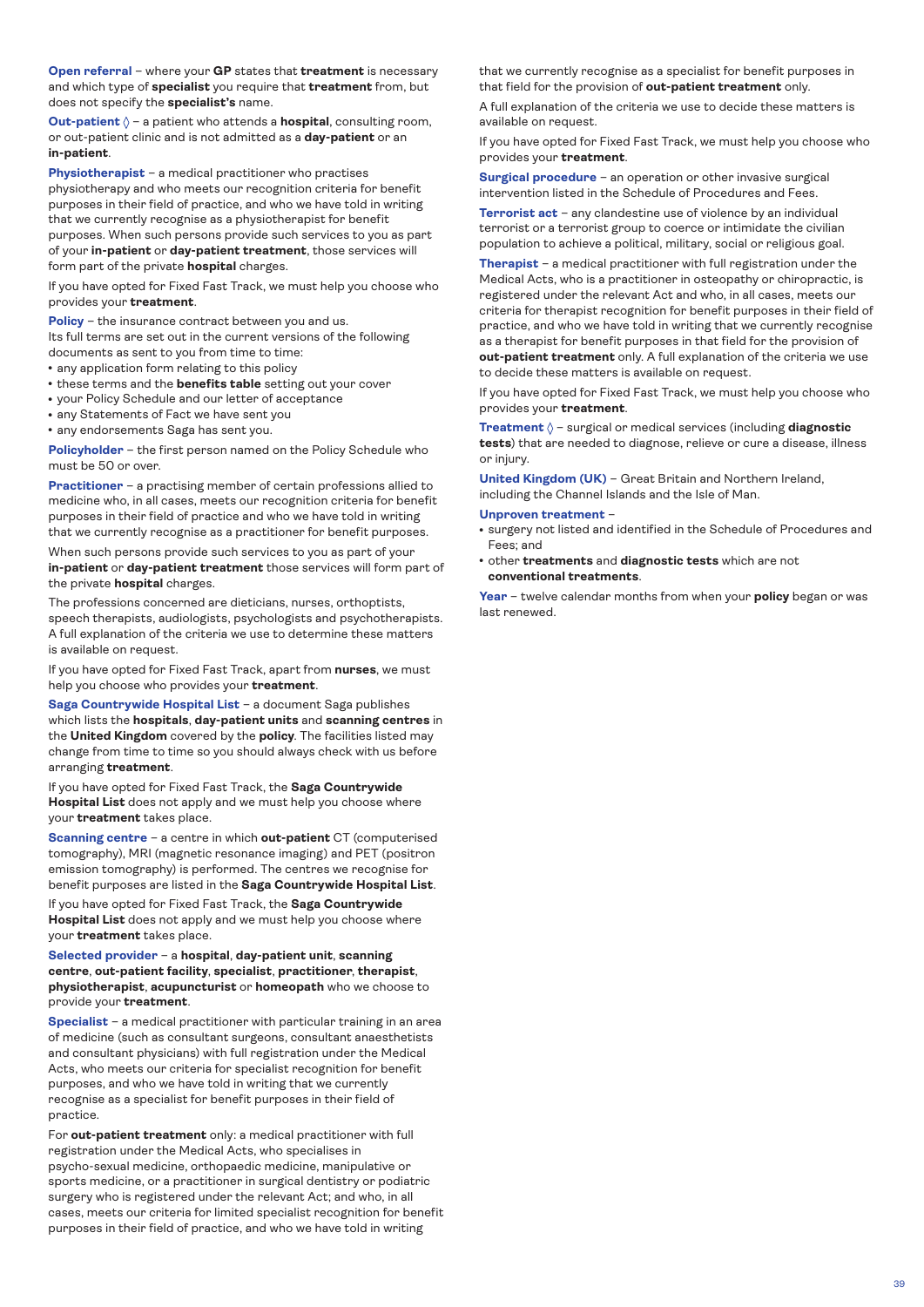# <span id="page-39-0"></span>14 APPENDIX

### **Moratorium underwriting**

This section applies to policyholders who did not provide their medical history on joining and have chosen the Moratorium method of underwriting for their cover. Your Policy Schedule will indicate if this applies to you. Full information on how the Moratorium method of underwriting works is shown in section 5 'Existing medical conditions' of this Policy Book.

# **Frequently asked questions**

### **What is the advantage of Moratorium underwriting?**

With this option, we ask you to give only basic information about yourself and any members of your family you wish to insure. We will not ask you to give details of your medical history, but it relies on you to understand that we will not cover treatment of any medical condition which was in existence at any time during the last three years (or five years if you joined this policy on or before 15 November 2005) immediately before your policy started or any specified conditions to pre-existing diabetes, prostate conditions or hypertension, as shown in section 5.

To help you understand how the Moratorium method of underwriting works in practice we have set out a series of model Questions and Answers to the typical queries often raised:

# **I suffer from high blood pressure for which I have to take tablets every day. How does this affect my cover?**

As you will never be able to go for the period of two consecutive years without medication, cover for this or any specified condition would be permanently excluded. Please note that if you have chosen to include cover for eligible treatment for pre-existing hypertension and related conditions, this does not apply to you. Your Policy Schedule will indicate if this cover is included on your policy.

# **Some time after my cover begins I go to my doctor for a routine visit. A heart condition is diagnosed and it must have started to develop before my policy began. What is the position?**

You would be covered provided that there were no symptoms evident at the time your policy commenced and it was not a specified condition, as shown in the table under section 5 'Existing medical conditions', nor a pre-existing condition.

# **What if I suspect that I am suffering from a condition (for example, I have abdominal pain) but have not seen a doctor about it, nor received any firm diagnosis before my cover starts? Will I be covered if I need to have any investigations or treatment for the condition once my policy has started?**

You would not be covered under a Moratorium for any treatment you would need to have because of the abdominal pain. This is because symptoms were evident when you took out the policy – making this a pre-existing condition.

# **I had an operation on my knee recently. Will I be covered for any further treatment to it after my policy starts?**

During your first two years of continuous cover with us you would not be covered for any further treatment relating to your knee operation, or the condition for which it was performed. After that time, provided you have been trouble free (see definition under section 5 'Existing medical conditions'), for a consecutive two-year period after joining in relation to your knee problem, you would be covered for further eligible treatment.

# **What if I am uncertain whether treatment I received before the start of my policy is related to the condition for which I later wish to claim?**

Before undergoing any private treatment for which you wish to make a claim under your policy, you must submit a fully completed claim form to us to gain preauthorisation for your claim. This way we will be able to establish the full facts about your condition and proposed course of treatment and will confirm our decision to you before you incur the costs of treatment.

### **How do regular check-ups affect the Moratorium?**

It depends on what check-ups are for. For example:

- 1) If you have a medical condition before your policy starts and your doctor or specialist recommends that you continue to have check-ups for that medical condition, then we will not cover the cost of private treatment received for your medical condition for a period of two years from the time your policy started. If the medical condition is one of these shown in the pre-existing condition table in section 5 'Existing medical conditions', you would not be covered for it either. Cover would only be available once you have been discharged from care and have no further treatment, medication, special diets or advice for a continuous period of two years.
- 2) In the same situation described above, if you chose to continue having check-ups for your own peace of mind even though you have been discharged from care, we will cover you for that condition (though not the routine check-ups) after joining. If you are trouble-free for a continuous period of two years after joining from your last appointment to discharge.
- 3) If you have general health check-ups simply in the interest of maintaining good health and not for any particular condition, we ignore them when applying the restrictions of pre-existing conditions.

*Note: We do not pay for check-ups in any of the circumstances described above.*

### **Please note:**

The preceding questions and answers provide broad guidance to the operation of the Moratorium method of underwriting. Each claim is dealt with and treated on its own merits. How the clause is interpreted depends entirely on the facts presented. When we receive a fully completed claim form, we will be pleased to tell you whether cover is available before you have treatment.

### **Will my choice of underwriting method affect my premium?**

Choosing between Moratorium and Full Medical Underwriting will not affect your premium.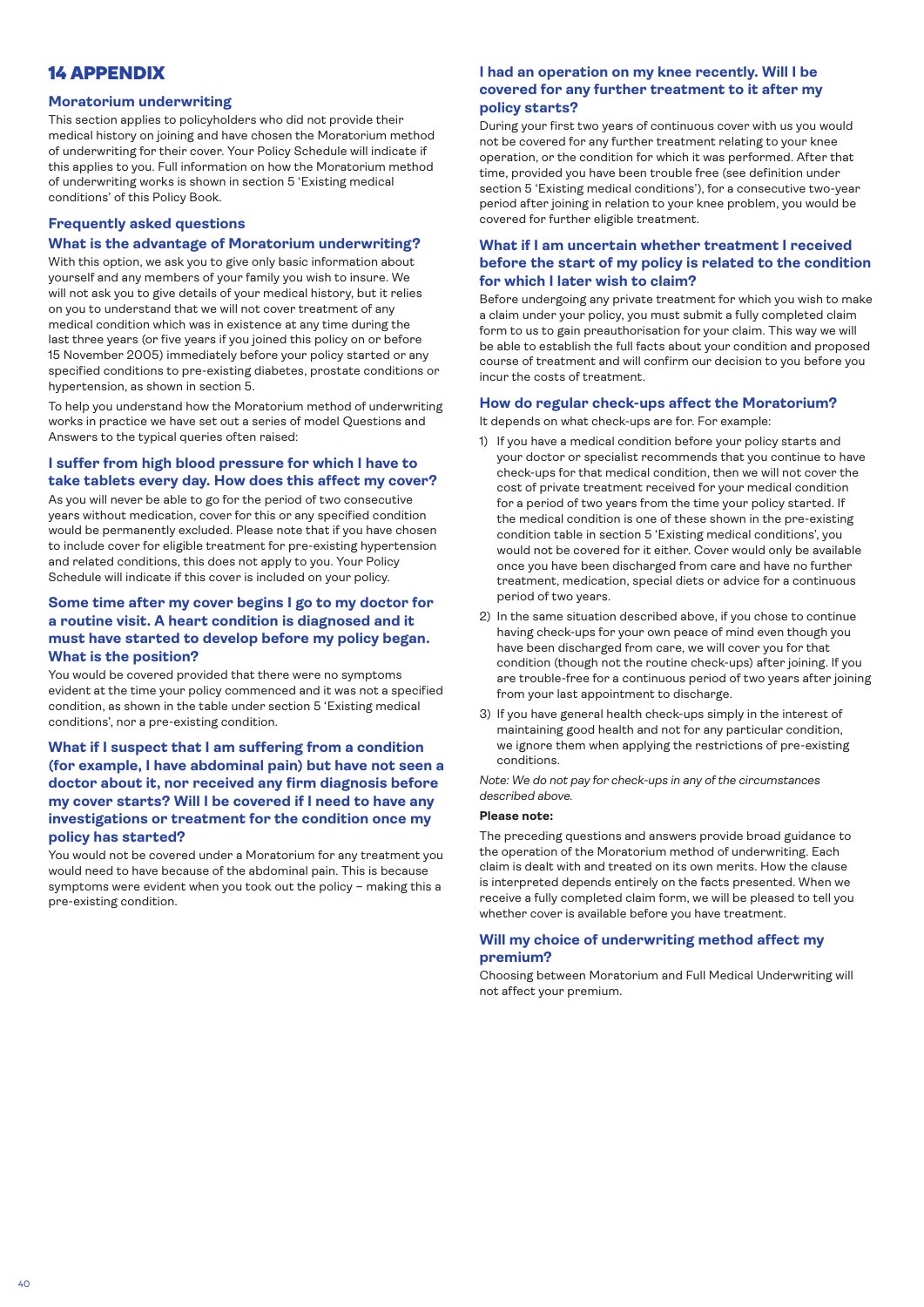# FULL MEDICAL UNDERWRITING

This option is similar to Moratorium in that we provide cover for new medical conditions that arise after the policy begins. However, when it comes to exclusions for pre-existing and specified conditions, we will base these on the answers you provide in response to our full medical history assessment.

Your Policy Schedule will indicate if this applies to you. Full information on how the Full Medical Underwriting method of underwriting works is shown in section 5 'Existing medical conditions' of this Policy Book.

### **Frequently asked questions**

### **What is the advantage of Full Medical Underwriting?**

The benefit of this option is that we will state, in writing, which medical conditions we will exclude. As with the Moratorium option, we may later cover a pre-existing medical condition if you ask us to review the exclusion and we agree to remove it. Important note: If necessary, we may ask your doctor for any further information required to help us determine which medical conditions we should exclude from your policy.

# **Sometime after my cover starts, I go to my doctor for a routine visit. A heart condition is diagnosed that must have started to develop before my policy started. What is the position?**

You would be covered provided that there were no symptoms evident at the time your policy commenced, and it was not a specified condition, as shown in the table under section 5 'Existing medical conditions', or a pre-existing condition.

# **What if I suspect I am suffering from a condition (for example, I have abdominal pain) but have not seen a doctor about it, nor received any firm diagnosis before my cover starts. Will I be covered if I need to have any investigations or treatment for the condition once my policy has started?**

You would not be covered with Full Medical Underwriting for any treatment you would have to have because of the abdominal pain. This is because symptoms were evident when you took out the policy – making it a pre-existing condition.

# **I had an operation on my right knee recently. Will I be covered for any further treatment to it after my policy starts?**

During your first two years of continuous cover with us you would not be covered for any further treatment relating to your knee operation, or the condition for which it was performed. After that time, provided you have been trouble-free (see definition under section 5 'Existing medical conditions') for a consecutive two-year period in relation to your knee problem, if you ask us to review your exclusion, we may be able to offer any cover for the knee condition.

### **How do regular check-ups affect my Full Medical Underwriting?**

It depends what the check-ups are for. For example:

1) If you have a medical condition before your policy starts and your doctor, or specialist, recommends that you continue to have check-ups for that medical condition, then we will not cover the cost of private treatment received for that medical condition for a period of two years from the time your policy started. If the medical condition is one of those shown in the pre-existing condition table in section 5: 'Existing medical conditions', you would not be covered for it either. Cover will only be available once you have been discharged from care and have no further treatment, medication or advice for a continuous period of two years after joining, and if we have agreed to remove the exclusion.

- 2) In the same situation, if you choose to continue having checkups for your own peace of mind even though you have been discharged from care, we will cover you for the condition (but not the routine check-ups) if, after joining, you are trouble-free for a continuous period of two years from your last appointment prior to discharge.
- 3) If you have general check-ups simply to maintain good health, and not for any particular medical condition, we ignore them when applying the restrictions for treatment of pre-existing conditions.

### **Will my choice of underwriting method affect my premium?**

Choosing between Full Medical Underwriting and Moratorium will not affect your premium. However, selecting the Full Medical Underwriting method enables you to declare your medical history up-front making any exclusions clear at the start of your cover.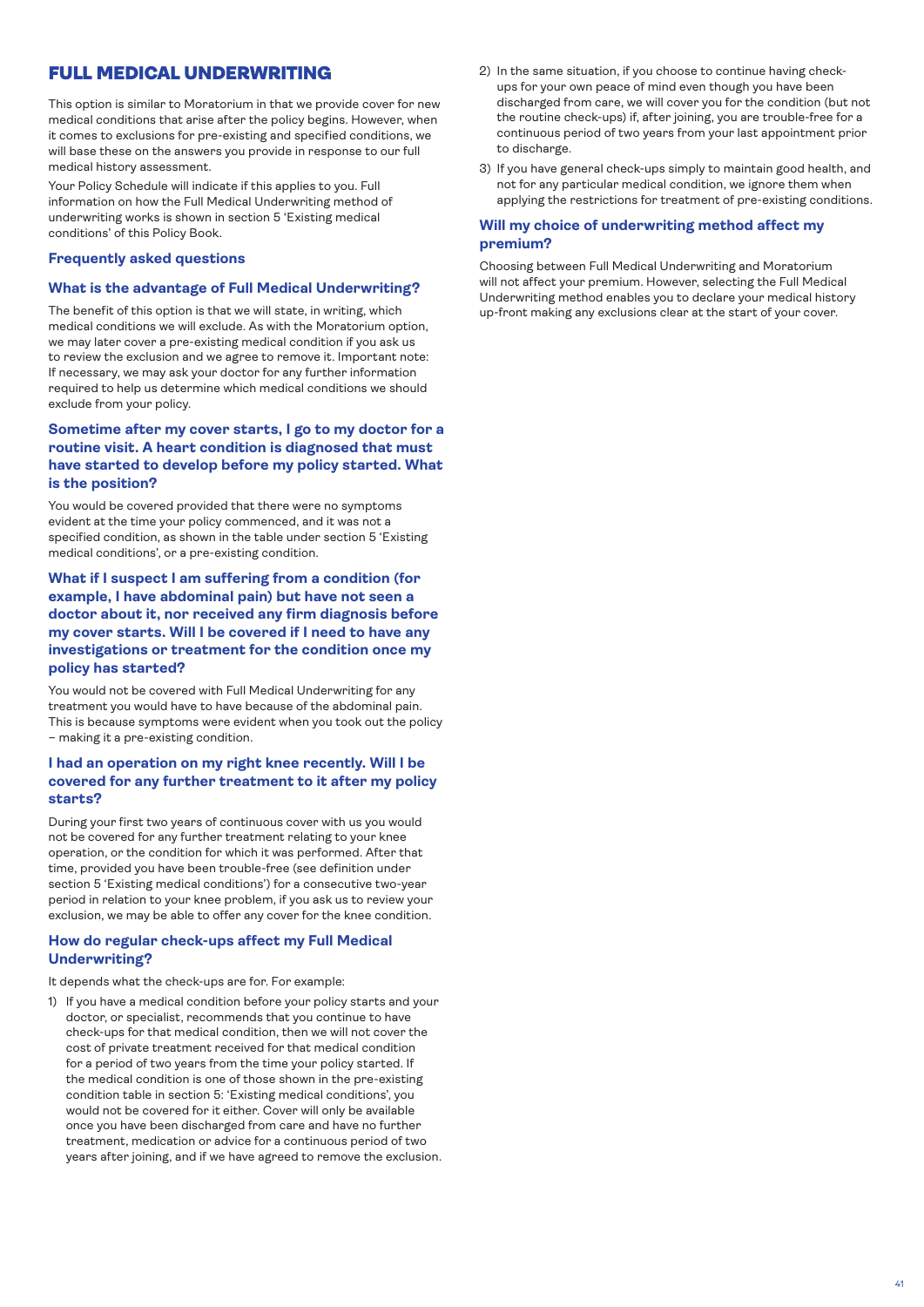# CONTINUED PERSONAL MEDICAL EXCLUSIONS

This option is only available if you already have cover with another insurer, subject to your medical history over the previous 12 months. Your Policy Schedule will indicate if this applies to you. Full information on how this method of underwriting works is shown in the 'Existing medical conditions' section of this Policy Book.

### **Frequently asked questions**

### **What is the advantage of Continued Personal Medical Exclusions?**

Continuation of cover for pre-existing medical conditions.

# **Sometime after my cover starts, I go to my doctor for a routine visit. A heart condition is diagnosed that must have started to develop before my policy started. What is the position?**

You would be covered providing the routine visit was for a general check-up and not in respect of any symptoms or pre-existing conditions, and you have no exclusions carried over from your previous insurer in respect of this.

# **What if I suspect I am suffering from a condition (for example, I have abdominal pain) but have not seen a doctor about it, nor received any firm diagnosis before my cover starts. Will I be covered if I need to have any investigations or treatment for the condition once my policy has started?**

In respect of Continued Personal Medical Exclusions, if you planned to see a medical practitioner about this condition when you enrolled with us, an exclusion may apply. We may need to seek further medical information about this condition before we advise about eligibility.

# **I had an operation on my right knee recently. Will I be covered for any further treatment to it after my policy starts?**

If you had treatment in hospital or consulted a specialist in the last 12 months, or had any treatment, consultations, investigations or diagnostic tests planned or pending at the start of cover, then an exclusion is likely to apply for this condition and it would not be eligible for at least two years on the policy. If not and it does not fall under any of the underwriting carried over from your previous insurer, then it would be eligible.

# **I have continuation cover from my previous insurance company, but you have also added a further term on my policy for treatment I had in the last year. Why is this?**

If you had treatment in hospital or consulted a specialist in the 12 months before joining, or had any treatment, consultations, investigations or diagnostic tests planned or pending at the start of cover, then an exclusion is likely to apply for at least two years on the policy. This is in addition to any underwriting that you carried over from your previous insurer and will be detailed on your membership statement. The exclusion(s) may be reviewed two years after the start of cover.

### **How do regular check-ups affect my cover?**

It depends what the check-ups are for and who they are with.

1) If you have only seen your GP for an annual monitoring review of an ongoing condition, then this will not affect your cover. If however, the GP is still actively investigating or stabilising a change or elevation in levels, or a flare up of new symptoms then this would need to be declared when joining and an exclusion for this condition may apply.

2) If you have seen a specialist in the last year or plan to see a specialist, an exclusion for this condition may apply. Any exclusions applied would be reviewable in two years after your enrolment date, subject to a medical report confirming you have been two years free of any medication, treatment, investigations or consultations for this condition.

**Note:** We do not pay for check-ups in any of the circumstances described above.

### **Will my choice of underwriting method affect my premium?**

If you choose Continued Personal Medical Exclusions, your premium will be more than the Moratorium and Full Medical Underwriting options. This is because both the Moratorium and the Full Medical Underwriting you do not have cover for pre-existing conditions, which you may have under the Continued Personal Medical Exclusions option.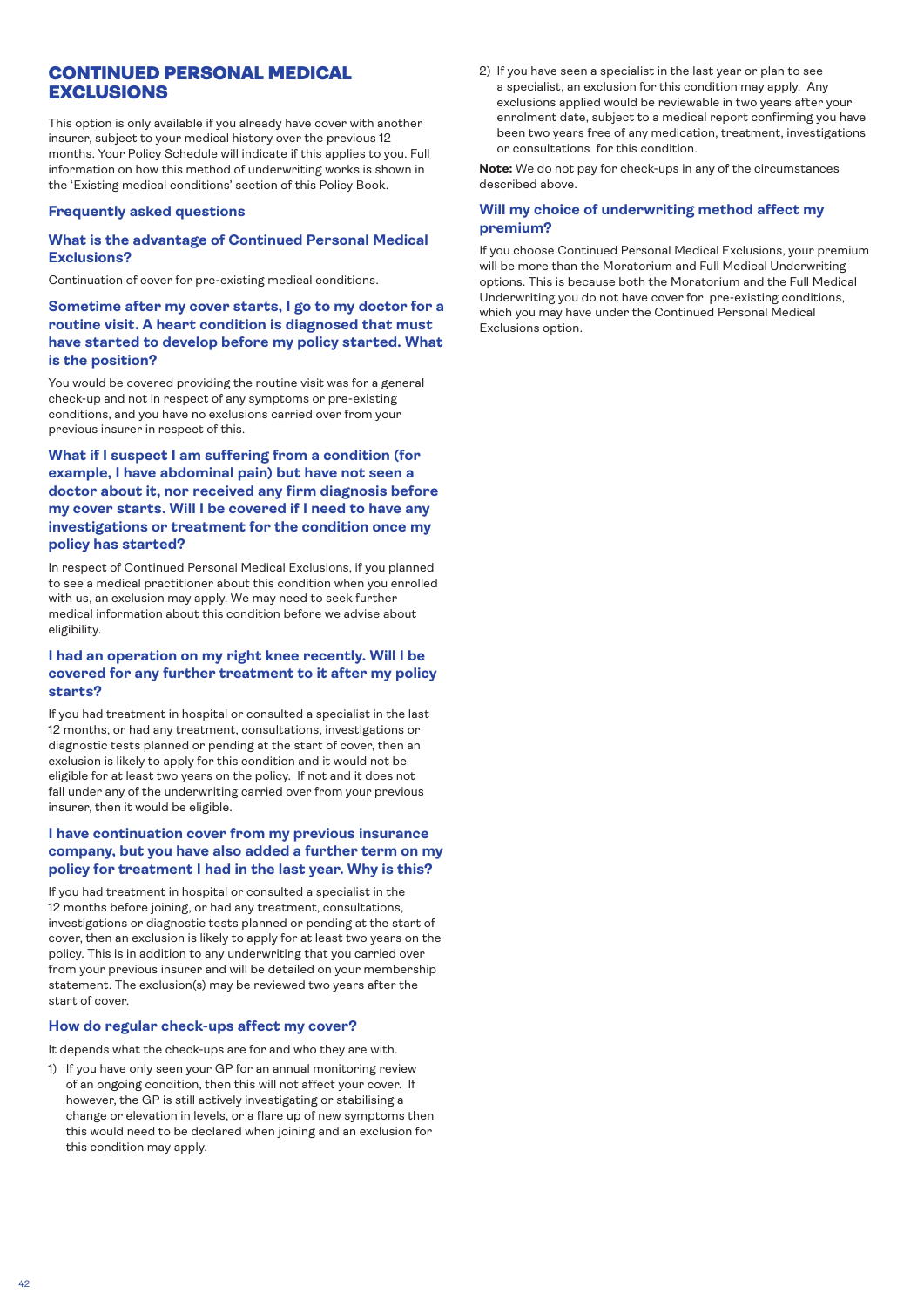# **NOTES**

|                   | $\label{eq:1} \begin{array}{lllllllllllllllll} \hline \textbf{1} & \textbf{1} & \textbf{1} & \textbf{1} & \textbf{1} & \textbf{1} & \textbf{1} & \textbf{1} & \textbf{1} & \textbf{1} & \textbf{1} & \textbf{1} & \textbf{1} & \textbf{1} & \textbf{1} & \textbf{1} & \textbf{1} & \textbf{1} & \textbf{1} & \textbf{1} & \textbf{1} & \textbf{1} & \textbf{1} & \textbf{1} & \textbf{1} & \textbf{1} & \textbf{1} & \textbf{1}$ |
|-------------------|----------------------------------------------------------------------------------------------------------------------------------------------------------------------------------------------------------------------------------------------------------------------------------------------------------------------------------------------------------------------------------------------------------------------------------|
|                   |                                                                                                                                                                                                                                                                                                                                                                                                                                  |
|                   |                                                                                                                                                                                                                                                                                                                                                                                                                                  |
|                   |                                                                                                                                                                                                                                                                                                                                                                                                                                  |
|                   |                                                                                                                                                                                                                                                                                                                                                                                                                                  |
|                   |                                                                                                                                                                                                                                                                                                                                                                                                                                  |
|                   |                                                                                                                                                                                                                                                                                                                                                                                                                                  |
|                   |                                                                                                                                                                                                                                                                                                                                                                                                                                  |
| <b>Contractor</b> |                                                                                                                                                                                                                                                                                                                                                                                                                                  |